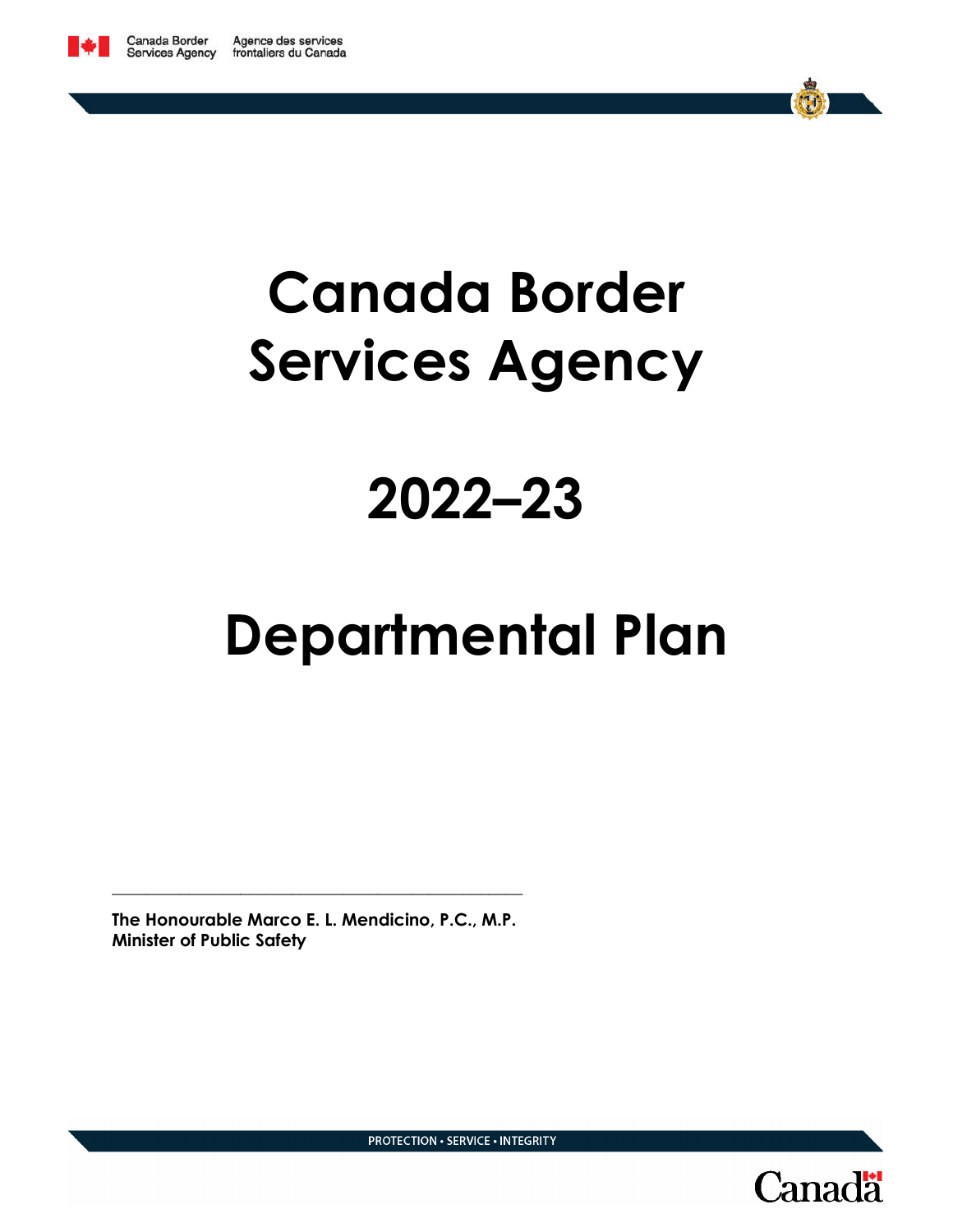© Her Majesty the Queen in Right of Canada, represented by the Minister of Public Safety, 2022

Catalogue No. PS35-8E-PDF ISSN 2371-7505

This document is available on the Canada Border Services Agency website at https://www.cbsa-asfc.gc.ca

This document is available in alternative formats upon request.

Aussi offert en français sous le titre : Plan ministériel 2022-2023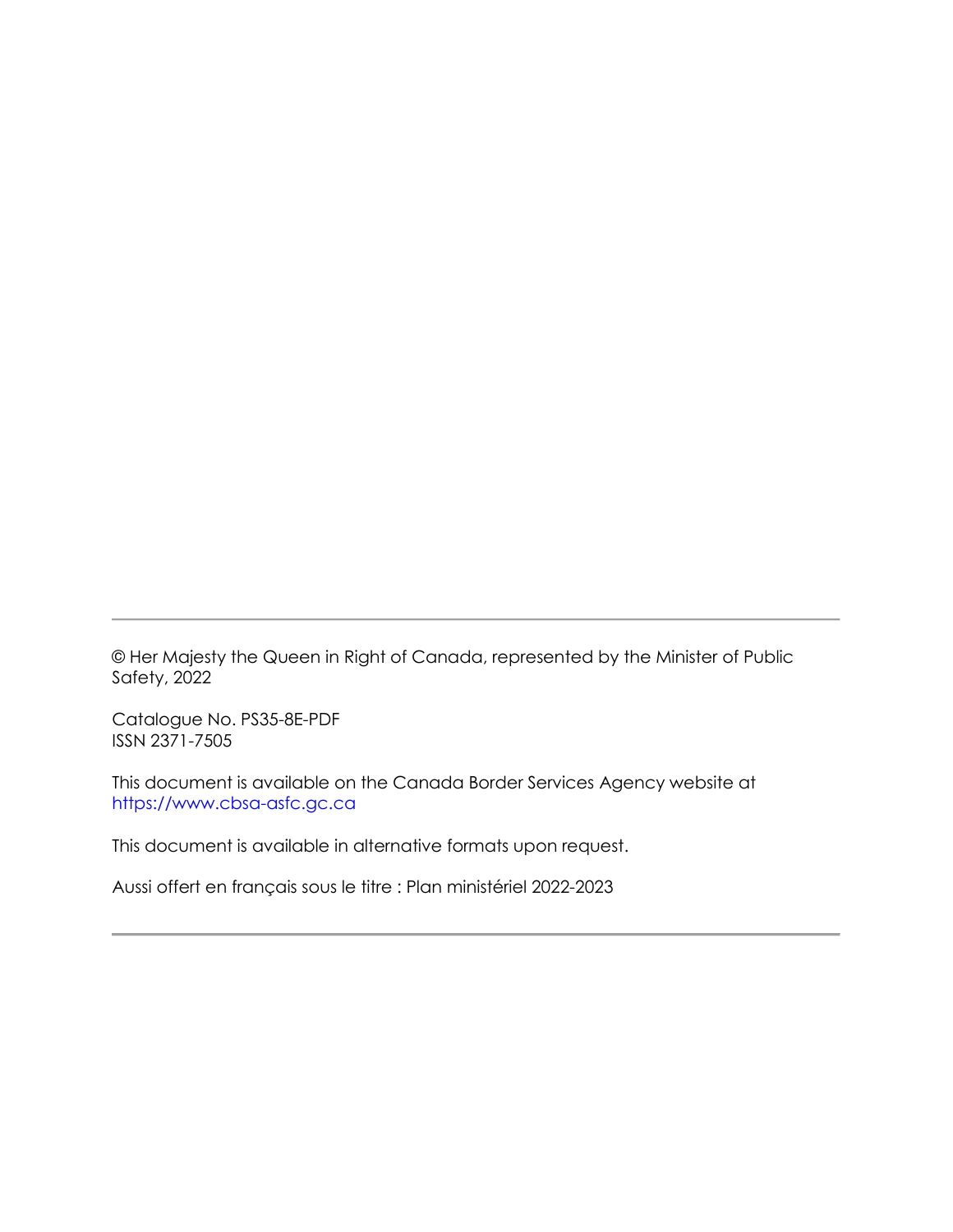# **Table of contents**

| Core responsibilities: planned results and resources, and key risks  9 |  |
|------------------------------------------------------------------------|--|
|                                                                        |  |
|                                                                        |  |
|                                                                        |  |
|                                                                        |  |
|                                                                        |  |
|                                                                        |  |
|                                                                        |  |
| Future-oriented condensed statement of operations 39                   |  |
|                                                                        |  |
|                                                                        |  |
| Raison d'être, mandate and role: who we are and what we do  41         |  |
|                                                                        |  |
|                                                                        |  |
|                                                                        |  |
|                                                                        |  |
|                                                                        |  |
|                                                                        |  |
|                                                                        |  |
|                                                                        |  |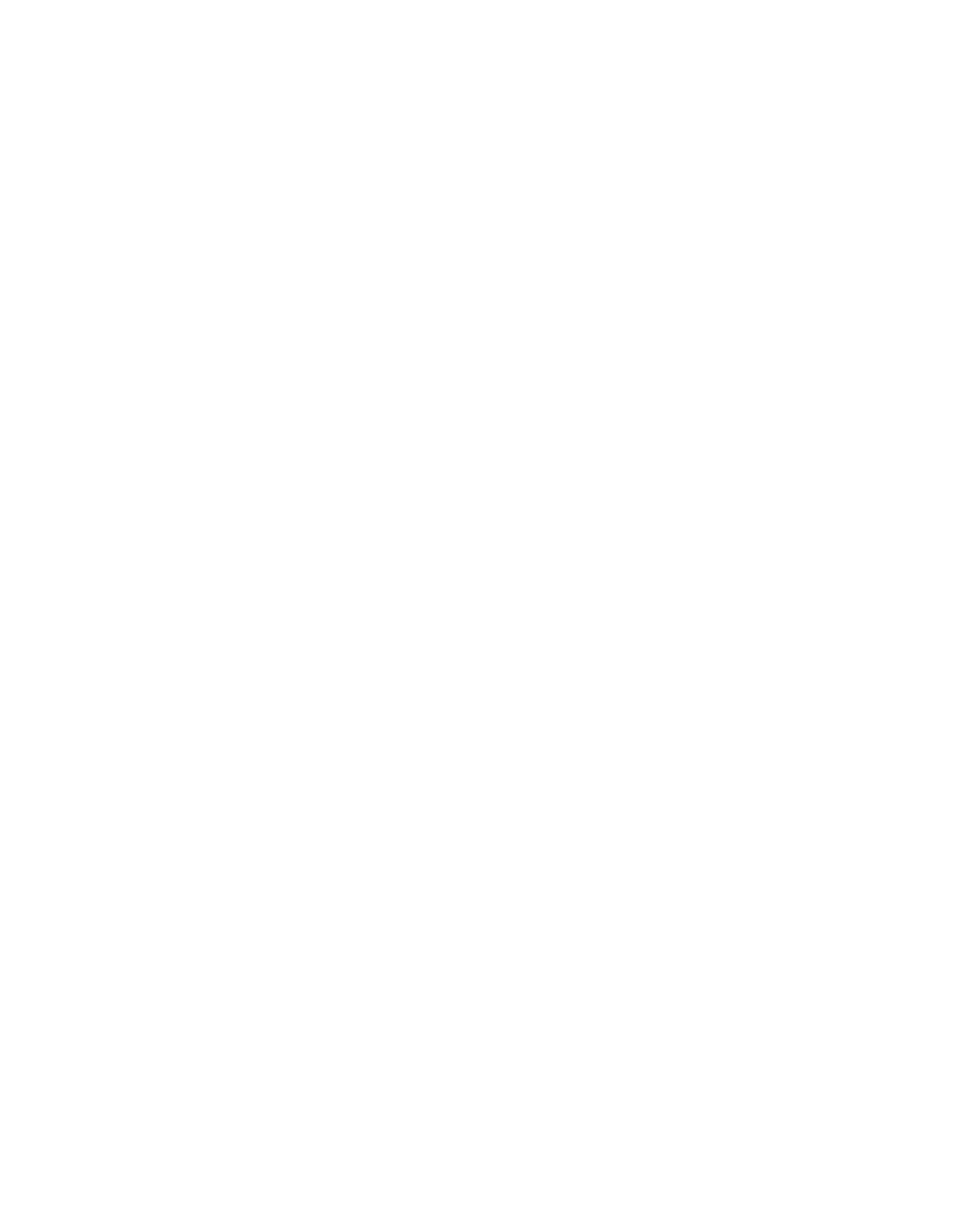# **From the Minister**

As Minister of Public Safety, I am pleased to present to Parliament the Canada Border Services Agency's (CBSA) Departmental Plan for the 2022–23 fiscal year.

As we continue to face the unique challenges of the COVID-19 pandemic, the CBSA remains steadfast in protecting the health, safety and security of our communities, while maintaining strong and adaptive border management to support trade and commerce.



Over the coming fiscal year, the CBSA will continue playing a vital role in the Government's COVID-19 response by coordinating with federal and international partners to ensure that border measures and economic safeguards are in place, while delivering necessary services at ports of entry and taking steps to facilitate critical supply chains. The Agency will also continue mobilizing resources to address lasting impacts of the pandemic, such as growing e-commerce volumes and changing travel patterns, while maintaining frontline precautions across the country to ensure the safety of its workforce and the public.

In line with its modernization agenda, the CBSA will continue modernizing infrastructure and processes at Canada's ports of entry, including digital, right-touch technology for travellers and conveyances. To that end, the Agency will explore ways to optimize and digitize its services, including the expansion of contactless technology and self-service tools, in order to expedite border clearance, reduce border wait times, and minimize touch-points. Furthermore, to strengthen law enforcement accountability, transparency and public trust, the Government will advance its pledge to establish through legislation an independent review body for the CBSA, including defined timelines for responding to complaints and recommendations.

The CBSA will continue strengthening capabilities to combat the trafficking of firearms and illicit drugs. The Agency will advance joint efforts with law enforcement partners, leveraging its Firearms Strategy and Firearms Interdiction Team, while enhancing detection capabilities through the use of specialized examination devices and training programs for officers and detector dogs. Concurrently, the Agency will continue equipping officers with risk assessment, detection and enforcement tools to interdict the movement of illicit drugs at ports of entry and in the postal stream, along with protocols to ensure safety in examination areas and regional screening facilities.

To enhance the integrity of Canada's immigration system, the CBSA will advance ongoing efforts to increase capacity and efficiency in the processing of asylum claimants and the removal of inadmissible persons, while working closely with federal partners to ensure a coordinated approach to irregular migration. The Agency will also sustain its commitments under the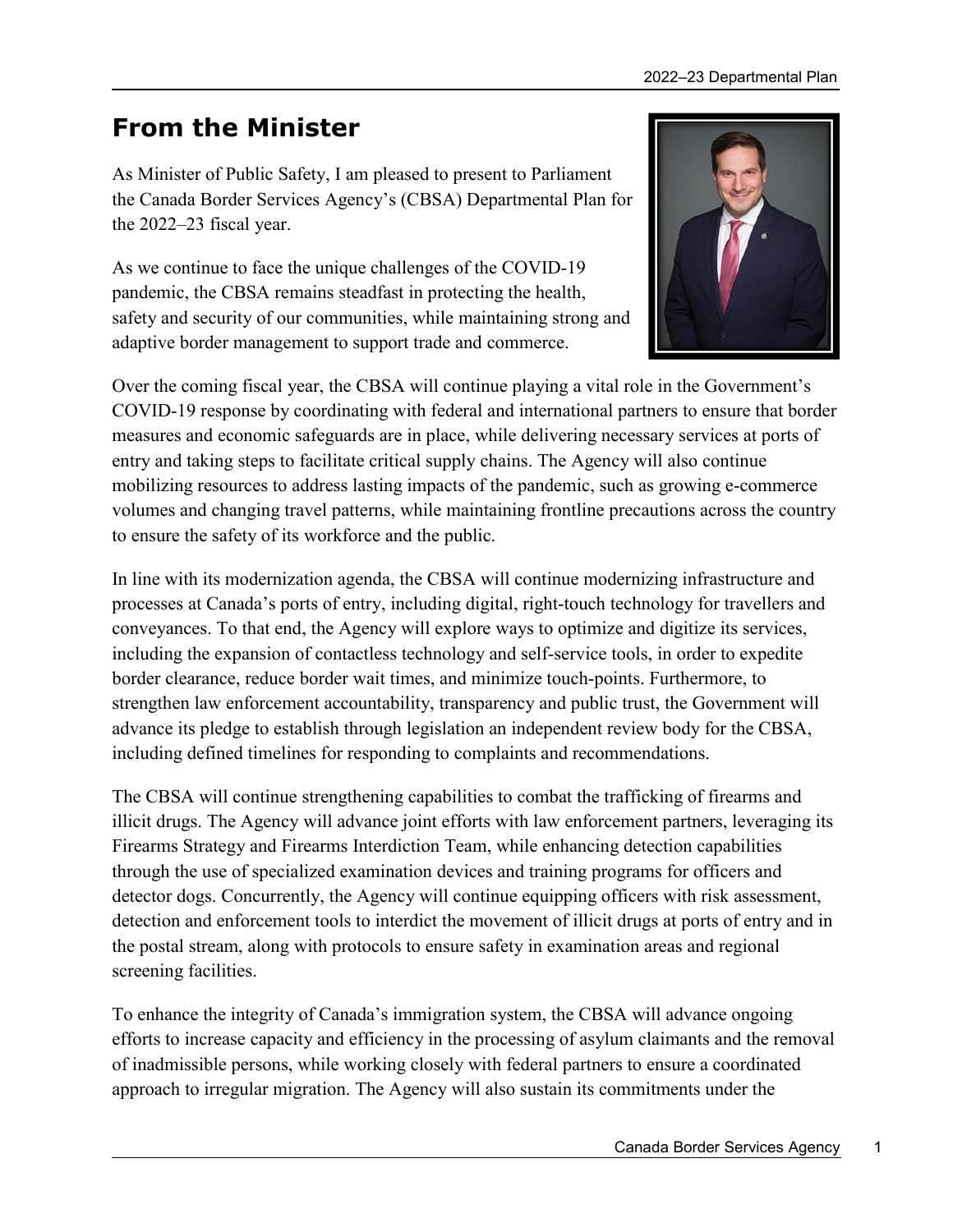National Immigration Detention Framework, including the commitment to ensure that detention is used as a measure of last resort and that alternatives to detention are always considered. Additionally, in furtherance of Canada's humanitarian obligations, the Agency will continue to play a central role in supporting the resettlement of refugees from Afghanistan.

From an economic perspective, the CBSA will continue guarding against unfair trade practices through anti-dumping and countervailing investigations, which defend domestic producers, protect Canadian jobs, and support market predictability in uncertain times. The Agency will also remain engaged with federal and international partners to support the Government's commitment to eradicate forced labour from Canadian supply chains, including measures to identify goods produced by forced labour and to ensure that Canadian businesses operating abroad do not contribute to human rights abuses.

As the CBSA continues to refine its internal practices and workplace culture, it will advance an array of initiatives to foster a healthy and respectful workplace free of harassment and discrimination, and to build a diverse workforce that reflects Canada's population. The CBSA will also continue taking steps towards Reconciliation with Indigenous Peoples through ongoing efforts to build Indigenous cultural awareness and sensitivity across the Agency, and to ensure that Indigenous perspectives are considered in its policies, programs and operations.

I am honoured to serve as the Minister responsible for the CBSA and I have every confidence that the Agency will continue to meet the expectations of Canadians in the year ahead.

The Honourable Marco E. L. Mendicino, P.C., M.P. Minister of Public Safety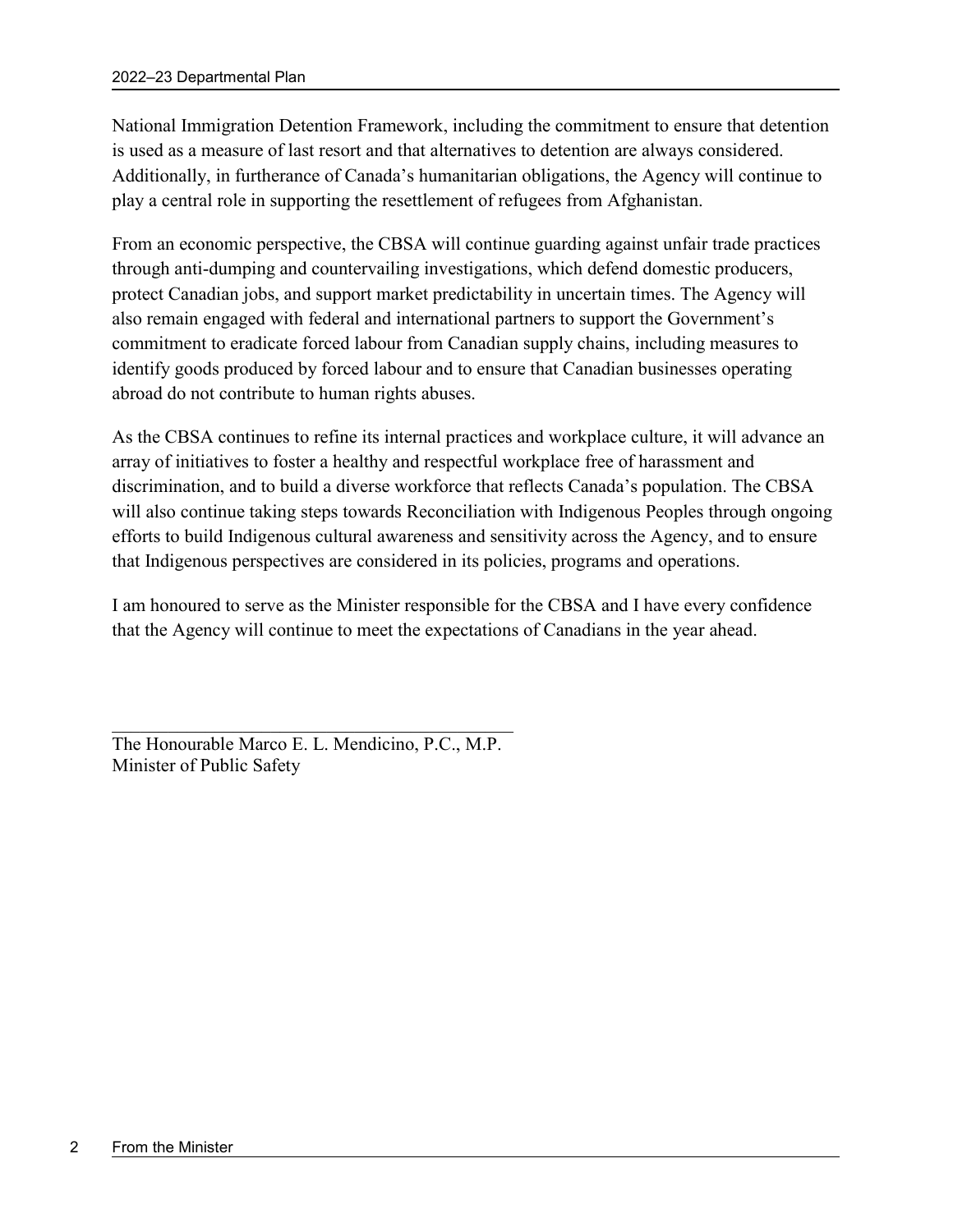# **Plans at a glance**

The CBSA operates in a complex and dynamic environment where it must respond to emerging threats and global trends, while remaining steadfast and vigilant in its commitment to protect the security of Canada's people, economy and infrastructure. To deliver on its mandate, the CBSA strives to be proactive, adaptive and innovative in responding to a constantly evolving operational environment, modernizing its technological capabilities, and mobilizing its resources to ensure the integrity of our borders and communities.

Throughout the past two fiscal years and continuing into 2022–23, the unique challenges posed by the COVID-19 pandemic have highlighted the CBSA's vital role in protecting national security and public safety, while maintaining strong and adaptive border management to support trade and commerce. The Agency has been instrumental in the Government's efforts to reduce further spread of the virus and its variants into Canada, while ensuring the continued availability of essential goods and services, including:

- Maintaining necessary border services at ports of entry.
- Implementing border measures and screening requirements, including the collection of mandatory traveller information and proof of vaccination for entry into Canada.
- Protecting critical supply chains, including expedited shipments of vaccines, medicines and personal protective equipment (PPE).
- Supporting intelligence and enforcement measures to mitigate border threats stemming from the pandemic.

#### **Continuing the CBSA's COVID-19 response**

In 2022–23, the CBSA will continue to leverage its **Border Task Force** to coordinate the external aspects of its COVID-19 response, including the operational implications of border measures and changes to traveller processes, along with its **Internal Task Force** to coordinate the internal aspects of its COVID-19 response, including the ongoing implications of the teleworking environment, the continued implementation of measures and protocols for workplace safety, and the distribution of resources to CBSA employees.

The CBSA will also continue to leverage its **Border Information Service (BIS)** call centre, as well as the travel.gc.ca website, to provide up-todate information to the public.

- Supporting Canadian businesses through economic measures to reduce financial hardships, including relief measures associated with the collection of duties and taxes, while also taking steps to address unfair trade practices through administration of the *Special Import Measures Act* (SIMA).
- Working with United States (US) counterparts and international partners to ensure sharing of information and, where possible, coordinated efforts on travel and trade.
- Providing up-to-date information to travellers and the general public based on the evolving circumstances of the pandemic.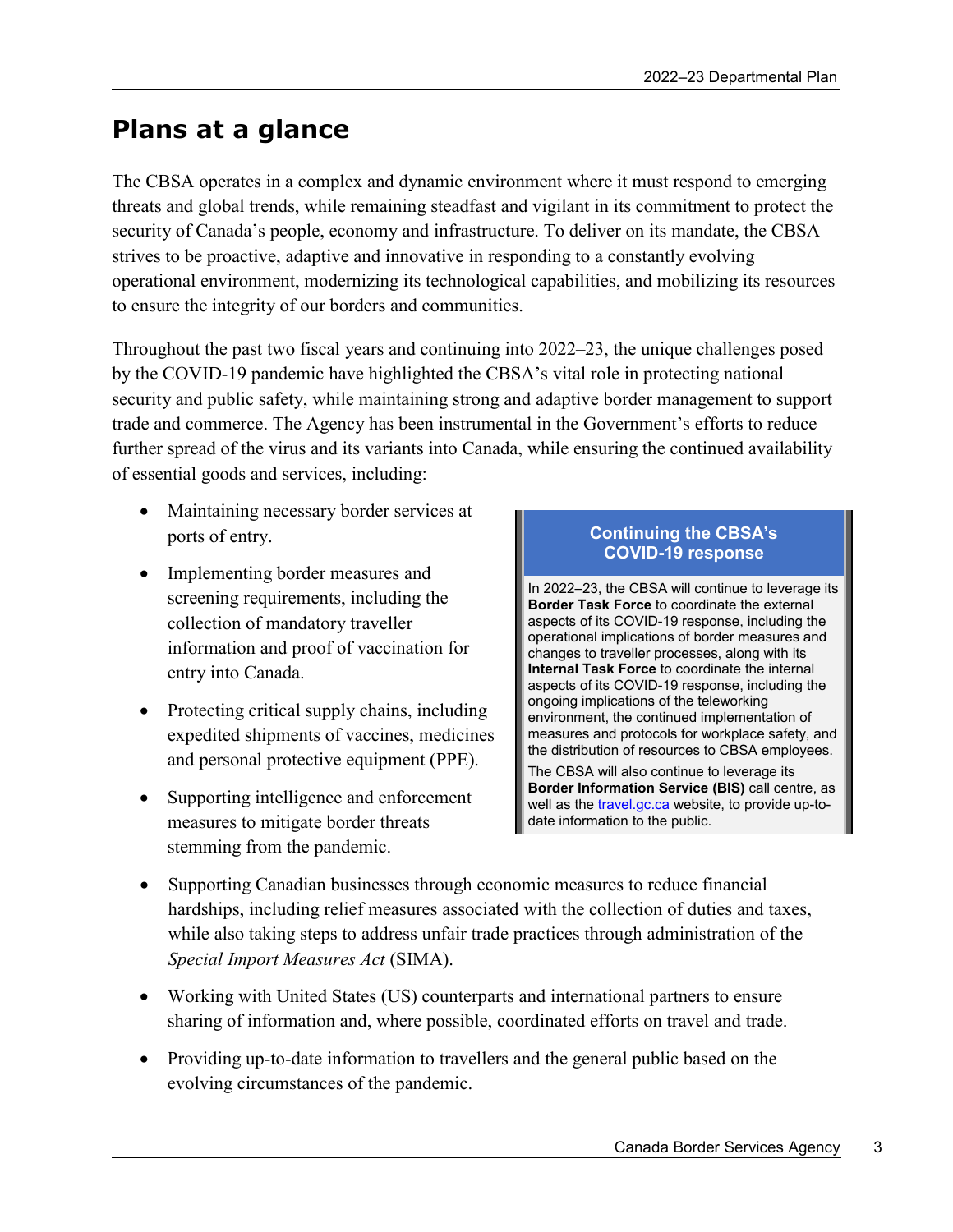Over the coming fiscal year, the CBSA will continue to work closely with federal and international partners at the forefront of the Government's COVID-19 response. The Agency will pursue a phased approach to resuming services at ports of entry that were affected by temporary measures such as reduced hours of service, suspensions of service, or deferrals of seasonal openings. The Agency will also analyze pandemic-related impacts on cross-border activity to identify opportunities for improved service delivery going forward.

In line with its modernization agenda, the CBSA will continue modernizing infrastructure and processes at Canada's ports of entry, including digital and right-touch technology for travellers and conveyances, in order to ensure the safety, security and integrity of our borders. Specifically, the Agency will advance its vision for a more touchless border experience that leverages innovative solutions for border processing, thereby reducing the need for physical interactions, facilitating the cross-border flow of legitimate travel and trade, and enhancing the Agency's ability to focus on cases of higher or unknown risk. The Agency will also leverage partnerships through the Border Five and Migration Five forums to ensure a coordinated international approach to border transformation, and will extend this work to multilateral forums such as the World Customs Organization. Furthermore, the Agency will advance efforts to modernize its immigration enforcement and inadmissibility framework in order to streamline its operations and adopt a more risk-based, client-centric approach.

The CBSA will continue to mobilize its resources to address lasting impacts of the pandemic, such as growing e-commerce volumes and changing travel patterns, by aligning its frontline workforce with increased workload in high-priority areas, while also maintaining frontline precautions to ensure the safety of border services officers (BSOs) and the public. The Agency will also continue to provide intelligence support and situational awareness on the detection of fraudulent COVID-19 tests and vaccination certificates, while referring suspected cases of fraud to the Public Health Agency of Canada (PHAC) for investigation. From an economic perspective, the Agency will continue to conduct anti-dumping and countervailing investigations through its administration of the SIMA in order to guard against unfair trade practices, defend domestic producers, protect Canadian jobs, and support market predictability in uncertain times.

From an organizational perspective, the physical and mental wellbeing of CBSA employees remains paramount. The Agency will continue efforts to care for employees during the pandemic, promote resilience among employees, and further strengthen workplace culture, such as offering engagement sessions with senior leaders, conducting frequent pulse checks to assess how employees are coping, and responding to employee feedback so that the Agency can continue performing at its best. Additionally, the Agency will take stock of impacts to its internal practices, such as the augmentation of teleworking capabilities and the development of a hybrid work model, in order to capitalize on improved ways of working during the pandemic and into the future, while also taking steps to ensure the safety of those entering the workplace.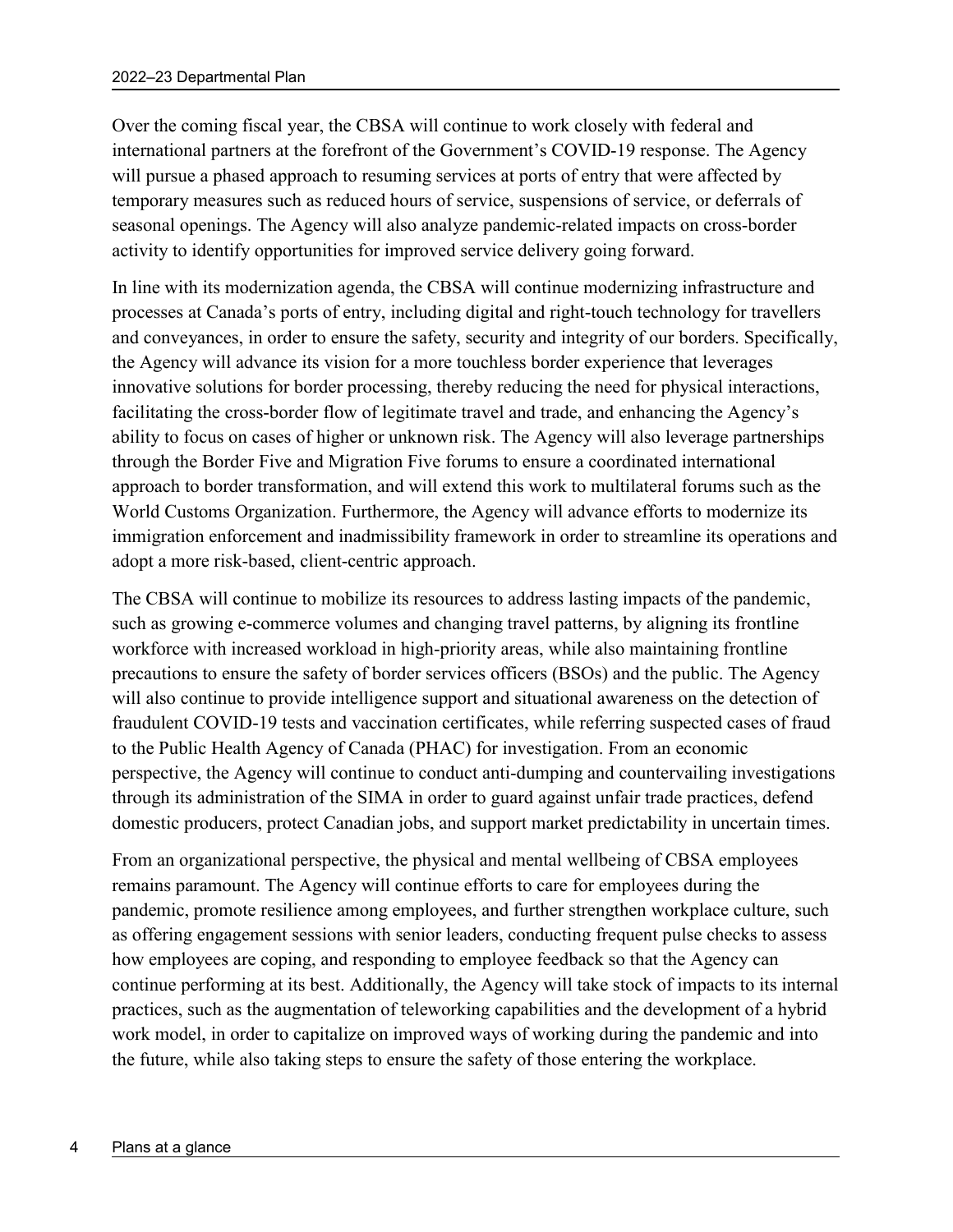Alongside the COVID-19 response, the CBSA will continue to deliver results for Canadians on a wide array of priorities under its core responsibilities of Border Management and Border Enforcement, while also advancing efforts to refine its Internal Services. An overview of the Agency's planned results for 2022–23 is provided below and further details are provided in the next section of this document.

## **Border Management**

- Combat the trafficking of firearms and illicit drugs through joint efforts with law enforcement partners, enhanced tools for detection and examination, and training programs for officers and detector dogs.
- Streamline immigration security screening to identify inadmissible persons seeking entry into Canada, including the Security Screening Automation Project.
- Support the resettlement of refugees from Afghanistan in line with the Government's commitments and Canada's humanitarian obligations.
- Strengthen intelligence and enforcement capabilities with regard to human trafficking and fraudulent immigration consultants in order to identify vulnerable persons and leads for criminal investigations, while also ensuring that safeguards are in place for victims.
- Advance the Agency's vision for the border of the future, including a multi-year suite of initiatives geared towards modernizing infrastructure and processes at Canada's ports of entry through digital, right-touch technology and traveller self-service tools.
- Pursue opportunities for preclearance operations in both the traveller and commercial streams in order to facilitate the cross-border flow of legitimate people and goods as early as possible in the travel and trade continuum.
- Address the continual rise in e-commerce volumes through the Agency's E-Commerce Customs Strategy, including automated processing solutions for courier low-value shipments (CLVS), along with ongoing postal modernization efforts.
- Strengthen commercial examination capacity by advancing plans to equip the two Marine Container Examination Facilities (MCEF) in Vancouver with enhanced imaging technology for marine containers.
- Leverage the Agency's Trade Fraud and Trade-based Money Laundering (TBML) Centre of Expertise to take action on related customs trade fraud offences, while generating intelligence and investigative referrals to law enforcement partners.
- Guard against unfair trade practices through anti-dumping and countervailing investigations, while also remaining engaged with federal and international partners on efforts to eradicate forced labour from Canadian supply chains.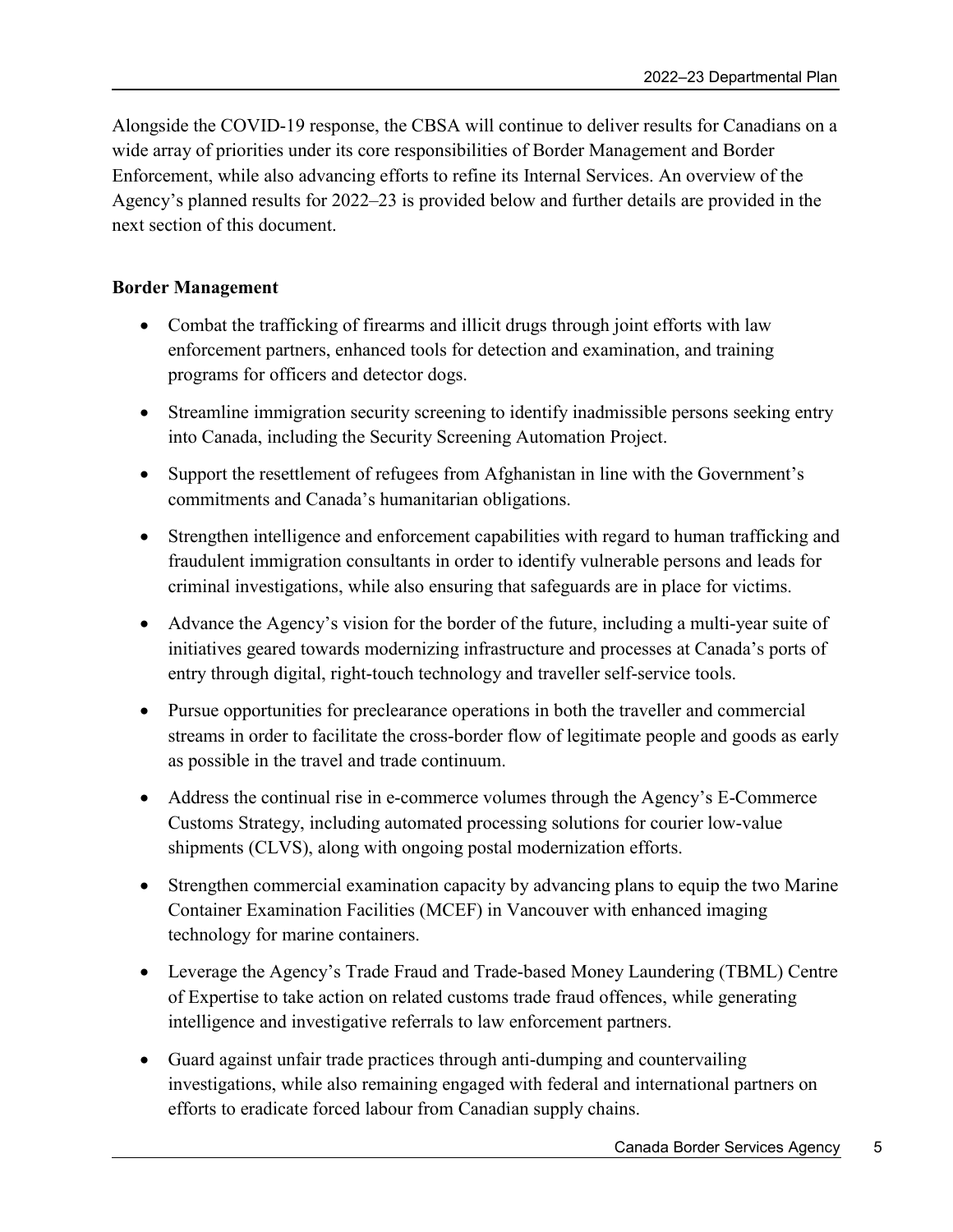- Proceed with the CBSA Assessment and Revenue Management (CARM) project by implementing the next release of CARM functionality with expanded features for clients.
- Facilitate the border experience for trusted travellers and traders through NEXUS Modernization and the Secure Corridor and Commercial Lane Enhancement (SCCLE) project.
- Strengthen force generation activities for the Agency's frontline workforce, including the National Officer Recruitment and Outreach Strategy and Action Plan to ensure a diverse and inclusive pool of candidates, with a focus on equity-seeking groups.
- Continue the Gordie Howe International Bridge Project and the Land Border Crossing Project with the goal of modernizing the Agency's border infrastructure.
- Continue efforts under the Agency's Indigenous Framework and Strategy to move forward on the pathway to Reconciliation.

## **Border Enforcement**

- Advance the Agency's strategic policy agenda through ongoing work on a multi-year suite of initiatives geared towards immigration facilitation and balanced enforcement.
- Focus investigative resources on high-risk immigration cases, with criminality and national security being the highest priorities, while advancing joint efforts with federal partners to improve operational coordination on irregular migration and the in-Canada refugee determination system.
- Continue efforts to improve Canada's immigration detention system in line with the National Immigration Detention Framework, with a focus on ensuring that detention is used as a measure of last resort and that alternatives to detention are always considered.
- Enhance the Agency's capacity for removals of inadmissible persons, taking into account the challenges of the global COVID-19 environment, emphasizing ways to encourage more voluntary removals, and leveraging solutions in support of more effective removals.

## **Internal Services**

- Continue implementing the Agency's Mental Health Strategy, Physical Wellness Program, Respectful Workplace Framework, and Organizational Culture and Change Management Framework to ensure a healthy and productive workplace where all employees feel safe and valued.
- Continue implementing the Agency's Employment Equity, Diversity and Inclusion Action Plan, Official Languages Action Plan, Indigenous Workforce Strategy, Anti-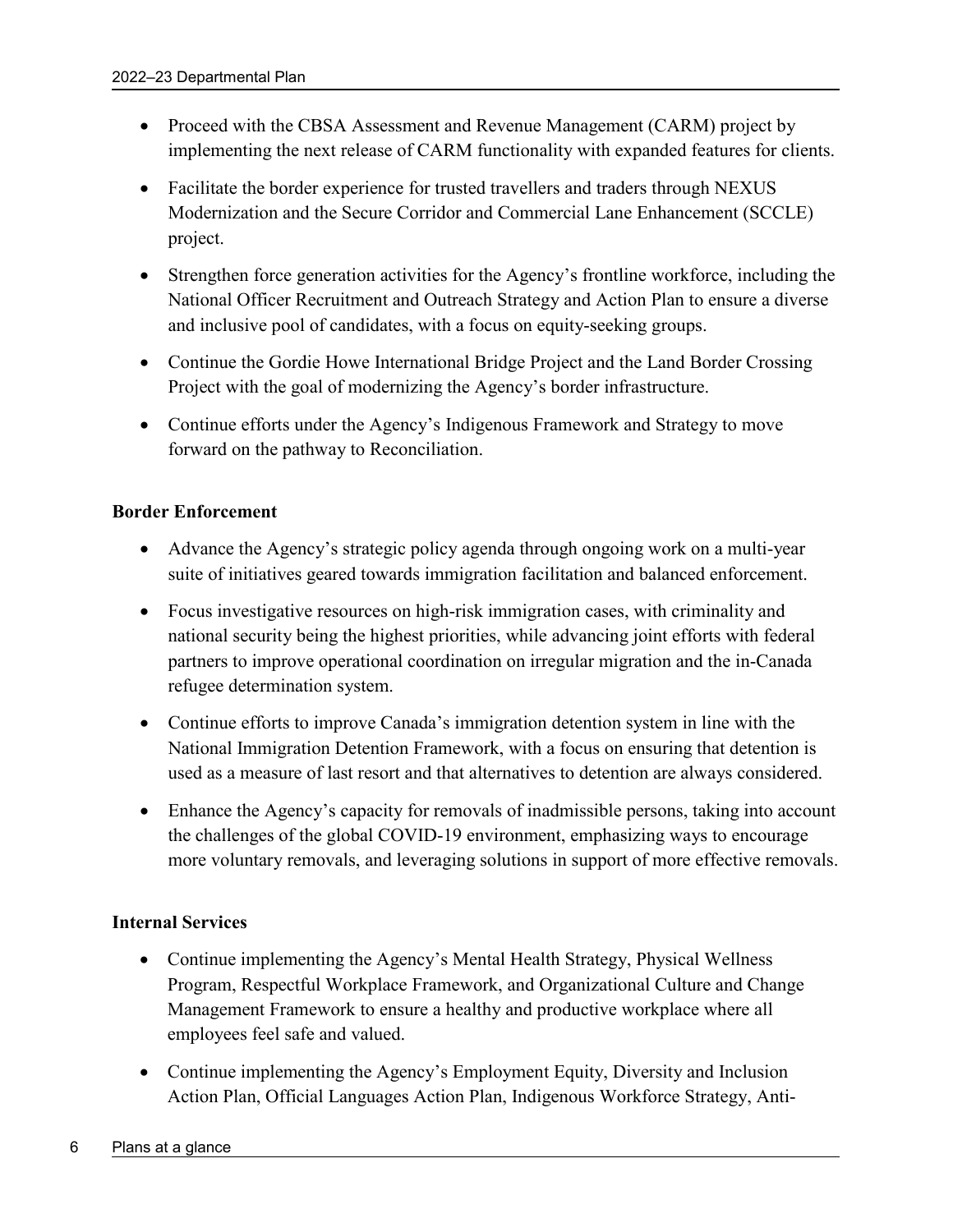Racism Strategy, and Accessibility Strategy to ensure a diverse and inclusive workforce that reflects Canada's population.

- Advance the Agency's modernization agenda to ensure a strong management foundation and sustainable vision for the future, while also supporting continued productivity in the digital workplace through collaborative tools and best practices.
- Advance efforts to mature the Agency's vision and strategy for enterprise data and analytics, along with efforts to optimize the Agency's information technology ecosystem, including a cloud-based approach.
- Continue providing effective communications to support the Agency's activities and keep the public well-informed.

For more information on the CBSA's plans, see the "Core responsibilities: planned results and resources, and key risks" section of this document.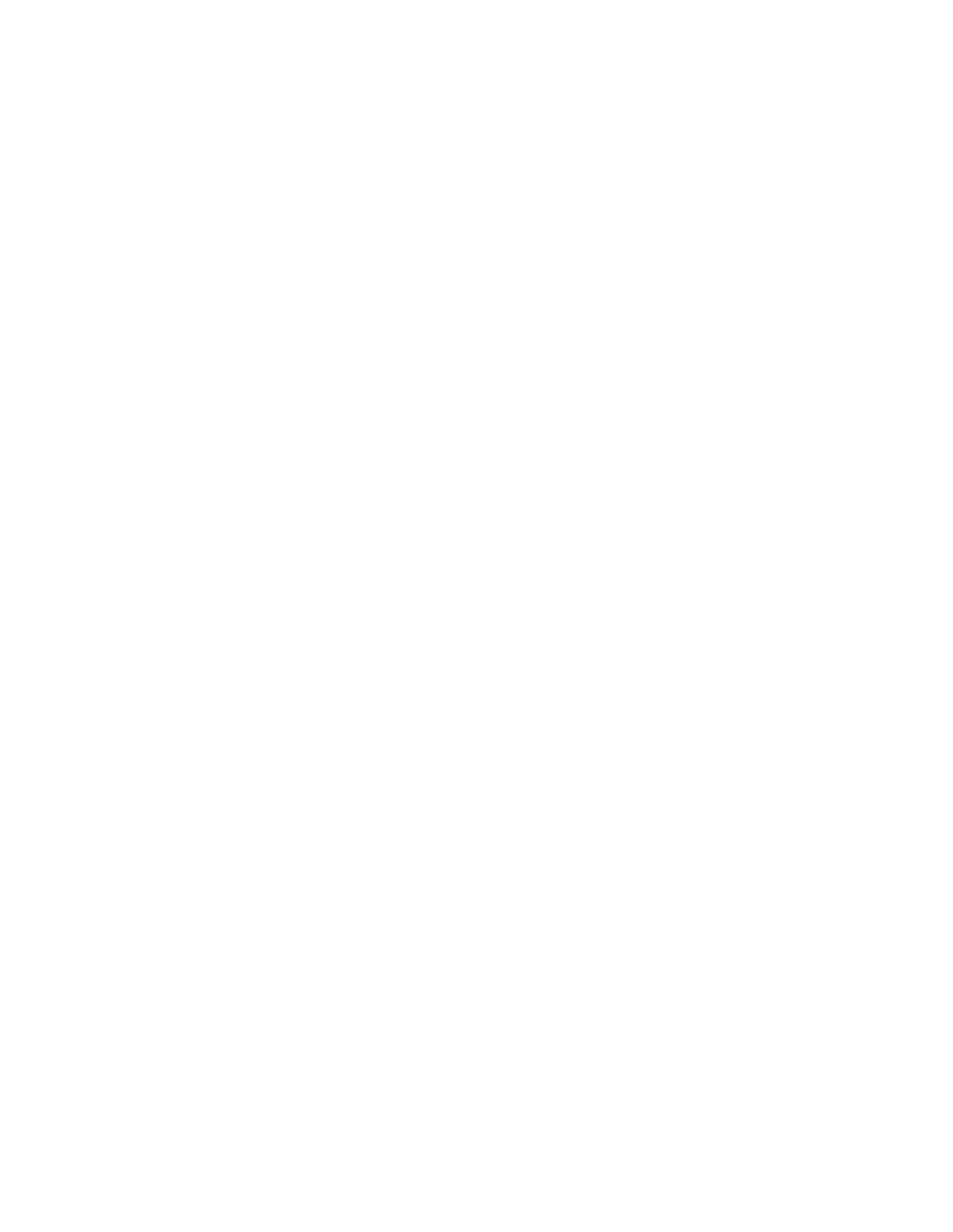# **Core responsibilities: planned results and resources, and key risks**

# **Border Management**

# **Description**

The CBSA assesses risk to identify threats, manages the free flow of admissible travellers and commercial goods into, through and out of Canada, and manages non-compliance.

# **Planning highlights**

In 2022–23, the CBSA plans to achieve the following results under its core responsibility of Border Management:

# **The CBSA's intelligence, threat and risk assessment activities contribute to the identification, mitigation and neutralization of risks and threats to the safety, security and prosperity of Canadians and Canada**

The CBSA will continue to produce intelligence and assess risks throughout the border management continuum, while advancing initiatives to address existing and emerging threats to national security and public safety. The Agency's National Targeting Centre will undertake a review of all business lines to identify opportunities to streamline risk assessment processes. This transformation will support the Agency's modernization priorities, including harnessing the power of analytics, automation and business optimization.

The CBSA will remain vigilant in combatting the opioid crisis by implementing controls to interdict the movement of illicit drugs through the postal stream, as well as enhanced safety measures in examination areas and regional screening facilities. The Agency will continue to equip officers with risk assessment, detection and enforcement tools in order to strengthen capacity to intercept illegal substances at ports of entry and take appropriate enforcement action. Additionally, the Agency will continue to collaborate with partnering organizations such as the Royal Canadian Mounted Police (RCMP) and the Canada Post Corporation by sharing intelligence and information to identify shipments of opioids and precursors, while also engaging with international partners to prevent illicit shipments from reaching Canada.

The CBSA will continue working closely with the Canadian Food Inspection Agency (CFIA) and trade chain partners to address the threat of African swine fever. The CBSA will remain vigilant in preventing the importation of high-risk food, plant and animal products from overseas through the continued deployment of specialized detector dogs, as well as an ongoing public awareness campaign aimed at travellers and stakeholders in Canada and abroad.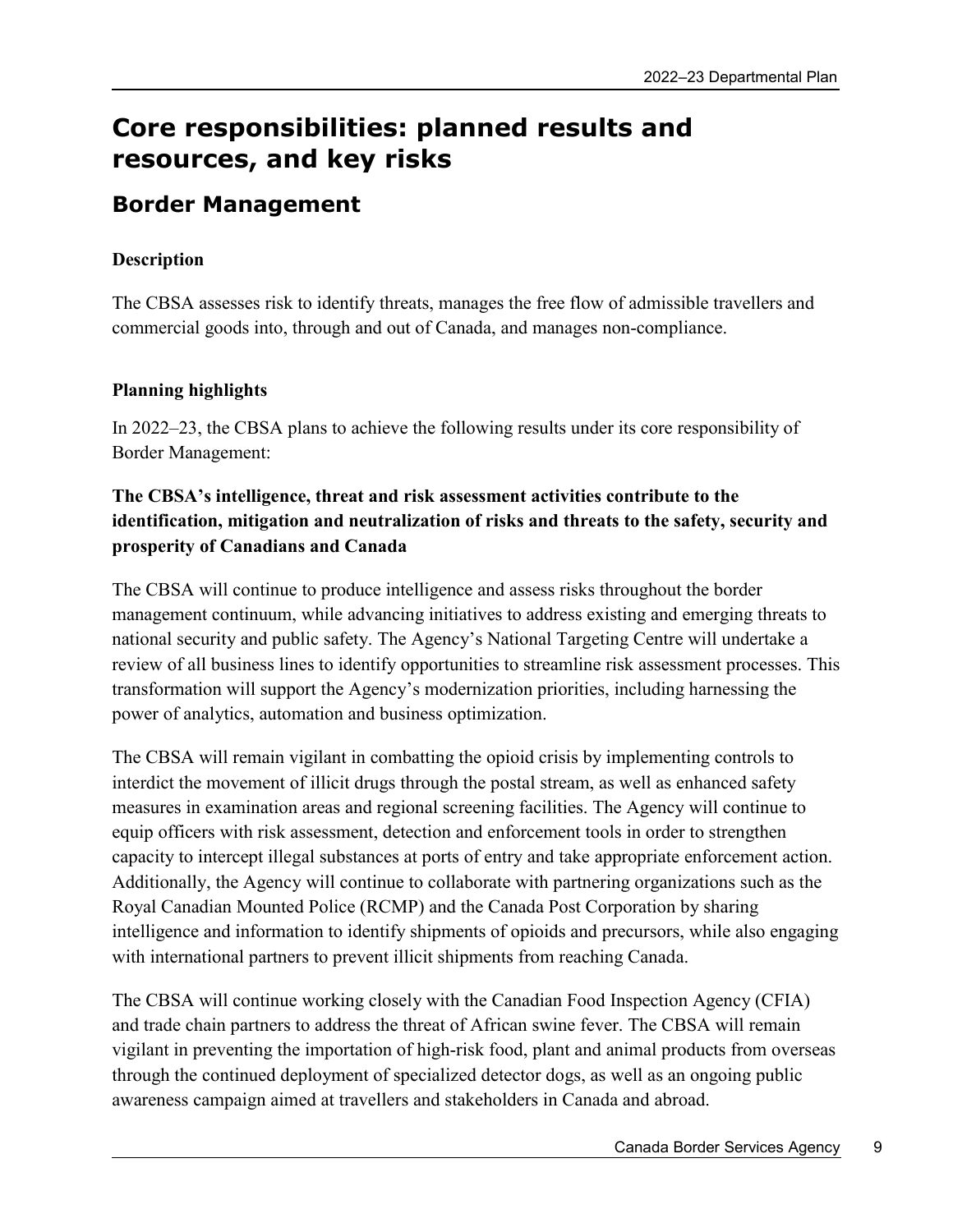The CBSA will continue to combat the illegal importation of firearms through strengthened capabilities for intelligence sharing, risk assessment, targeting and enforcement, including the continued implementation of its Firearms Strategy and Firearms Interdiction Team, as well as joint efforts with domestic and international law enforcement partners. The CBSA will also continue taking action against gun and gang violence by enhancing detection technology capabilities through the use of specialized equipment for cargo examinations in the air mode; fixed X-ray devices in the postal stream; and handheld X-ray devices at ports of entry. Additionally, the Agency will advance efforts to establish an all-weather facility at the CBSA College, Main Campus to enhance training capabilities for detector dogs, while also continuing the delivery of Advanced Automobile Examination courses at the land border to hone officer skills at detecting concealment compartments.

To ensure the continued integrity of its Air Passenger Targeting Program, the CBSA will continue working towards the conclusion of a legally and operationally acceptable Passenger Name Record (PNR) agreement between Canada and the European Union (EU), which will ensure that commercial air carriers flying from the EU continue to provide PNR data to the CBSA. To that end, the Agency will continue co-leading a PNR Working Group with US counterparts and multilateral partners to build international consensus on the adoption and implementation of International Civil Aviation Organization standards and recommended practices for the responsible use of PNR data. Moreover, to strengthen the national aviation security program, the Agency will continue advancing the Passenger Protect Program (PPP) initiative in collaboration with Public Safety Canada and Transport Canada in order to bring the screening of air passengers against the *Secure Air Travel Act* (SATA) list under government control, along with the development of compliance monitoring mechanisms.

In the immigration context, the CBSA will continue to implement processing efficiencies in the national security screening program to identify inadmissible persons seeking entry into Canada, together with federal partners including the RCMP, Immigration, Refugees and Citizenship Canada (IRCC) and the Canadian Security Intelligence Service (CSIS). In particular, the CBSA will work to support the renegotiation of the Canada-US Visitor and Immigration Information Sharing Treaty (VIIST), along with related processing improvements that will result from more automated Canada-US information sharing. The CBSA will also advance the Security Screening Automation Project, which seeks to automate the processing of low-risk cases and better enable screening officers to focus attention on more complex cases involving persons who may pose a national security risk. Furthermore, the CBSA will continue to enhance intelligence and enforcement capabilities, as well as information sharing with key partners, for the purposes of identifying vulnerable persons and leads for criminal investigations, with a focus on human trafficking and fraudulent immigration consultants.

The CBSA will finalize policy updates under the *Avoiding Complicity in Mistreatment by Foreign Entities Act* (ACMFEA), which seeks to prevent the mistreatment of individuals as a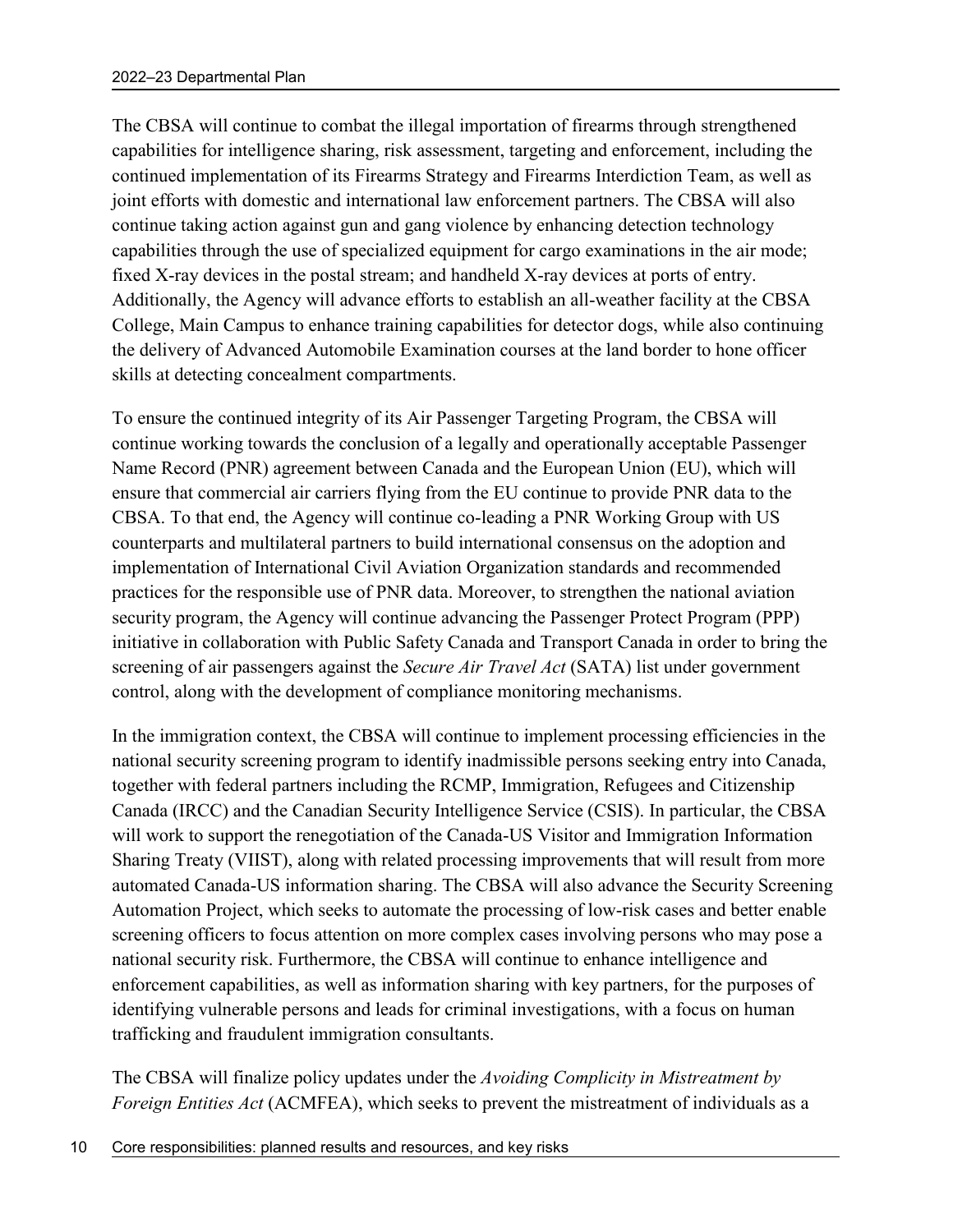result of information exchanged between the Government of Canada and foreign entities. The Agency will also proceed with operational efforts to assess the potential for mistreatment of individuals when exchanging information in this context, and will maintain transparency with the National Security and Intelligence Review Agency (NSIRA).

#### **Admissible travellers are processed in an efficient manner**

As part of the ongoing COVID-19 response, the CBSA will continue leveraging ArriveCAN in collaboration with PHAC to streamline the arrival process for travellers, minimize wait times and touch-points with officers, and facilitate the collection of mandatory traveller information, while respecting the privacy rights of travellers in accordance with established legislation. ArriveCAN functionality continues to evolve in accordance with border measures, including the requirement to present proof of vaccination for entry into Canada, in order to support the safe re-opening of the border. The Agency will also explore the use of data and analytics to facilitate the entry of travellers who have previously been compliant upon entry.

More broadly, the CBSA will proceed with the policy development, planning and initial implementation of a wide-ranging, multi-year suite of Traveller Modernization initiatives as part of its vision for the border of the future. Through Traveller Modernization, the Agency will modernize infrastructure and processes at Canada's ports of entry by introducing digital, contactless, right-touch technology and traveller self-service tools that leverage biometric verification in order to expedite the movement of travellers through the border clearance process. Enhanced tools for data capture, analytics, and operational management will support the facilitation of low-risk travellers and the interdiction of non-compliant travellers by focusing resources on higher-risk transactions. The CBSA will likewise support IRCC and Transport Canada as needed in modernizing their own traveller systems, including work under the Visitor Transformation and Airport of the Future initiatives, to ensure that the Government moves in lockstep on modernization efforts affecting travellers.

The CBSA will pursue a risk-based compliance model through its Dynamic Risking project, with a view to generating a compliance indicator for travellers entering Canada by leveraging traveller data and analytics. This will serve as a key tool for frontline officers to strengthen the quality and consistency of selective referrals for secondary examination, thereby decreasing non-resultant referrals and increasing operational flexibility to reallocate resources to higher-return activities.

To further expand its digital service offerings, the CBSA will continue efforts to deploy mobile technology allowing air travellers to transmit their customs and immigration declarations in advance of arrival, thereby reducing processing times upon arrival at Canadian airports. This will involve ongoing work with airport authorities to integrate the enhanced arrival process into Primary Inspection Kiosks. Furthermore, the Agency will advance the deployment of wireless handheld devices at ports of entry to support low-touch/no-touch traveller processing through the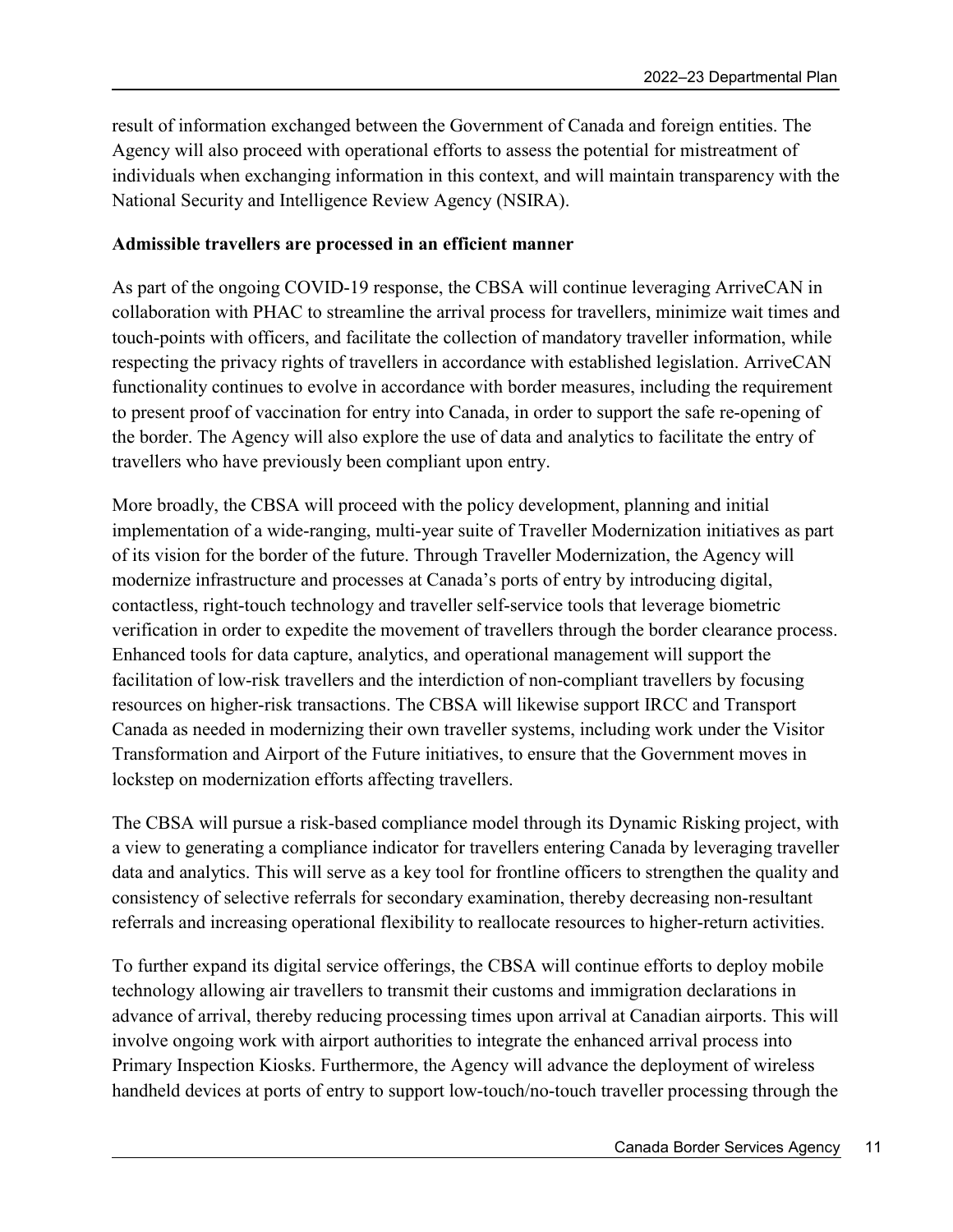use of optical character recognition technology, as well as enhanced capabilities for the collection and risk assessment of traveller and conveyance information.

#### **Travellers and their goods are compliant with applicable legislation**

The CBSA will continue to coordinate operational activities in the context of the COVID-19 response to ensure proactive direction to the front line and sufficient capacity to ensure traveller compliance with border measures. Key aspects of the COVID-19 response currently led by the Agency's Border Task Force will be transitioned to regular functional areas in order to ensure longer-term structures for operational guidance and regional support.

The CBSA will remain vigilant in detecting signs of drug-impaired driving at land ports of entry through the ongoing use of the Standardized Field Sobriety Test (SFST) when impairment of a driver is suspected. The Agency will also proceed with planning for the resumption of SFST training and the acquisition of approved drug screening equipment.

The CBSA will continue to leverage its Air Exit Program to ensure robust risk assessment capabilities through the systematic collection of exit data on outbound air travellers, allowing the Agency to close the loop on an individual's travel history and focus attention on individuals of higher or unknown risk. The collection of exit data is limited by law to basic biographic information that is already routinely collected from all travellers entering Canada, and privacy protections are in place for information sharing with federal partners and US counterparts.

The CBSA will continue to develop a proof-of-concept for the establishment of Canadian land border operations in a co-located facility in the US. This will provide an opportunity to assess the feasibility of traveller preclearance in the US to reduce future demands on the Agency's land border infrastructure, while ultimately supporting facilitative border processes for legitimate travellers and preventing the entry of inadmissible persons into Canada as early as possible in the travel continuum.

#### **Admissible commercial goods and conveyances are processed in an efficient manner**

In support of the COVID-19 response, the CBSA will continue to work closely with key partners, both in Canada and abroad, to streamline the importation of essential shipments such as vaccines and PPE. To address the continual rise in e-commerce volumes, which has been heightened by the pandemic, the Agency will continue to implement its E-Commerce Customs Strategy, including automated processing solutions in the CLVS stream. The Agency will also continue to strengthen operations at international mail centres by managing postal volumes on a daily basis and during peak periods, while remaining engaged with the Canada Post Corporation on postal modernization efforts.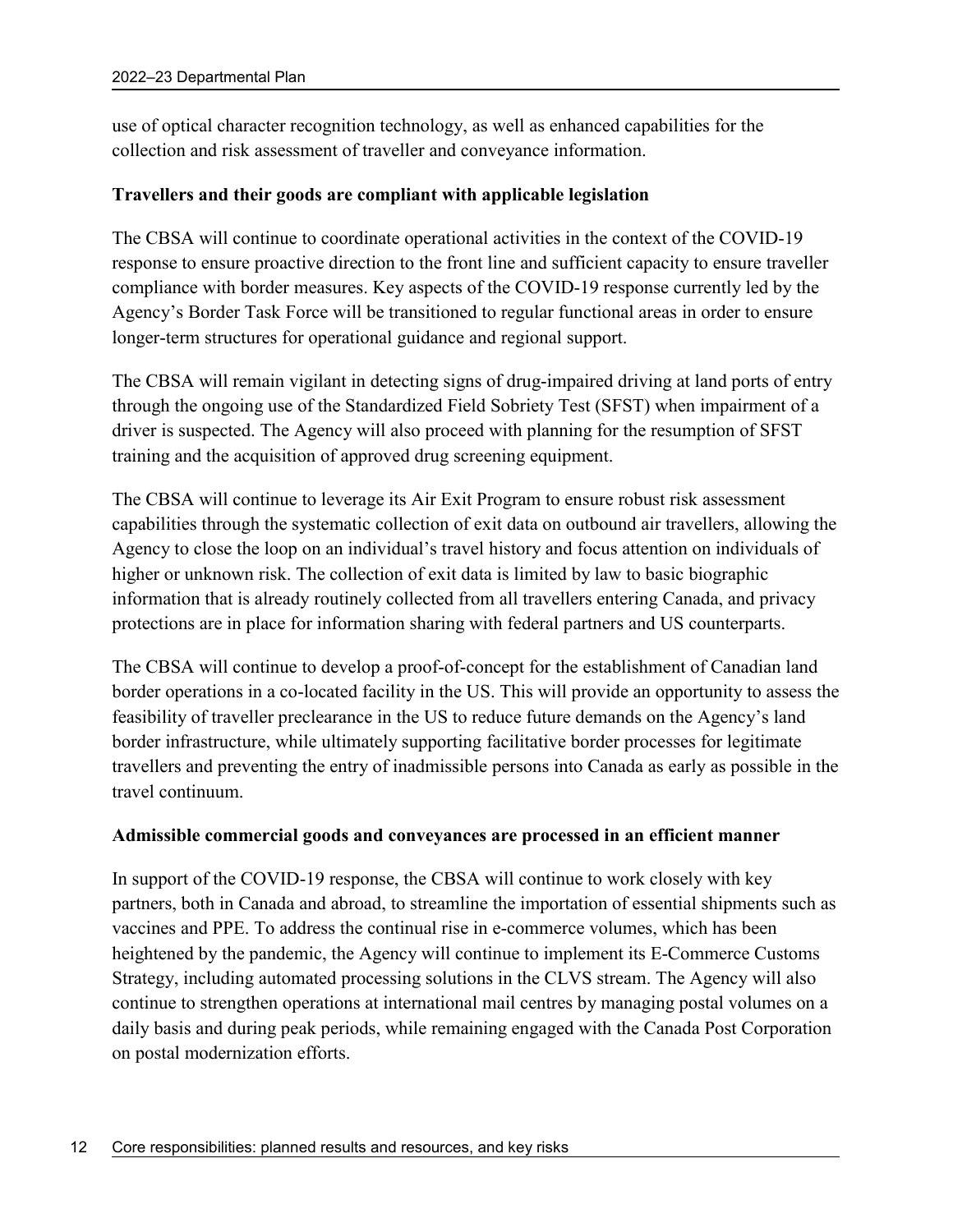The CBSA will advance the development of proofs-of-concept in the air and rail modes to inform the potential future expansion of cargo preclearance operations in the US. Cargo preclearance remains a priority for the Agency to facilitate the cross-border flow of legitimate cargo as early as possible in the trade chain. Additionally, to further streamline commercial processing, the Agency will continue the implementation of the e-Longroom initiative, which allows clients to submit certain commercial documentation via email and thereby minimizes inperson interactions.

## **Traders are compliant with applicable legislation and requirements**

The CBSA will continue strengthening commercial examination capacity in the marine mode through plans to equip the two MCEFs in Vancouver with enhanced imaging technology that will strengthen capabilities to isolate, intercept and non-intrusively examine high-risk marine containers, thereby helping to mitigate security risks and facilitate commercial trade. The Agency will also continue collaborating with Transport Canada on the Port Modernization Initiative, which aims to increase security controls and facilitate the movement of marine containers referred for examination, while combatting organized crime and internal conspiracies at Canadian marine ports through legislative and regulatory measures.

Through its TBML Centre of Expertise, the CBSA will continue strengthening its ability to identify, investigate and interdict customs trade fraud offences that allow TBML to occur, while generating intelligence and investigative referrals to law enforcement partners.

In line with the Canada-United States-Mexico Agreement (CUSMA), the CBSA is committed to administering the prohibition on the importation of goods that have been mined, manufactured or produced by forced labour. To that end, the Agency will remain engaged with federal partners and US counterparts to support the identification of goods produced by forced labour entering Canada.

## **Importers comply with revenue requirements**

The CBSA will proceed with the second release of CARM functionality, which will introduce electronic commercial accounting declarations with the ability for corrections and adjustments, harmonized billing cycles, new offsetting options, electronic management of appeals and compliance actions, and changes to the Release Prior to Payment Program. Once fully implemented, CARM will strengthen the Agency's ability to accurately assess duties and taxes owed on imported goods by automating the processes required to assess, collect, manage and report on revenue, while further enabling importers to self-assess and comply with Canada's trade requirements.

Concurrently, the CBSA will proceed with business planning to ensure readiness for CARM implementation. This will include modifications within the Trade Compliance Management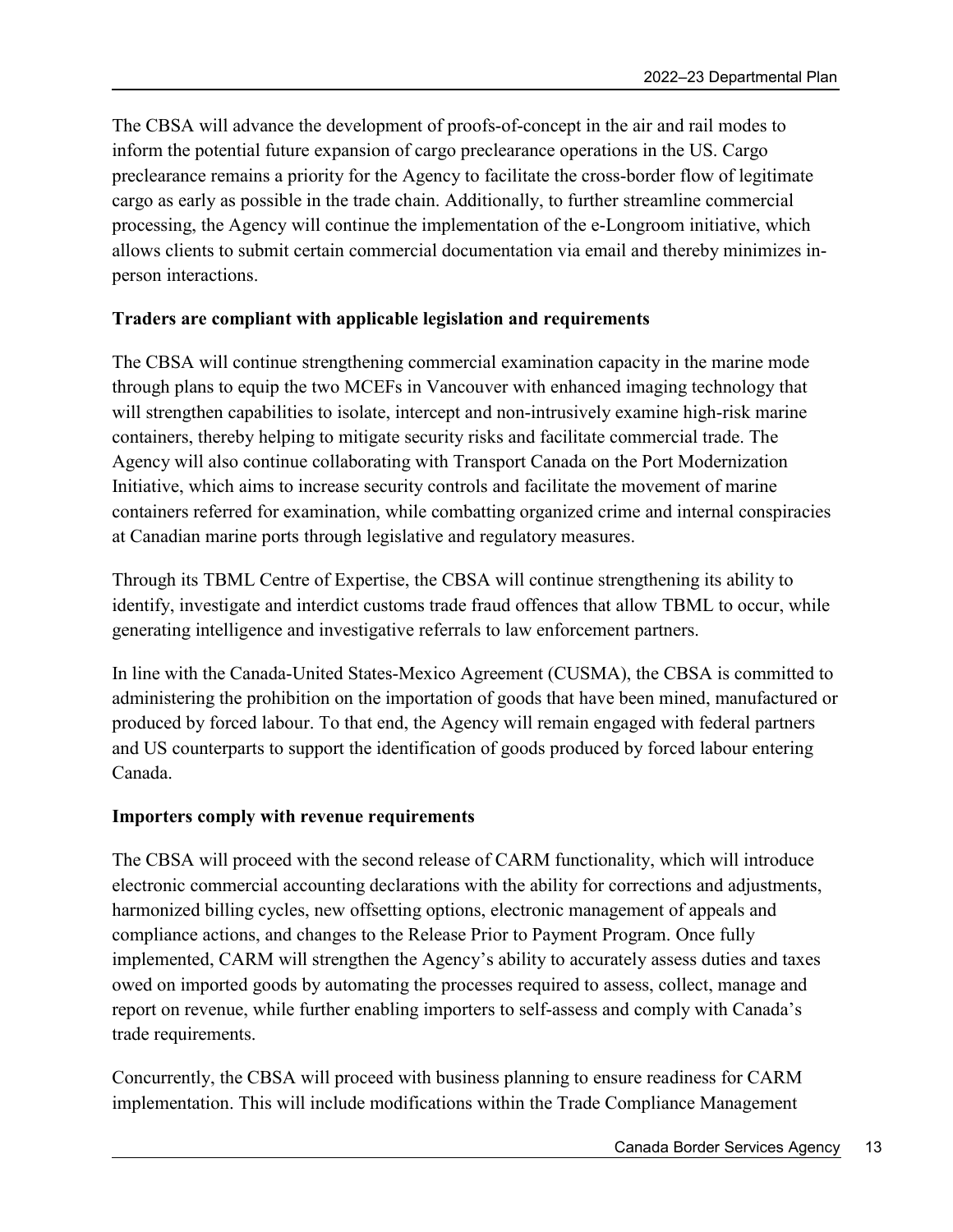System to support integration with CARM functionality as well as enhanced compliance interventions in line with the Agency's Trade Compliance Strategy, which guides operational efforts to encourage compliance based on the relative risk represented by importers and their transactions.

#### **Canadian producers are protected from unfairly dumped and subsidized imports**

The CBSA will continue to conduct anti-dumping and countervailing investigations through its administration of the SIMA to guard against unfair trade practices, defend domestic producers, protect Canadian jobs, and support market predictability in uncertain times. These investigations are conducted in parallel with the Canadian International Trade Tribunal's investigations into injury to Canadian industry caused by dumping and subsidizing.

# **Trusted Traveller and Trader programs increase processing efficiency of low-risk, preapproved travellers and traders**

From a Trusted Traveller perspective, the CBSA will continue to leverage the modernization of its NEXUS program, including biometric technology for traveller verification at NEXUS airports, in order to streamline the traveller experience in the air mode.

From a Trusted Trader perspective, the CBSA has received funding in Budget 2021 for the SCCLE project to further enhance the delivery of low-touch border processes. In 2022–23, the Agency will continue advancing development and implementation plans for the SCCLE.

#### **Travellers and the business community have access to timely redress mechanisms**

The Recourse Program provides travellers and businesses with an accessible mechanism to seek an impartial review of CBSA decisions and to voice any feedback or complaints, in accordance with legislation and policies administered by the Agency.

In 2022–23, the Agency will continue to enhance its Recourse Program through ongoing improvements to business processes, efforts to develop an e-portal for secure e-communications with clients, and preparatory work to ensure readiness to support the Agency's implementation of the CARM project as well as the Government's pledge to establish an independent review body for the CBSA.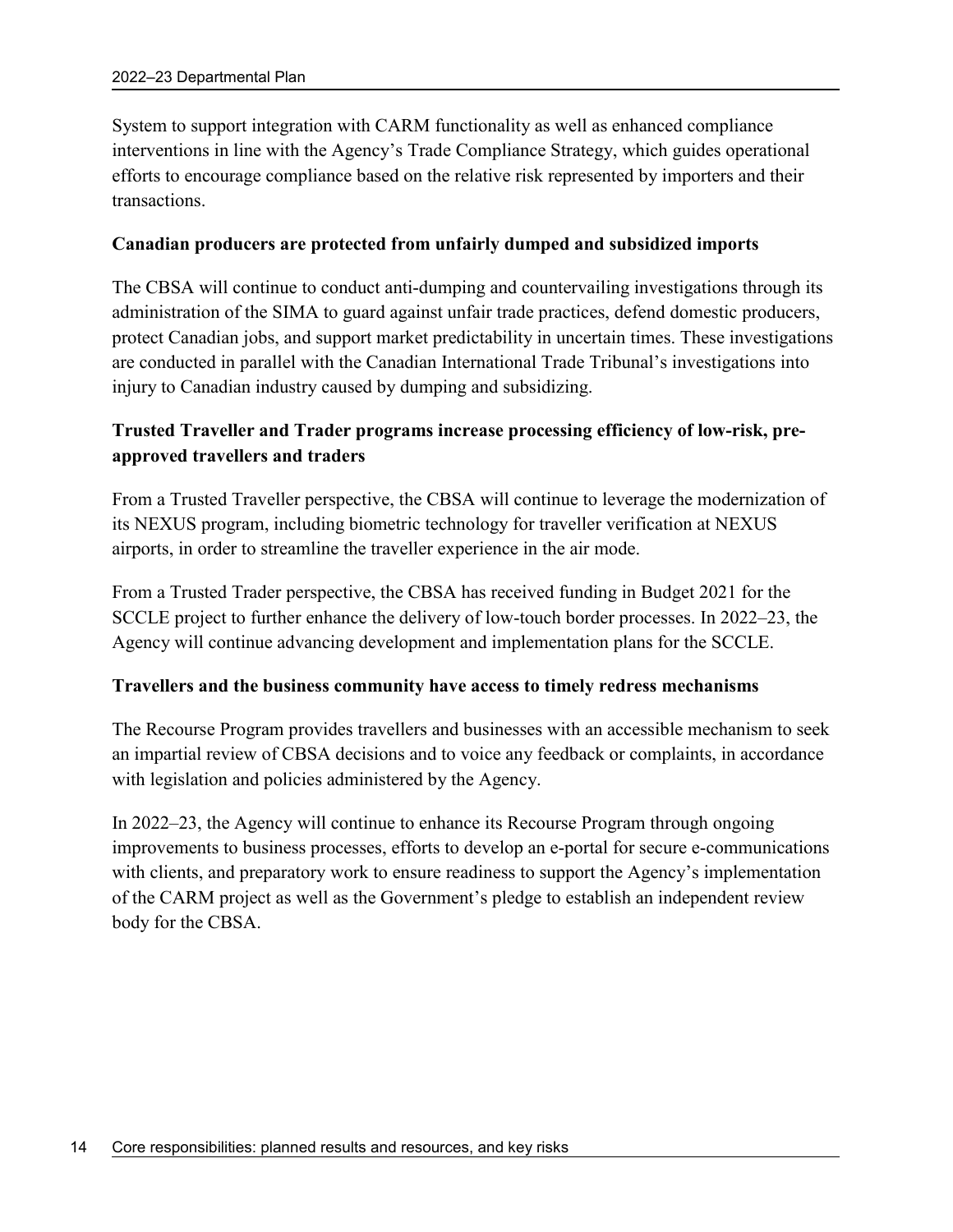## **Additional border management initiatives**

As part of ongoing efforts to support the resettlement of refugees from Afghanistan, the CBSA will continue to play a central role in upholding Canada's humanitarian obligations. This will involve the Agency's continued participation in the Government of Canada's Afghanistan Task Force, which was established in 2021–22 to ensure interdepartmental coordination of activities on the special immigration program for Afghan nationals, along with the continued implementation of the Agency's operational plan to facilitate security screening and risk assessment processes in collaboration with federal and international partners.

As part of ongoing efforts to strengthen its workforce, the CBSA will continue to enhance BSO recruitment, training and development functions through its Force Generation Program. In particular, the Agency will:

- Implement the 2022 to 2025 National Officer Recruitment and Outreach Strategy and Action Plan to support the creation of a diverse and inclusive talent pool, with a focus on equity-seeking groups.
- Identify opportunities for more effective staffing processes by reviewing hiring practices, finding better ways to staff specialized functions, capitalizing on efficiencies through automation, and increasing outreach and recruitment events.
- Launch a national selection process that focuses on equity-seeking groups and utilizes updated experience criteria and assessment tools to attract ideal candidates, while also prioritizing student hiring through selection processes to fill student BSO positions.
- Monitor survey results, attrition rates, and related operational data to identify and eliminate barriers to disadvantaged groups within staffing processes.
- Enhance developmental support structures for BSO trainees and local managers through alternative learning solutions, such as reflective learning sessions already in progress, while also proceeding with efforts to better align the placement of recruits with the Agency's operational needs in order to enhance job satisfaction and productivity.
- Leverage ongoing reviews of program components to ensure that BSO staffing needs are met across all CBSA business lines.

As part of ongoing efforts to strengthen its infrastructure, the CBSA will continue working with the Windsor-Detroit Bridge Authority on the Gordie Howe International Bridge Project to optimize the design of the Canadian port of entry and ensure a modern, state-of-the-art facility, including providing on-the-ground support during construction and initiating plans for the procurement of furnishings and equipment.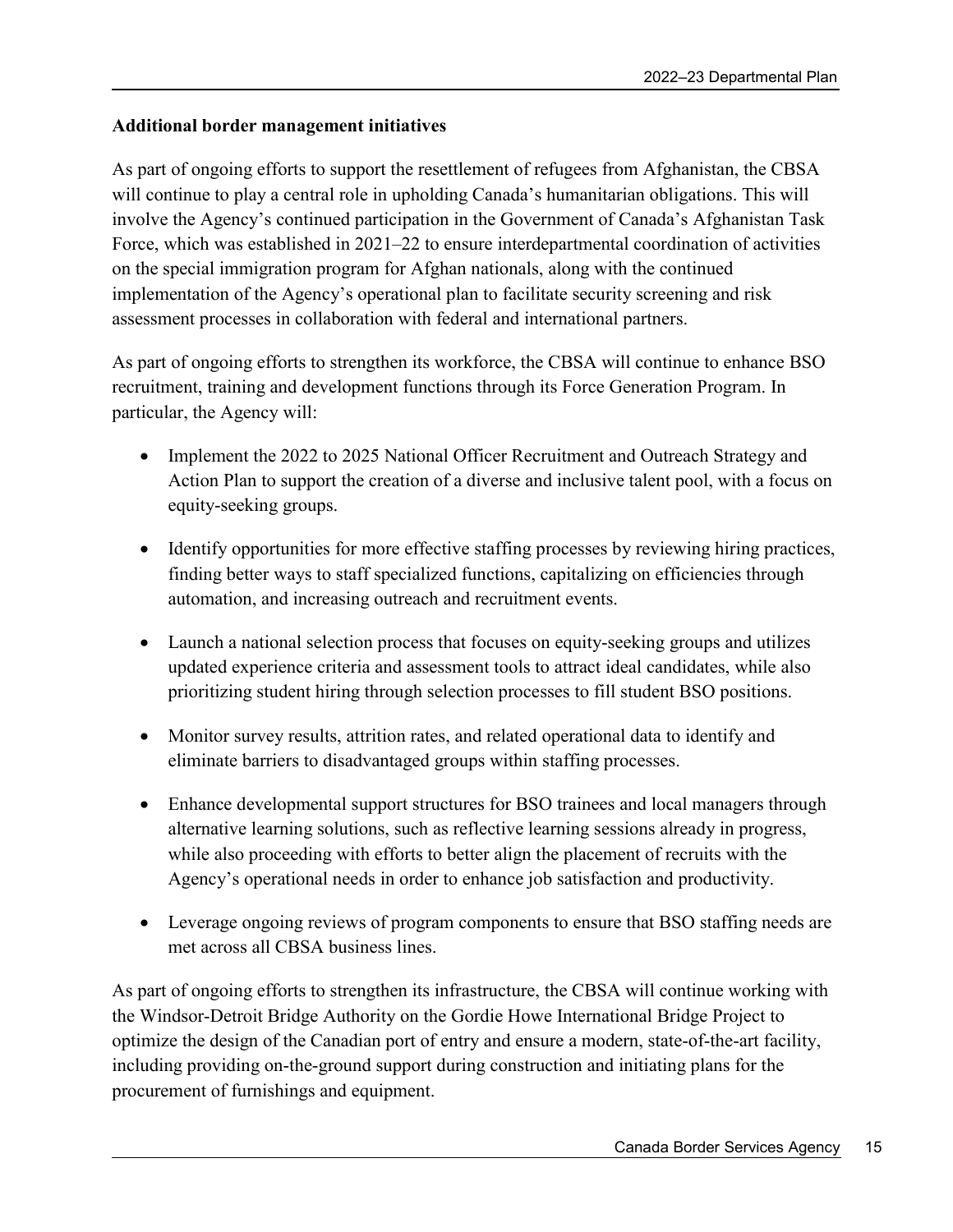The CBSA will also advance the Land Border Crossing Project to rebuild 24 land border ports of entry over the next 6 years, including:

- Advancing stakeholder engagement activities, with emphasis on the 3 largest ports of entry as well as 5 new prototype ports of entry.
- Seeking funding approval for the 3 largest ports of entry, while completing site work and launching construction of the 5 prototypes.
- Completing the procurement process, identifying design builders, and finalizing designs for the remaining ports of entry.
- Refreshing the Agency's broader 30-year real property construction strategy, while incorporating accessibility and sustainability standards, public health requirements, gender-based analysis, and Indigenous perspectives.

In support of the Government's efforts towards Reconciliation with Indigenous Peoples, the CBSA will continue to apply an Indigenous lens to its policies, programs and operations, guided by its Indigenous Framework and Strategy. In particular, the Agency will:

- Implement the *Many Voices One Mind: A Pathway to Reconciliation Action Plan* as well as the *Policy on the Agency's Relationship with Indigenous Peoples*.
- Work collaboratively with Indigenous partners and other government departments to address Indigenous border-crossing issues, including proactive action on related policy and operational changes.
- Develop processes, tools and guidance to support respectful and purposeful Nation-to-Nation, Inuit-Crown and Government-to-Government engagement with First Nations, Métis and Inuit Peoples, while also conducting Indigenous-focused policy reviews and treaty analysis in furtherance of consultation and engagement obligations.
- Equip frontline staff with the necessary tools and guidance to serve Indigenous clients in an informed, unbiased manner, while also strengthening regional capacity to advise on Indigenous matters.
- Build Indigenous cultural awareness and sensitivity across the Agency, including the codevelopment of cultural training with Indigenous communities, the implementation of an Indigenous Learning Portal, and the establishment of an Elder's Room and Indigenous Reflection Spaces to enhance learning practices at the CBSA College, Main Campus.
- Cultivate partnerships and best practices by leading the government-wide Indigenous Learning Community of Practice.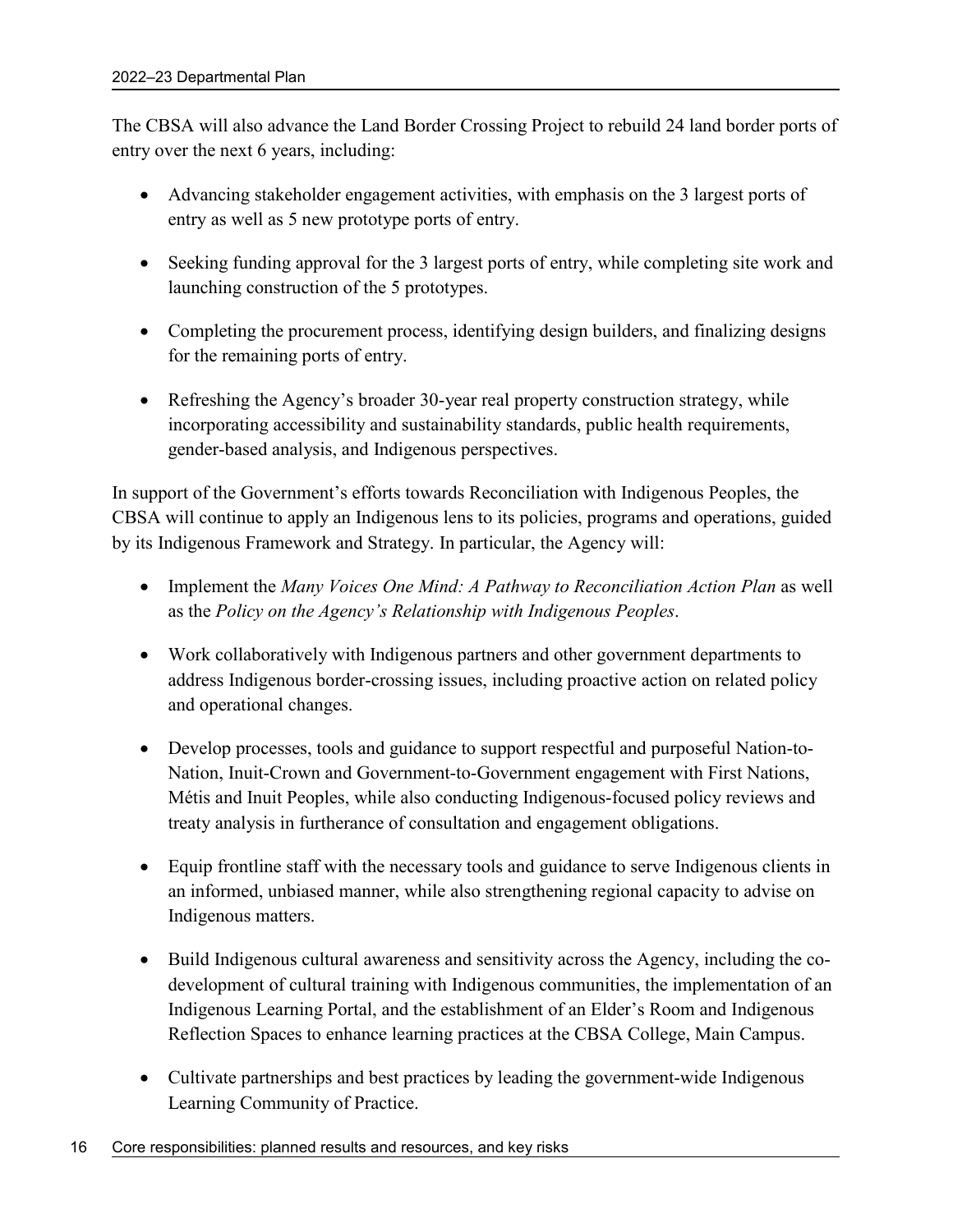# **United Nations' (UN) 2030 Agenda for Sustainable Development and the UN Sustainable Development Goals**

The CBSA continues to advance efforts to ensure economic, social and environmental sustainability through its 2020 to 2023 Departmental Sustainable Development Strategy (DSDS), which supports the Sustainable Development Goals (SDGs) set out in the UN 2030 Agenda for Sustainable Development.

For more information, please consult the DSDS on the Agency's website.<sup>i</sup>

# **Gender-based analysis plus (GBA Plus) in Border Management**

The CBSA will continue applying the GBA Plus lens where feasible to inform policy and program decisions impacting service delivery, while also maturing its organizational data literacy and promoting greater diversity and intersectionality of data across the data lifecycle, in order to support improved GBA Plus going forward. The Agency will also continue implementing the *Policy Direction to Modernize the Government of Canada's Sex and Gender Information Practices* to ensure that services are designed and delivered to be inclusive for all Canadians.

For more information, please consult the GBA Plus supplementary information table on the Agency's website.<sup>ii</sup>

## **Innovation and Experimentation in Border Management**

Under its core responsibility of Border Management, the CBSA is pursuing an array of solutions involving innovation and experimentation, including Agency-wide engagement to identify opportunities for improvement of business processes and services to Canadians. Some examples include:

- **Digital Traveller Experience**  This is a pillar of Traveller Modernization that will introduce a single digital platform to facilitate border processing by allowing travellers to transmit key information to the CBSA in advance of their arrival in all modes of passage.
- **Chain of Trust** Leveraging lessons learned from the Chain of Trust pilot that was conducted at Toronto Pearson International Airport, the CBSA will advance a more touchless and streamlined traveller experience.
- **ArriveCAN** Jointly administered with PHAC, ArriveCAN allows for electronic provision of mandatory traveller information to support COVID-19 compliance and monitoring efforts.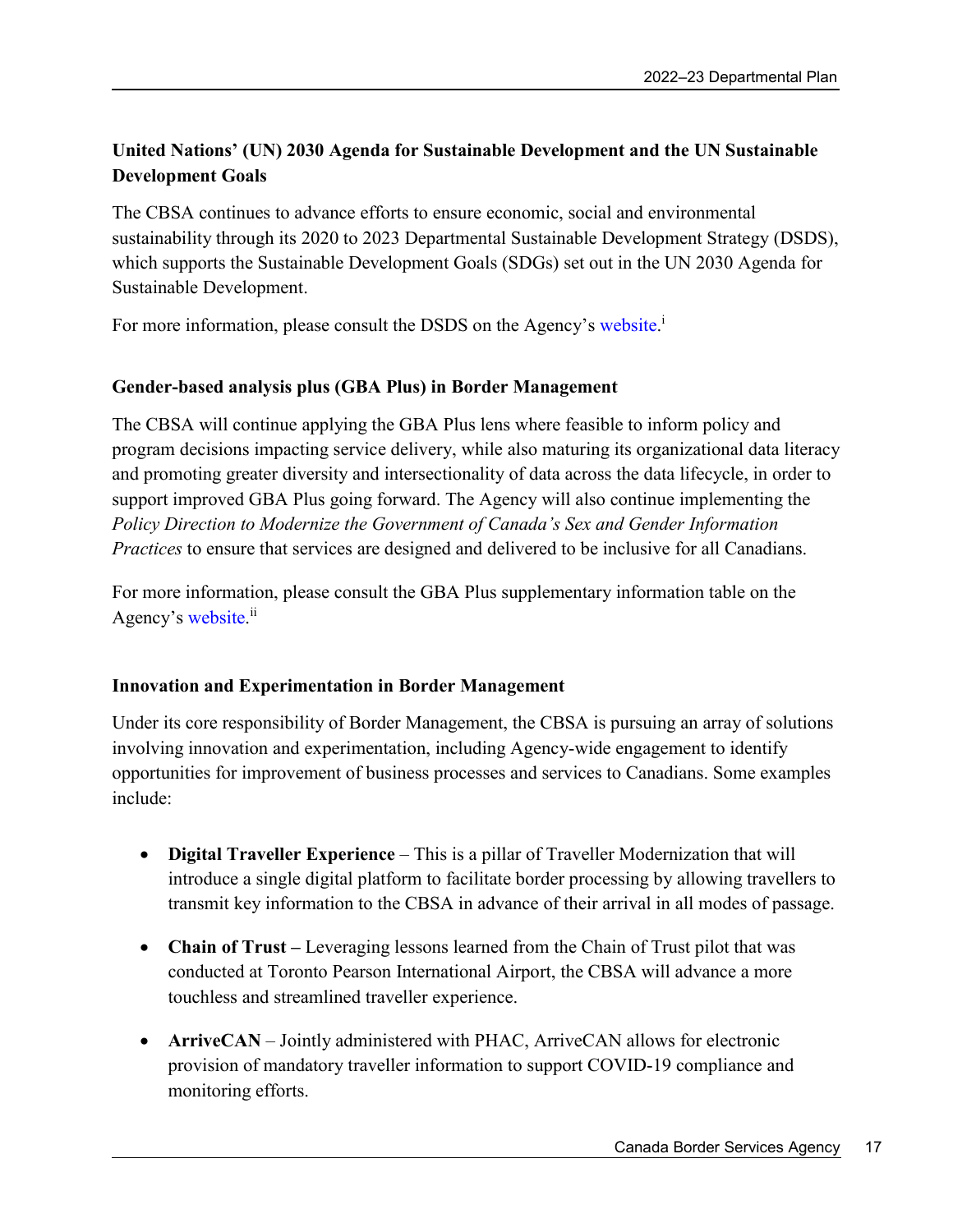- **Next Generation Handheld Devices –** The CBSA will continue the deployment of wireless handheld devices to support low-touch/no-touch processing at ports of entry, including features such as travel document readers and optical character recognition.
- **Advance CBSA Declaration –** The CBSA will continue working to develop web and mobile apps allowing air travellers to submit advance declarations that can be confirmed upon arrival in Canada, thereby streamlining processing and reducing touch-points.
- **•** Dynamic Risking The CBSA is working to transition its traveller processing activities from a transaction-based model to a risk-based compliance model through its Dynamic Risking project, which seeks to provide a comprehensive prediction of a traveller's compliance through data and analytics, thereby increasing the percentage of travellers deemed low-risk during primary inspection and reducing the number of non-resultant selective referrals for secondary examination.
- **Secure Corridor and Commercial Lane Enhancement** By leveraging technological solutions to acquire and process commercial data, the CBSA is advancing efforts to further streamline the border experience for trusted traders.
- **Security Screening Automation** The CBSA is working to enhance security screening through automated processing of low-risk cases, thereby enabling screening officers to place greater focus on more complex cases involving persons who may pose a national security risk.

## **Key risks for Border Management**

Under its core responsibility of Border Management, the CBSA continues to face an evolving risk environment due to the ongoing impacts of COVID-19. Following the easing of border restrictions and the re-opening of the land border with the US in the latter half of 2021–22, traveller volumes have begun to rise, which has led to the re-emergence of border-related risks that had been reduced during the border closure, particularly in the contexts of immigration and public health. To mitigate these risks, the Agency is working to capitalize on pandemic-related improvements to its operations, such as the provision of mandatory information through ArriveCAN prior to arrival in Canada.

To ensure workplace safety and agility in line with shifting operational requirements, the CBSA is placing focus on key areas such as infrastructure modernization and force generation, along with ongoing efforts to strategically reallocate resources across the Agency in response to changing border volumes. These efforts are guided by the Agency's pandemic-related task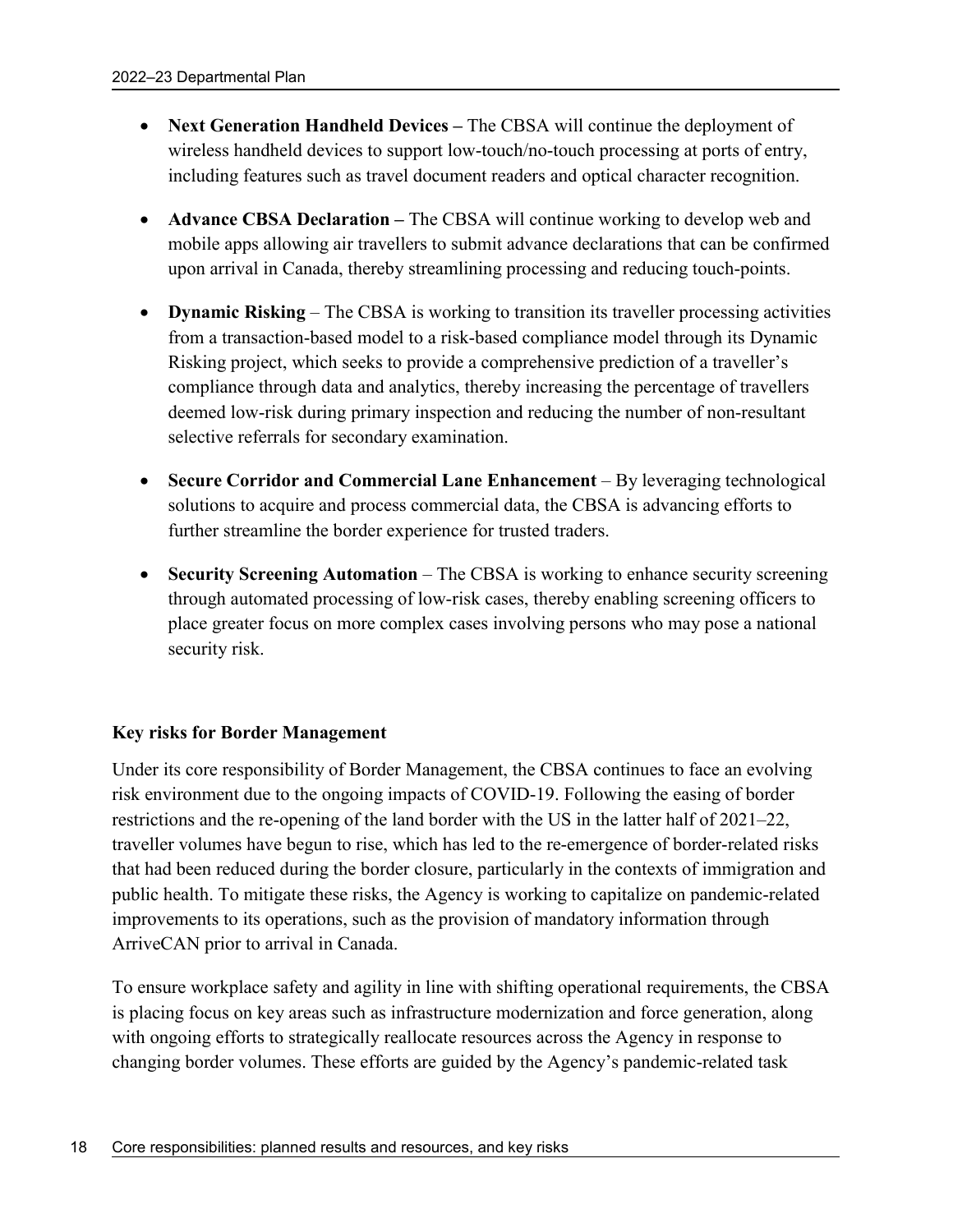forces, which continue to support a coordinated response across all regions through national guidance and best practices.

The shift in the economic landscape brought about by COVID-19, including the augmentation of e-commerce and the increased competition for workers in many industry sectors, is likely to remain for the foreseeable future. In light of this new reality, the Agency is working to ensure organizational adaptability, including efforts to identify skillset gaps, strengthen developmental programs, and ensure robust mechanisms for the recruitment and retention of specialized talent.

#### **Planned results for Border Management**

For the CBSA's core responsibility of Border Management, the following table shows planned results, result indicators, targets and target dates for 2022–23, along with actual results for the three most recent fiscal years for which actual results are available.

| <b>Departmental result</b>                                                                                                                 | <b>Departmental result</b><br><b>indicator</b>                                                                                                  | <b>Target</b>     | Date to<br>achieve<br>target | $2018 - 19$<br>actual<br>result      | $2019 - 20$<br>actual<br>result      | $2020 - 21$<br>actual<br>result      |
|--------------------------------------------------------------------------------------------------------------------------------------------|-------------------------------------------------------------------------------------------------------------------------------------------------|-------------------|------------------------------|--------------------------------------|--------------------------------------|--------------------------------------|
| The CBSA's intelligence, threat<br>and risk assessment activities<br>contribute to the identification.<br>mitigation and neutralization of | Percentage of air travellers<br>targeted for examination that led<br>to an intended result                                                      | At least<br>16%   | March<br>2023                | N/A<br>(introduced in<br>$2020 - 21$ | N/A<br>(introduced in<br>$2020 - 21$ | 10.33%                               |
| risks and threats to the safety,<br>security, and prosperity of<br>Canadians and Canada                                                    | Percentage of marine and air<br>cargo targeted for examination<br>that led to an intended result                                                | At least<br>0.5%  | March<br>2023                | N/A<br>(introduced in<br>$2020 - 21$ | N/A<br>(introduced in<br>$2020 - 21$ | 0.5%                                 |
|                                                                                                                                            | Percentage of recommendations<br>for admissibility provided/<br>completed within relevant service<br>standards                                  | At least<br>80%   | March<br>2023                | N/A<br>(introduced in<br>$2022 - 23$ | N/A<br>(introduced in<br>$2022 - 23$ | N/A<br>(introduced in<br>$2022 - 23$ |
| Admissible travellers are<br>processed in an efficient<br>manner                                                                           | Percentage of time the CBSA is<br>meeting the Highway Border Wait<br>Time (BWT) Service Standard                                                | At least<br>95%   | March<br>2023                | 96.1%                                | 96.0%                                | 99.4%                                |
|                                                                                                                                            | Percentage of travellers using<br>Primary Inspection Kiosks (PIK) at<br>PIK-enabled airports                                                    | At least<br>95%   | March<br>2023                | N/A<br>(introduced in<br>2019-20)    | 93.2%                                | 89.4%                                |
|                                                                                                                                            | Actual availability of Primary<br>Inspection Kiosks as a percentage<br>of planned availability                                                  | At least<br>99%   | March<br>2023                | N/A<br>(introduced in<br>2019-20)    | 98.0%                                | 99.1%                                |
| Travellers and their goods are<br>compliant with applicable<br>legislation                                                                 | Percentage of traveller<br>examinations that produced a<br>result (enforcement or facilitation<br>action)                                       | At least<br>40%   | March<br>2023                | 44.5%                                | 54.2%                                | 71.2%                                |
|                                                                                                                                            | Traveller goods selective<br>examination resultant rate is 'X'<br>times higher than the random<br>examination resultant rate in the<br>air mode | At least 10 March | 2023                         | N/A<br>(introduced in<br>$2020 - 21$ | N/A<br>(introduced in<br>$2020 - 21$ | 6.2                                  |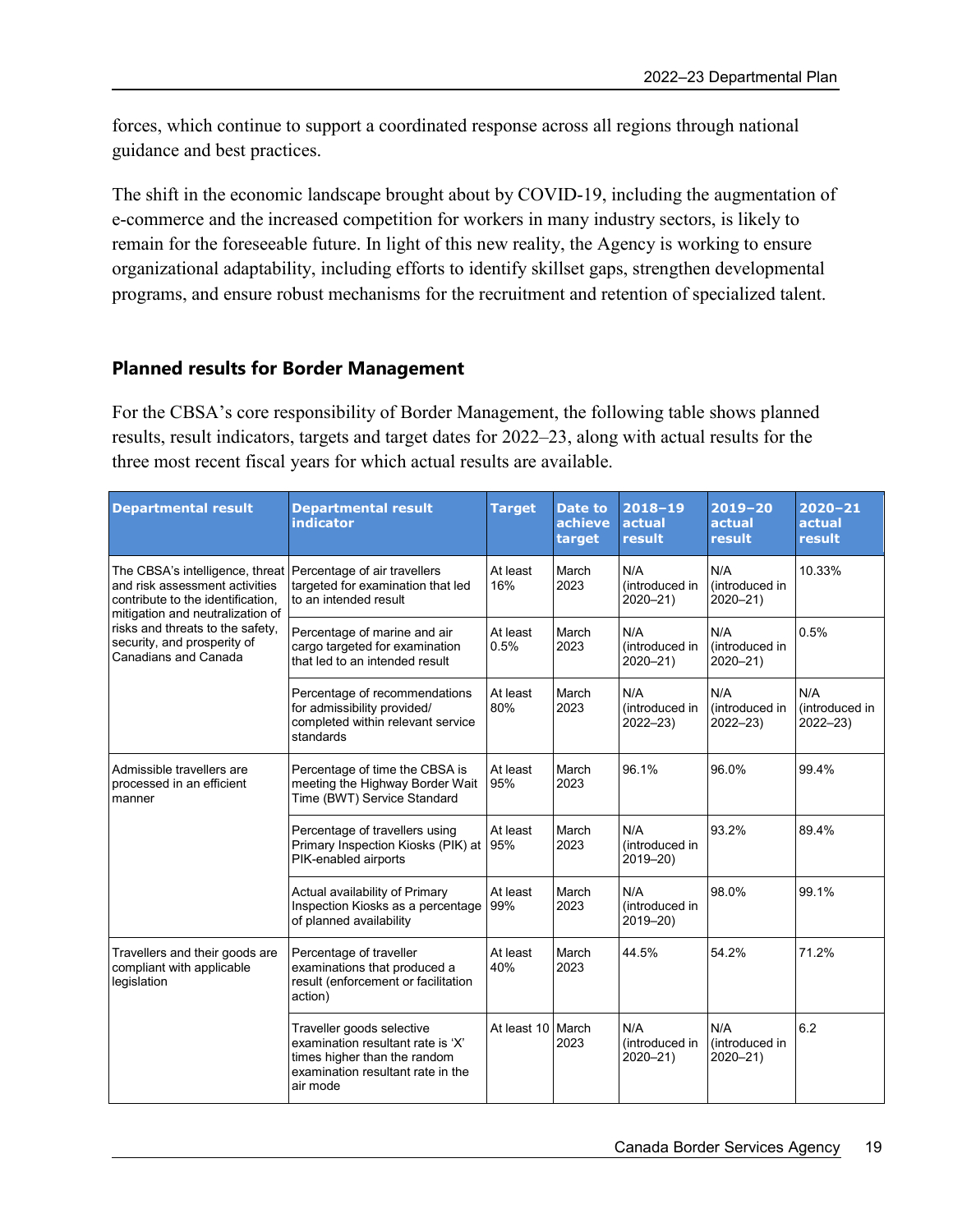| Admissible commercial goods<br>and conveyances are<br>processed in an efficient<br>manner                                                | Percentage of time the CBSA met<br>the commercial Highway Border<br>Wait Time Service Standard                                    | At least<br>90%   | March<br>2023 | N/A<br>(introduced in<br>2019-20)    | 99.7%                                | 99.4%                                |
|------------------------------------------------------------------------------------------------------------------------------------------|-----------------------------------------------------------------------------------------------------------------------------------|-------------------|---------------|--------------------------------------|--------------------------------------|--------------------------------------|
|                                                                                                                                          | Percentage of eligible release<br>decisions provided within<br>established timeframes                                             | At least<br>70%   | March<br>2023 | N/A<br>(introduced in<br>2019-20)    | 63%                                  | 69%                                  |
|                                                                                                                                          | Actual availability of Single<br>Windows as a percentage of<br>planned availability                                               | At least<br>99%   | March<br>2023 | N/A<br>(introduced in<br>2019-20)    | 99.9%                                | 99.8%                                |
| Traders are compliant with<br>applicable legislation and<br>requirements                                                                 | Percentage of high-risk<br>commercial goods targeted by the<br>National Targeting Centre (NTC)<br>that are examined at the border | At least<br>95%   | March<br>2023 | 96.7%                                | 95.2%                                | 92.4%                                |
|                                                                                                                                          | Percentage of random commercial At most<br>examinations that produced a<br>result                                                 | 1%                | March<br>2023 | 0.33%                                | 0.23%                                | 0.18%                                |
|                                                                                                                                          | Percentage of commercial<br>examinations that produce a result<br>against a trader                                                | At most<br>1.5%   | March<br>2023 | 1.27%                                | 1.43%                                | 1.67%                                |
|                                                                                                                                          | Percentage of penalties applied<br>against traders representing<br>continued non-compliance                                       | At most<br>5%     | March<br>2023 | 59%                                  | 35%                                  | 16.1%                                |
| Importers comply with revenue<br>requirements                                                                                            | Percentage of importers not<br>compliant with revenue<br>requirements                                                             | At most<br>5%     | March<br>2023 | N/A<br>(introduced in<br>$2022 - 23$ | N/A<br>(introduced in<br>$2022 - 23$ | N/A<br>(introduced in<br>$2022 - 23$ |
|                                                                                                                                          | Return on investment (ROI) for<br>compliance activities related to<br>revenue requirements                                        | At least<br>8:1   | March<br>2023 | 20:1                                 | 11:1                                 | 5:1                                  |
| Canadian producers are<br>protected from unfairly dumped<br>and subsidized imports                                                       | Percentage of imports potentially<br>subject to anti-dumping or<br>countervailing duties verified to<br>ensure compliance         | At least<br>80%   | March<br>2023 | N/A<br>(introduced in<br>$2022 - 23$ | N/A<br>(introduced in<br>$2022 - 23$ | N/A<br>(introduced in<br>$2022 - 23$ |
| <b>Trusted Traveller and Trader</b><br>programs increase processing<br>efficiency of low-risk,<br>pre-approved travellers and<br>traders | Percentage of time the CBSA is<br>meeting the NEXUS Highway<br>Border Wait Time (BWT) Service<br>Standard                         | At least<br>95%   | March<br>2023 | N/A<br>(introduced in<br>$2019 - 20$ | 98.3%                                | 99.98%                               |
|                                                                                                                                          | Percentage of increase in NEXUS<br>passages                                                                                       | At least<br>2.5%  | March<br>2023 | N/A<br>(introduced in<br>$2020 - 21$ | N/A<br>(introduced in<br>$2020 - 21$ | $-95.6\%$ <sup>1</sup>               |
|                                                                                                                                          | Percentage of kiosk processing<br>time saving per trusted traveller<br>passage at NEXUS air ports of<br>entry                     | At least<br>40%   | March<br>2023 | N/A<br>(introduced in<br>$2020 - 21$ | N/A<br>(introduced in<br>$2020 - 21$ | 37%                                  |
|                                                                                                                                          | Percentage of active members<br>who are compliant with program<br>requirements and border<br>legislation                          | At least<br>99.9% | March<br>2023 | N/A<br>(introduced in<br>$2022 - 23$ | N/A<br>(introduced in<br>$2022 - 23$ | N/A<br>(introduced in<br>$2022 - 23$ |

 $\overline{a}$  $1$  It should be noted that traveller volumes were significantly reduced in 2020–21 due to border restrictions in response to the COVID-19 pandemic, which led to a decrease of 95.6% in NEXUS passages.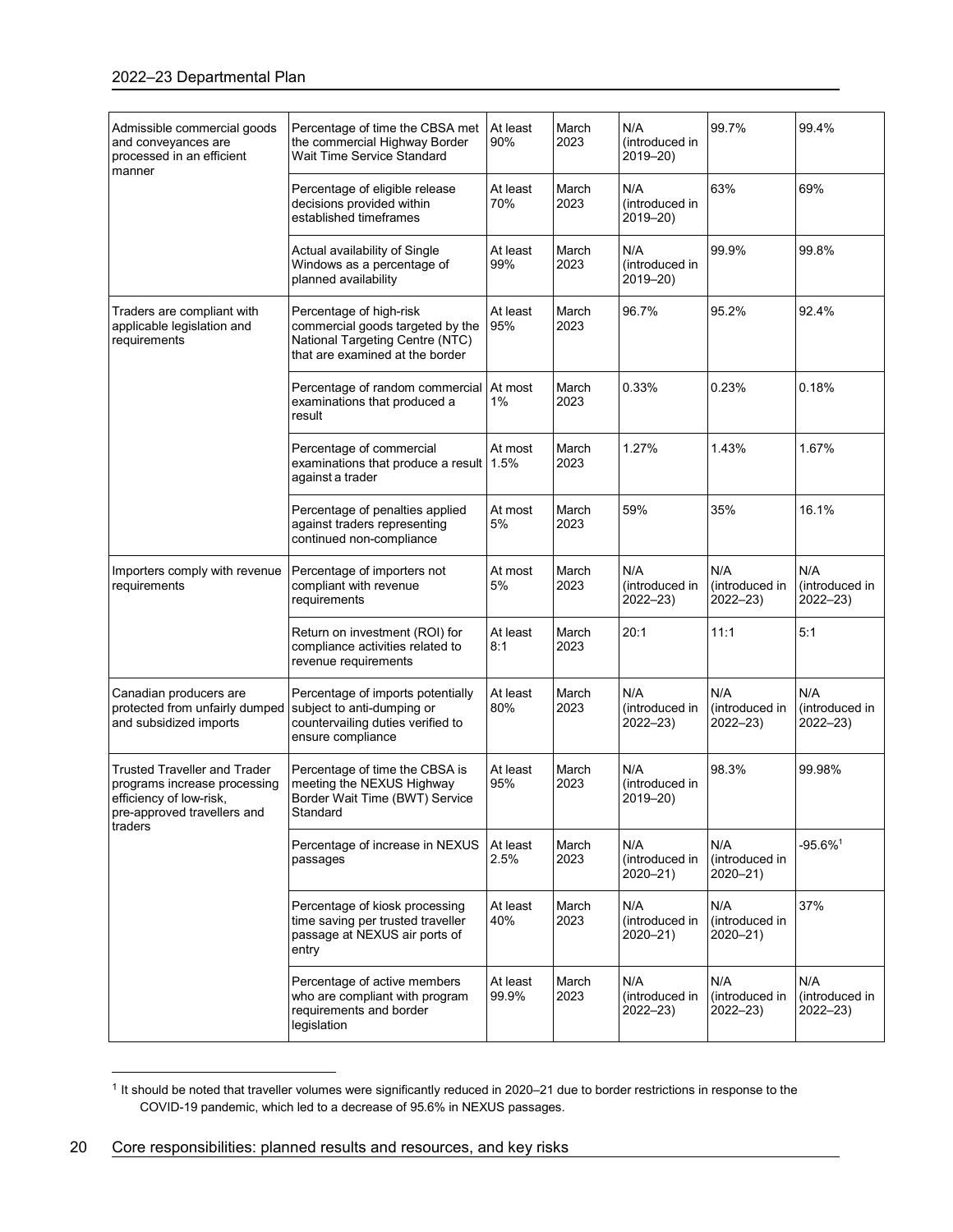|                                                                                      | Ratio of conventional traders and<br>their goods that are examined at<br>the border compared to Trusted<br>Traders and their goods | At least<br>3.5:1 | March<br>2023 | 6.9.1 | 5.9:1 | 6.0:1 |
|--------------------------------------------------------------------------------------|------------------------------------------------------------------------------------------------------------------------------------|-------------------|---------------|-------|-------|-------|
|                                                                                      | Percentage of trade by value of<br>goods imported into Canada by<br>participants in the CBSA's Trusted<br>Trader programs          | At least<br>25%   | March<br>2023 | 26%   | 28%   | 26%   |
| Travellers and the business<br>community have access to<br>timely redress mechanisms | Percentage of trade appeals<br>received that are decided within<br>established service standards                                   | At least<br>70%   | March<br>2023 | 80%   | 85%   | 82%   |
|                                                                                      | Percentage of enforcement<br>appeals received that are decided<br>within established service<br>standards                          | At least<br>70%   | March<br>2023 | 75%   | 71%   | 62%   |

# **Planned budgetary spending for Border Management**

For the CBSA's core responsibility of Border Management, the following table shows budgetary spending for 2022–23, as well as planned spending for that fiscal year and the next two fiscal years.

| 2022-23<br>budgetary spending<br>(as indicated in Main<br><b>Estimates</b> ) | 2022-23<br>planned spending | $ 2023 - 24 $<br>planned spending | $ 2024 - 25 $<br>planned spending |
|------------------------------------------------------------------------------|-----------------------------|-----------------------------------|-----------------------------------|
| 1,619,861,283                                                                | 1,619,861,283               | 1,632,398,171                     | 1,596,547,462                     |

## **Planned human resources for Border Management**

For the CBSA's core responsibility of Border Management, the following table shows the human resources (in full-time equivalents) needed for 2022–23 and the next two fiscal years.

| 2022-23           | $ 2023 - 24 $     | $2024 - 25$       |
|-------------------|-------------------|-------------------|
| planned full-time | planned full-time | planned full-time |
| equivalents       | equivalents       | equivalents       |
| 11.476            | 11,508            | 11.622            |

Financial, human resources and performance information for the CBSA's program inventory is available on GC InfoBase.<sup>iii</sup>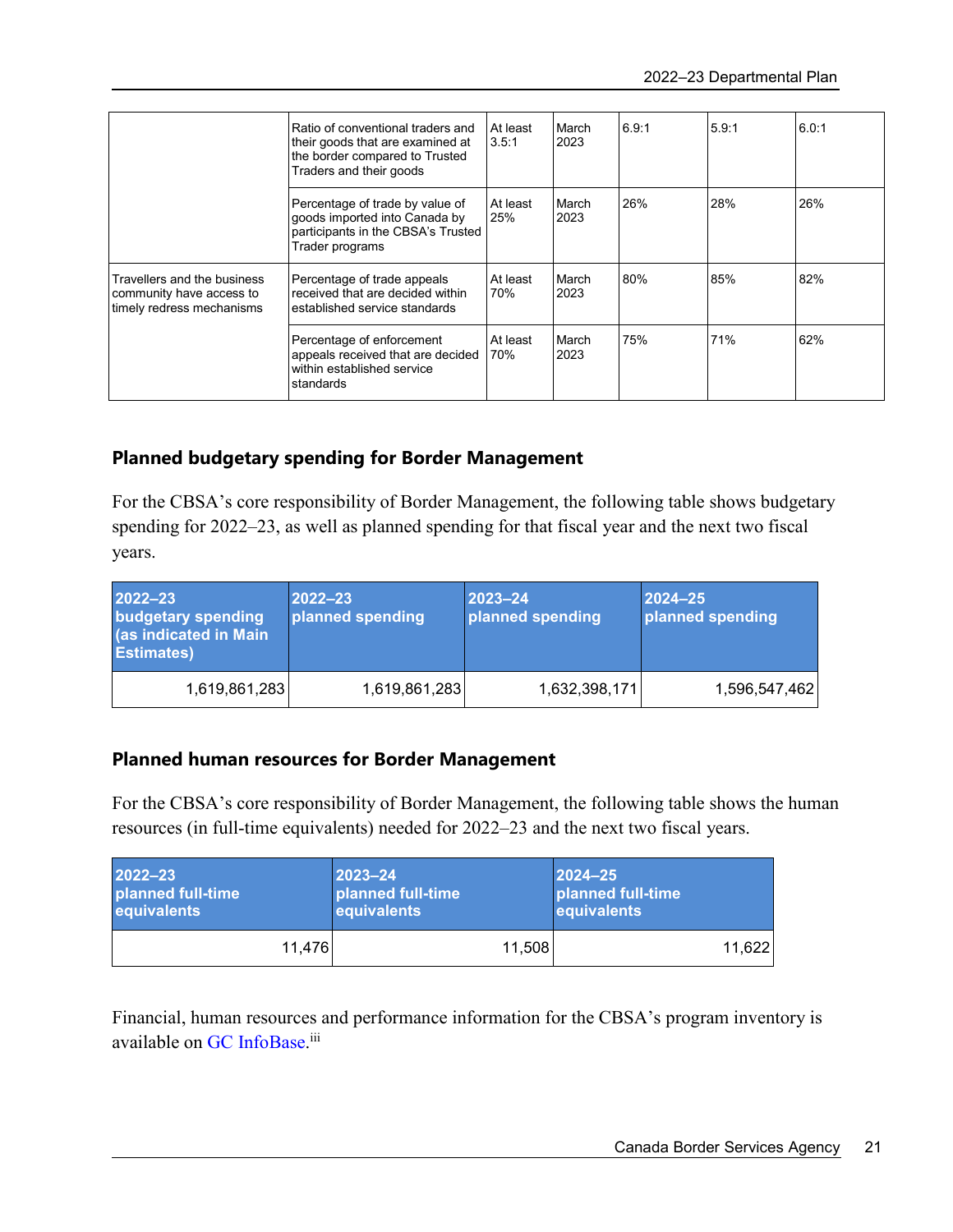# **Border Enforcement**

# **Description**

The CBSA contributes to Canada's security by supporting the immigration and refugee system when determining a person's admissibility to Canada, taking the appropriate immigration enforcement actions when necessary, and supporting the prosecution of persons who violate our laws.

# **Planning highlights**

As part of its strategic policy agenda, the CBSA is advancing a multi-year suite of initiatives geared towards immigration facilitation and balanced enforcement that will be achieved through legislative, regulatory and policy updates in support of public safety and program integrity objectives. In particular, the Agency will advance policy work to:

- Streamline inadmissibility determination for cases involving organized crime convictions in Canada.
- Repeal the restriction on stay of removal for Designated Country of Origin cases.
- Expand officer authorities to issue removal orders for relatively straightforward inadmissibility cases.
- Further strengthen the application process for Ministerial Relief.
- Review the framework pertaining to senior officials of designated regimes involved in international or human rights violations.
- Modernize the transborder criminal inadmissibility framework.
- Modernize the framework for recovery of removal costs.

Concurrently, the CBSA will advance work on other key aspects of the border enforcement continuum, including:

- Working with IRCC on policy and operational approaches for the long-term sustainability of the in-Canada asylum system, while also supporting the Government's resettlement commitments for refugees from Afghanistan.
- Upholding commitments under the National Strategy to Combat Human Trafficking through efforts to refine the relevant policy, legislative and regulatory frameworks for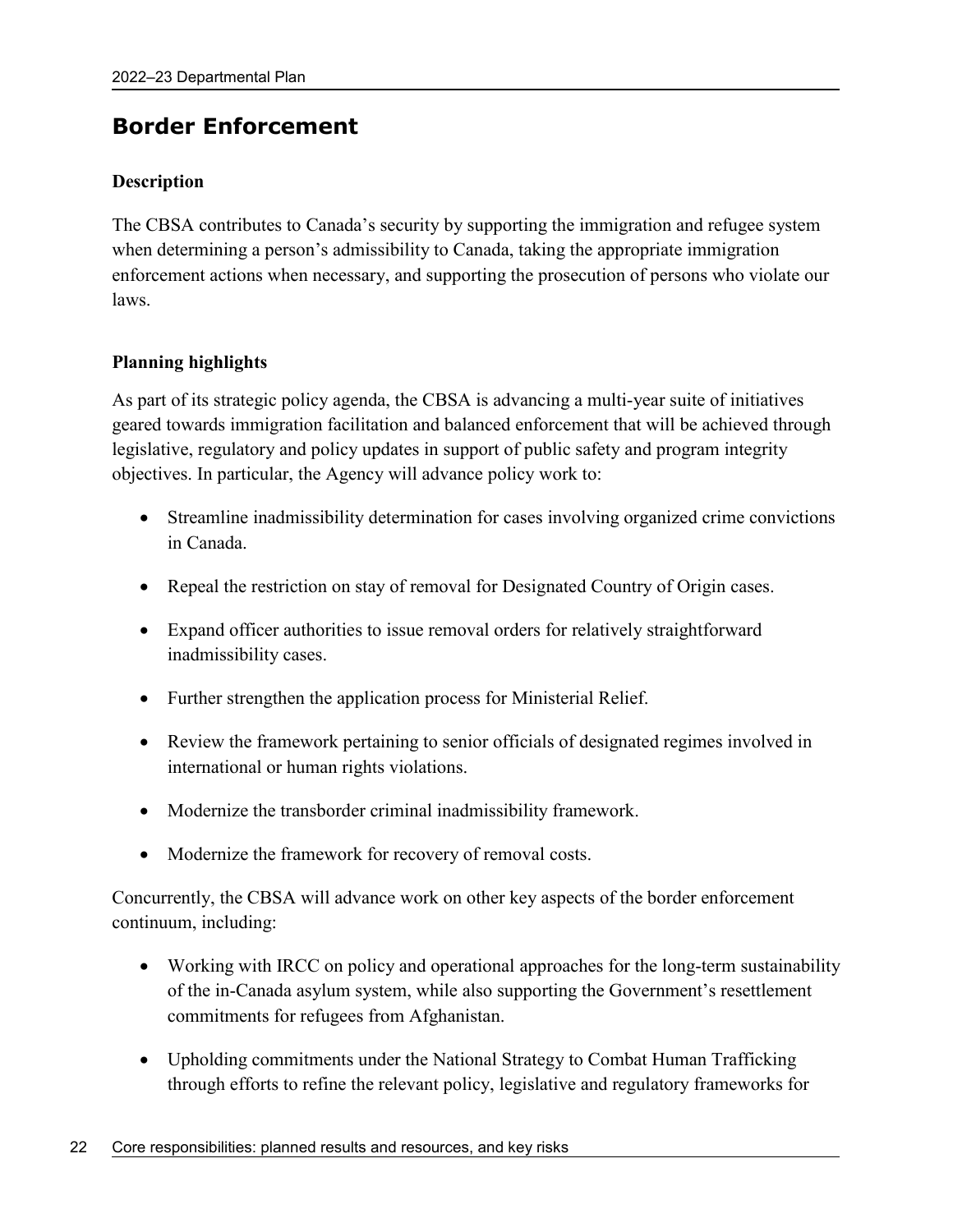immigration enforcement, with a view to minimizing the risk of further inadvertent victimization of people who have experienced gender-based violence.

 Supporting the Government's intention to re-introduce legislative amendments under the *Immigration and Refugee Protection Act* (IRPA) that would transfer policy authority for transborder criminal inadmissibility to the Minister of Public Safety, along with regulatory work to expand authorities for BSOs to make inadmissibility decisions and issue removal orders for the commission of certain criminal offences at ports of entry (such as importing a firearm without a permit, or other relatively straightforward immigration violations) rather than requiring physical referral into Canada for admissibility hearings.

In addition, the CBSA plans to achieve the following results in 2022–23 under its core responsibility of Border Enforcement:

# **Immigration investigations identify persons inadmissible to Canada**

The CBSA will continue focusing inland investigative resources on high-risk cases, with criminality and national security being the highest priorities, while also conducting investigatory activities and ongoing work with IRCC and the RCMP to improve operational coordination on irregular migration and the in-Canada refugee determination system.

The Agency will also continue to support the integrity of Canada's immigration and refugee determination programs through ongoing improvements to the management of immigration warrants in line with the Auditor General's Spring 2020 Report on Immigration Removals.<sup>iv</sup> To that end, the Agency will continue implementing a sustainable warrant management strategy to ensure ongoing investigation of inadmissible persons who have absconded.

# **Persons are placed on alternatives to detention whenever possible, or placed in the most appropriate detention facility according to their risk profile**

The CBSA will advance ongoing efforts to improve Canada's immigration detention system in line with the National Immigration Detention Framework, with a focus on ensuring that detention is used as a measure of last resort and that alternatives to detention are always considered. In the context of COVID-19, the Agency will continue protecting the health of detainees through national guidelines and case reviews to determine suitability for release, while also taking steps to reduce the risk of COVID-19 transmission among detainees by reaffirming the careful consideration of alternatives to detention.

Concurrently, the CBSA will continue enhancing the National Detention Standards for its three Immigration Holding Centres, as well as for the limited use of provincial facilities, while maintaining its contract with the Canadian Red Cross to provide detention monitoring services in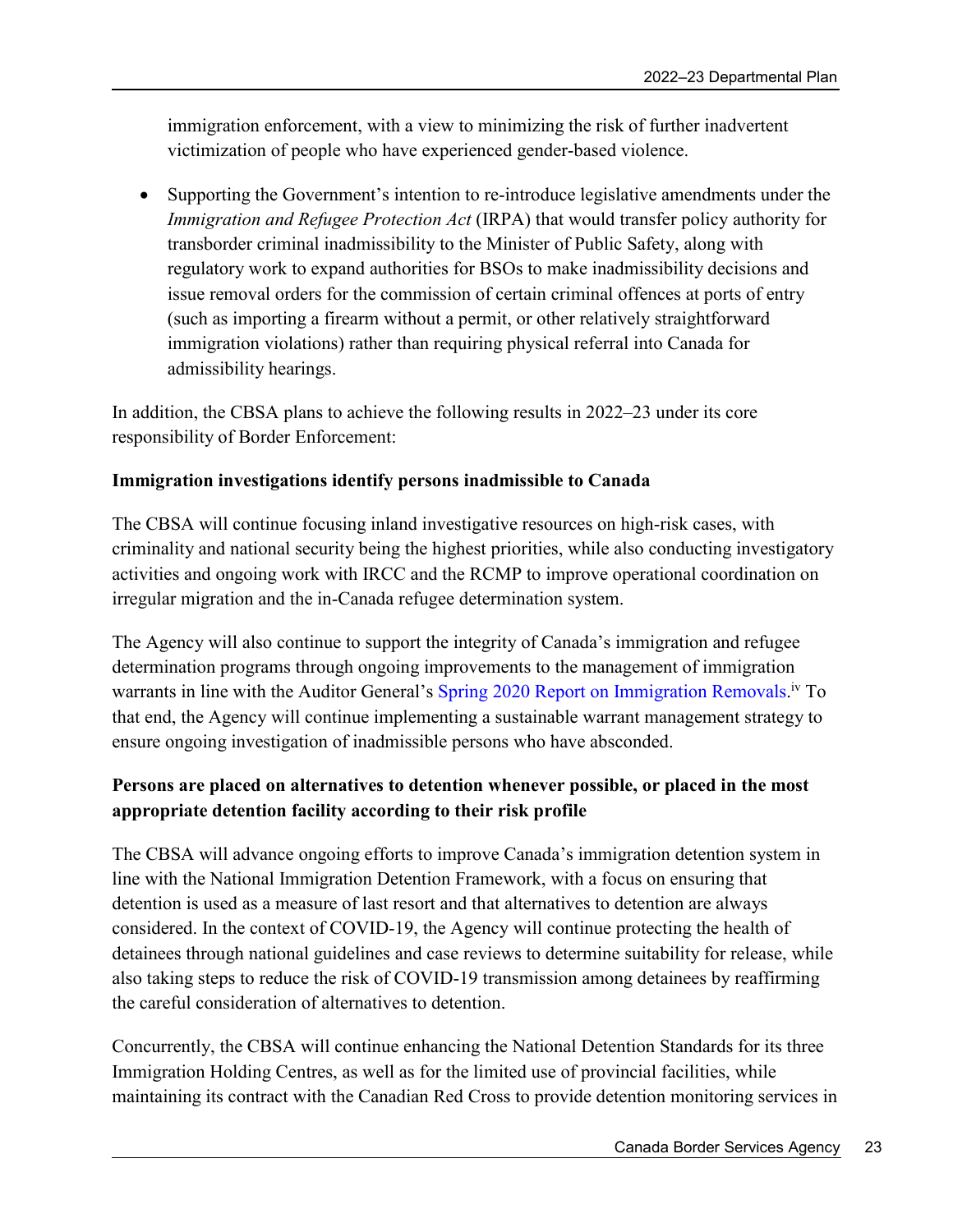order to ensure that detainees are treated in accordance with applicable domestic standards and international obligations. The Agency will also continue reviewing risk assessments under the National Risk Assessment for Detention framework to ensure that risks are being accurately assessed and that persons are being appropriately managed using the most suitable approach, including alternatives to detention.

# **The Minister's positions are appropriately represented in immigration and refugee decision-making processes**

The CBSA will continue improving the management of its hearings-related activities in collaboration with the Immigration and Refugee Board of Canada (IRB), including the use of digital hearings prompted by the COVID-19 pandemic, along with the implementation of updated guidelines for detention reviews in respect of the IRPA and the *Canadian Charter of Rights and Freedoms*.

The Agency will also continue piloting the Integrated Claims Analysis Centre in the Greater Toronto Area to support efficient processing of asylum cases and improved communication channels with IRCC and the IRB.

#### **Inadmissible foreign nationals are prioritized and removed expeditiously from Canada**

To ensure the departure from Canada of inadmissible persons subject to removal, the CBSA will continue working to enhance its removals capacity in line with the recommendations of the Auditor General's Spring 2020 Report on Immigration Removals.<sup>iv</sup> This includes improving the overall number and timeliness of removals, taking into account the challenges of the global COVID-19 environment and emphasizing ways to encourage more voluntary removals, while also leveraging data and analytics, technology and partnerships in support of more effective removals. In particular, the Agency will:

- Develop data analytical tools to better support the identification of removal-ready cases as early as possible in the enforcement process.
- Advance initiatives to encourage and assist people to voluntarily leave Canada as early as possible upon receipt of an effective removal order, including the Removals Help Line and the Assisted Voluntary Returns Pilot Project.
- Maintain engagement with international partners, as well as foreign missions in Canada, to strengthen the Agency's ability to secure travel documents in a timely manner for persons subject to an enforceable removal order.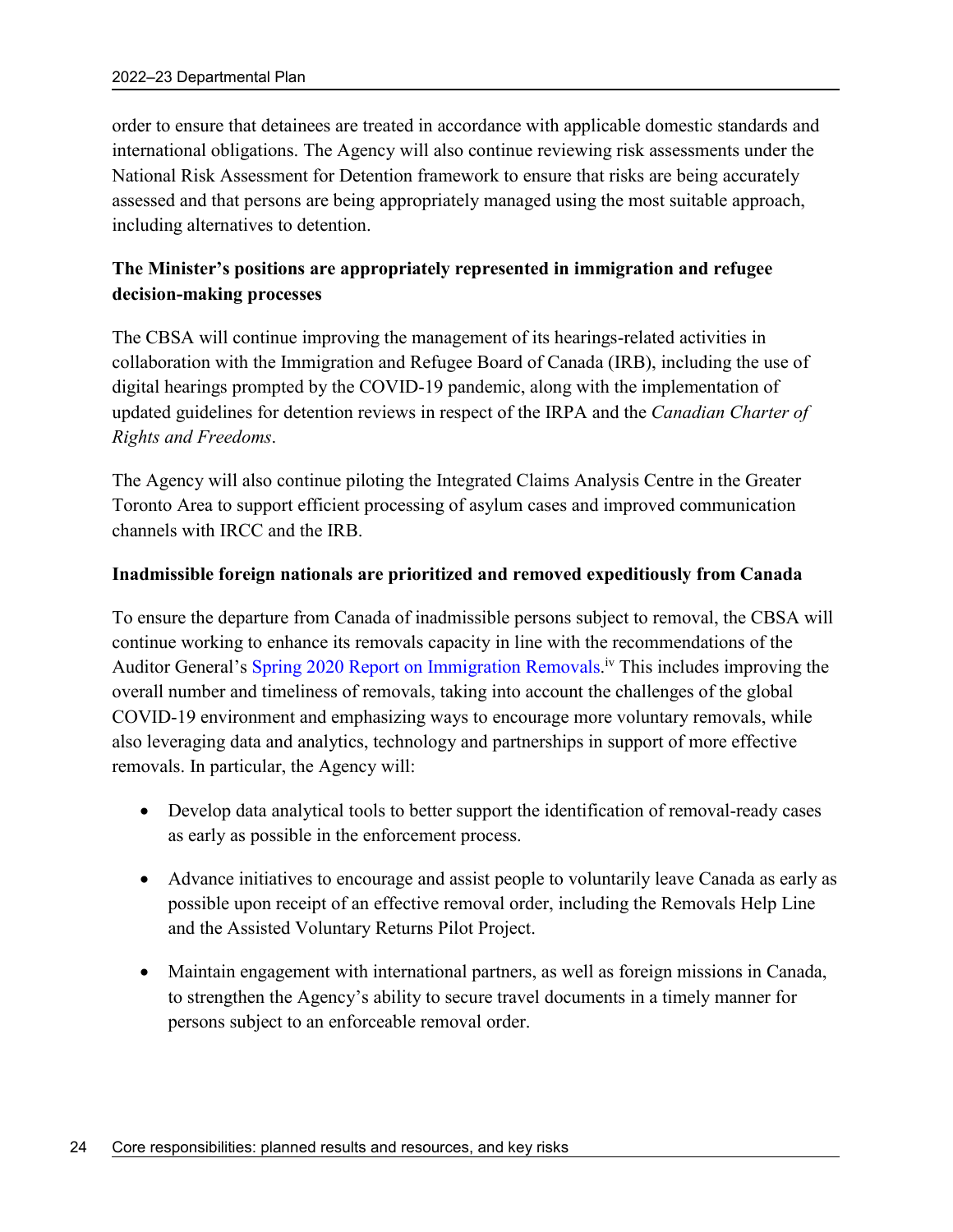## **People and businesses that are referred to Crown counsel for prosecution are convicted**

The CBSA will continue building capacity to investigate and prosecute individuals and business entities that violate Canada's border-related legislation, with a focus on complex cases of fraud and other serious border offences posing a threat to Canada's immigration system, economy, and the safety and security of Canadians. Operational priorities are primarily focused on cases of fraudulent activity by organizers and facilitators, including immigration consultants.

In collaboration with IRCC and the College of Immigration and Citizenship Consultants, the CBSA will continue to strengthen the governance and enforcement framework applicable to those who offer consultant services to persons seeking to enter or remain in Canada. To better protect applicants and newcomers from fraudulent immigration consultants, the Agency is working to augment its criminal investigative capacity, while also implementing enhanced compliance, enforcement and disciplinary measures within the revised framework.

## **Gender-based analysis plus (GBA Plus) in Border Enforcement**

The CBSA will continue applying the GBA Plus lens where feasible to inform policy and program decisions impacting service delivery, while also maturing its organizational data literacy and promoting greater diversity and intersectionality of data across the data lifecycle, in order to support improved GBA Plus going forward. The Agency will also continue implementing the *Policy Direction to Modernize the Government of Canada's Sex and Gender Information Practices* to ensure that services are designed and delivered to be inclusive for all Canadians.

For more information, please consult the GBA Plus supplementary information table on the Agency's website.<sup>ii</sup>

#### **Innovation and Experimentation in Border Enforcement**

Under its core responsibility of Border Enforcement, the CBSA will continue to pursue an array of solutions involving innovation and experimentation. Some examples include:

- **Facilitated Removals** The CBSA's Removals Help Line and Assisted Voluntary Returns Pilot Project support voluntary departures from Canada among persons subject to removal through an innovative approach to increase compliance with the IRPA.
- **Alternatives to Detention** The CBSA's Electronic Monitoring Pilot and Voice Reporting Pilot support the release of individuals in cases where detention may be mitigated through effective community support and innovative solutions for monitoring and reporting.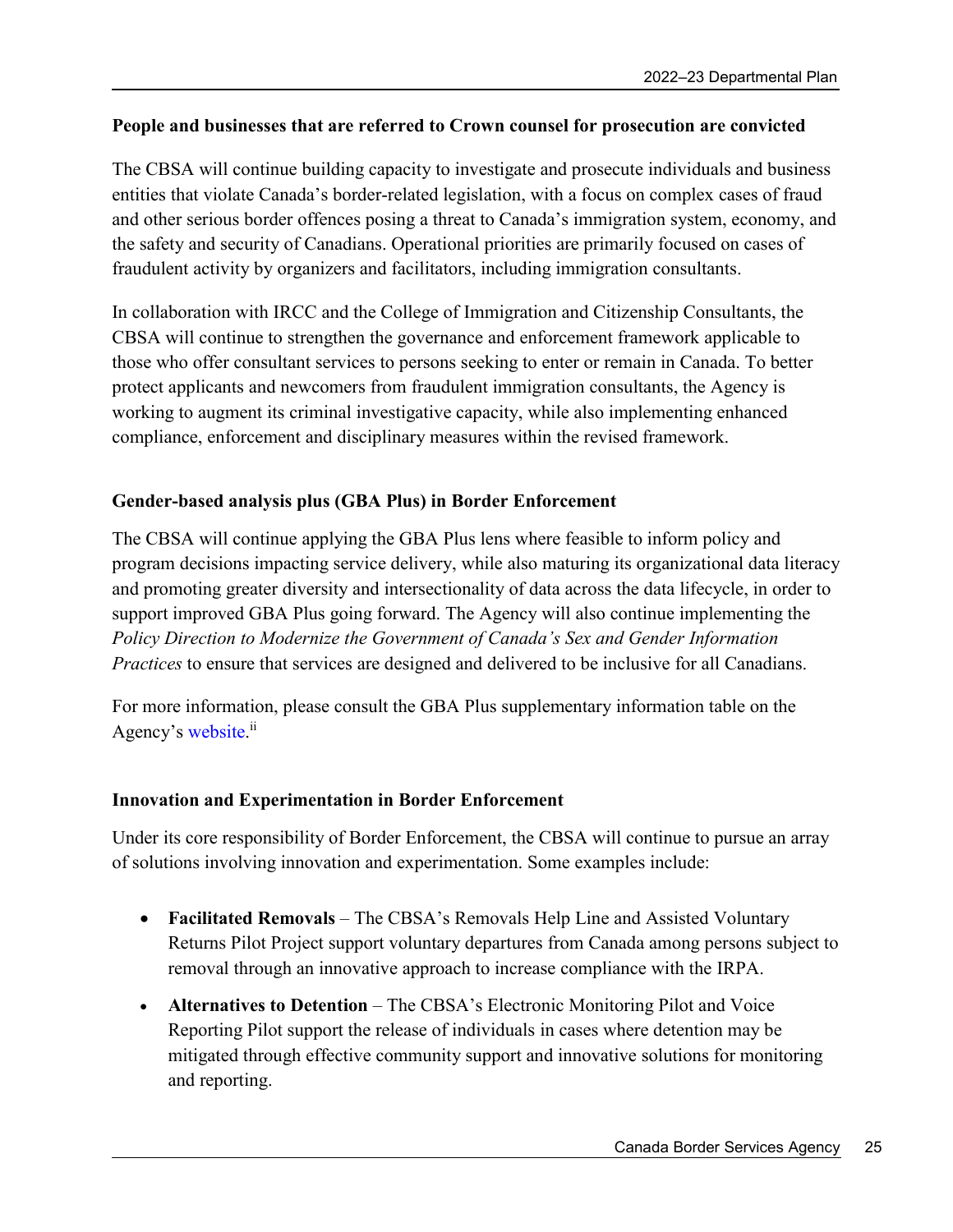- **Asylum Modernization** The Integrated Claims Analysis Centre piloted in the Greater Toronto Area supports efficient processing of asylum cases and improved communication channels between the CBSA, IRCC and the IRB.
- **Client Reporting Mobile Application** The CBSA is working to develop applications that will allow clients with reporting obligations to communicate with the CBSA using a mobile device, thereby reducing in-person touch-points and supporting compliance and monitoring efforts.

#### **Key risks for Border Enforcement**

Under its core responsibility of Border Enforcement, the CBSA continues to face an evolving risk environment due to the ongoing impacts of COVID-19. Specifically, the shifting border landscape continues to pose challenges for the Agency's operations at ports of entry. For example, the need to ensure that BSOs and travellers are aware of and compliant with the latest entry requirements has led to increased processing times and complexities in enforcement activities. Additionally, in the context of removal operations, the Agency continues to face challenges in obtaining travel documents from some countries to enable the timely removal of inadmissible foreign nationals.

Despite these challenges, the Agency remains steadfast in enforcing all applicable laws, regulations, and requirements at the border, while adapting its operations as border measures continue to evolve.

## **Planned results for Border Enforcement**

For the CBSA's core responsibility of Border Enforcement, the following table shows planned results, result indicators, targets and target dates for 2022–23, along with actual results for the three most recent fiscal years for which actual results are available.

| <b>Departmental result</b>                                                                                    | <b>Departmental result</b><br><b>indicator</b>                                                                                 | <b>Target</b>   | Date to<br>achieve<br>target | $2018 - 19$<br><b>actual</b><br>result    | $2019 - 20$<br>actual<br>result | $ 2020 - 21 $<br><b>actual</b><br>result |
|---------------------------------------------------------------------------------------------------------------|--------------------------------------------------------------------------------------------------------------------------------|-----------------|------------------------------|-------------------------------------------|---------------------------------|------------------------------------------|
| Immigration investigations<br>identify persons inadmissible<br>Ito Canada                                     | Percentage of immigration<br>investigations concluded that<br>result in a person being identified<br>as inadmissible to Canada | At least<br>55% | March<br>2023                | 67%                                       | 69%                             | 89%                                      |
| Persons are placed on<br>alternatives to detention<br>whenever possible, or placed<br>in the most appropriate | Persons released from detention<br>on alternatives to detention as a<br>percentage of all persons detained                     | At least<br>10% | March<br>2023                | N/A<br><i>(introduced)</i><br>in 2019-20) | 29.6%                           | 65%                                      |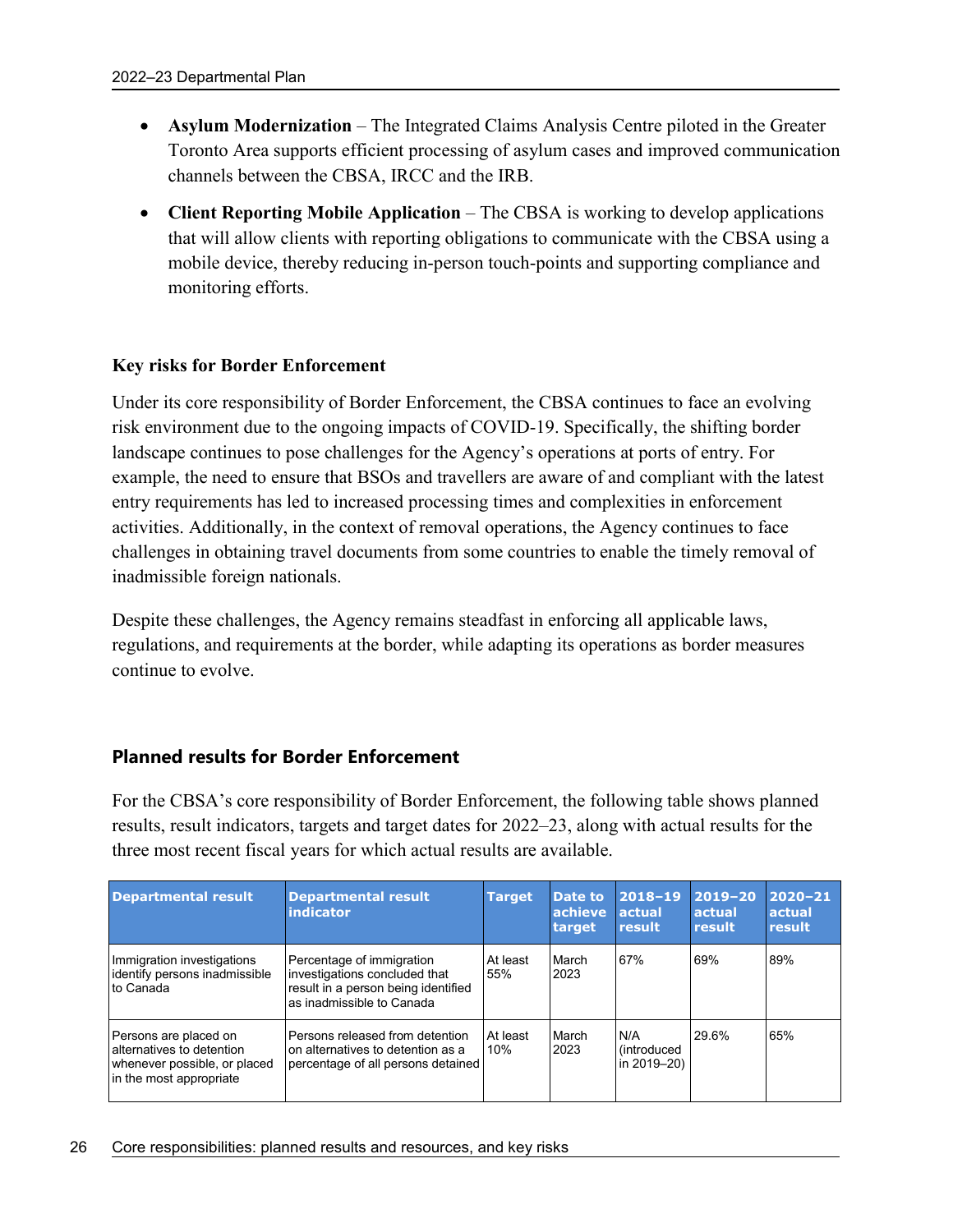| detention facility according to<br>their risk profile                                                                | Percentage of individuals detained<br>in appropriate facilities based on<br>their assessed risk profile                                                                                           | At least<br>85% | March<br>2023 | N/A<br>(introduced<br>in 2020-21)         | N/A<br><i>(introduced)</i><br>in 2020-21) | 75%                               |
|----------------------------------------------------------------------------------------------------------------------|---------------------------------------------------------------------------------------------------------------------------------------------------------------------------------------------------|-----------------|---------------|-------------------------------------------|-------------------------------------------|-----------------------------------|
| The Minister's positions are<br>appropriately represented in<br>immigration and refugee<br>decision-making processes | Percentage of admissibility<br>hearings, detention reviews and<br>appeals where the Minister's<br>position is upheld by the<br>Immigration Division and the<br><b>Immigration Appeal Division</b> | At least<br>70% | March<br>2023 | 74%                                       | 74%                                       | 76%                               |
|                                                                                                                      | Percentage of refugee hearings<br>where the Minister's position is<br>upheld by the Refugee Protection<br>Division and the Refugee Appeal<br><b>Division</b>                                      | At least<br>70% | March<br>2023 | 72%                                       | 75%                                       | 69%                               |
| Inadmissible foreign nationals<br>are prioritized and removed<br>expeditiously from Canada                           | Percentage of high-priority foreign<br>nationals removed (i.e., on<br>grounds of serious inadmissibility<br>such as criminality, war crimes,<br>security)                                         | At least<br>80% | March<br>2023 | 79%                                       | 93%                                       | 100%                              |
|                                                                                                                      | Percentage of removals with no<br>known impediments                                                                                                                                               | At least<br>80% | March<br>2023 | N/A<br><i>(introduced)</i><br>in 2020-21) | N/A<br>(introduced<br>in 2020-21)         | 96%                               |
| People and businesses that<br>are referred to Crown counsel<br>for prosecution are convicted                         | Referrals for prosecution accepted At least<br>by the Public Prosecution Service<br>of Canada (PPSC) as a<br>percentage of all referrals made to<br><b>PPSC</b>                                   | 85%             | March<br>2023 | N/A<br><i>(introduced)</i><br>in 2022-23) | N/A<br>(introduced<br>in 2022-23)         | N/A<br>(introduced<br>in 2022-23) |
|                                                                                                                      | Percentage of prosecutions<br>concluded that result in a<br>conviction                                                                                                                            | At least<br>80% | March<br>2023 | 92%                                       | 90%                                       | 85%                               |

# **Planned budgetary spending for Border Enforcement**

For the CBSA's core responsibility of Border Enforcement, the following table shows budgetary spending for 2022–23, as well as planned spending for that fiscal year and the next two fiscal years.

| 2022-23<br><b>budgetary spending</b><br>(as indicated in Main<br><b>Estimates)</b> | 2022-23<br>planned spending | $ 2023 - 24 $<br>planned spending | $ 2024 - 25 $<br>planned spending |
|------------------------------------------------------------------------------------|-----------------------------|-----------------------------------|-----------------------------------|
| 318,963,184                                                                        | 318,963,184                 | 325,597,385                       | 233,913,524                       |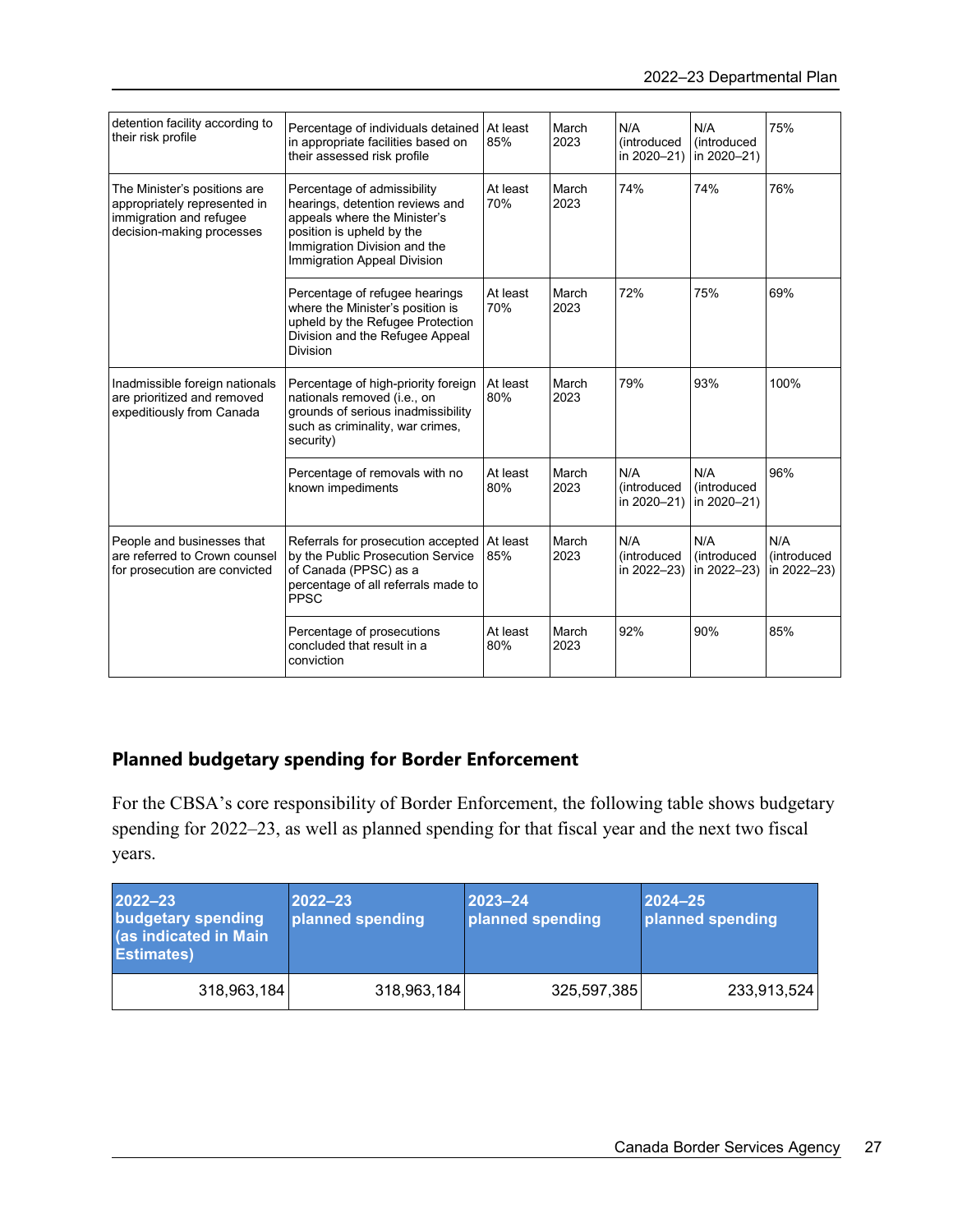## **Planned human resources for Border Enforcement**

For the CBSA's core responsibility of Border Enforcement, the following table shows the human resources (in full-time equivalents) needed for 2022–23 and the next two fiscal years.

| 2022-23           | $ 2023 - 24 $     | $2024 - 25$                      |
|-------------------|-------------------|----------------------------------|
| planned full-time | planned full-time | ∣ planned full-time <sup>∣</sup> |
| equivalents       | equivalents       | equivalents                      |
| 1,953             | 1.827             | 1.647                            |

Financial, human resources and performance information for the CBSA's program inventory is available on GC InfoBase.<sup>iii</sup>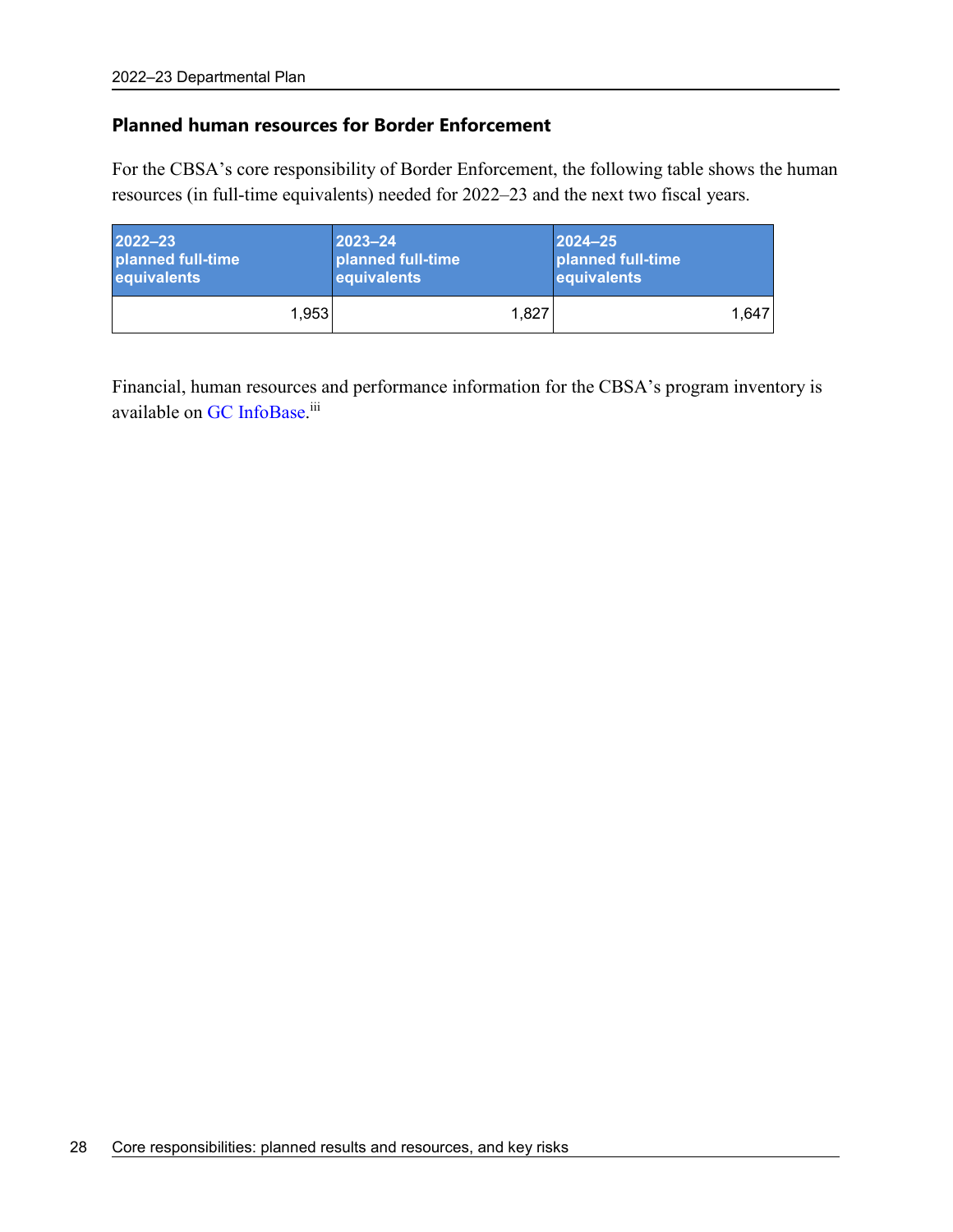# **Internal Services: planned results**

# **Description**

Internal services are the services provided within a department so that it can meet its corporate obligations and deliver its programs. There are 10 categories of internal services:

- Management and Oversight Services
- **Communications Services**
- ▶ Legal Services
- Human Resources (HR) Management Services
- Financial Management Services
- **Information Management Services**
- **Information Technology (IT) Services**
- ▶ Real Property Management Services
- **Materiel Management Services**
- Acquisition Management Services

# **Planning highlights**

## **Supporting a healthy and diverse workforce**

To ensure the health and productivity of its workforce during the COVID-19 pandemic, the CBSA will continue with its Caring for Employees during COVID-19 Strategy to promote resilience and wellness among employees, while further strengthening its workplace culture. This will include conducting employee pulse checks on a regular basis, offering engagement sessions with senior leaders, and addressing employee feedback to ensure a well-supported and high-performing workforce.

The CBSA will advance its strategy for safely returning to the workplace in accordance with public health guidelines as well as occupational health and safety requirements, including continued safety measures and protocols for employees working at the frontline and in office settings, along with the continued implementation of its COVID-19 vaccination policy for employees. The Agency will also proceed with the development of a hybrid work model to guide its longer-term approach to teleworking in line with operational needs, employee feedback, and guidance from central agencies.

The CBSA will continue striving to improve its representation of equity-seeking groups at all levels. To ensure a diverse and inclusive workforce that reflects Canada's population, the CBSA will advance a wide array of initiatives under its Employment Equity, Diversity and Inclusion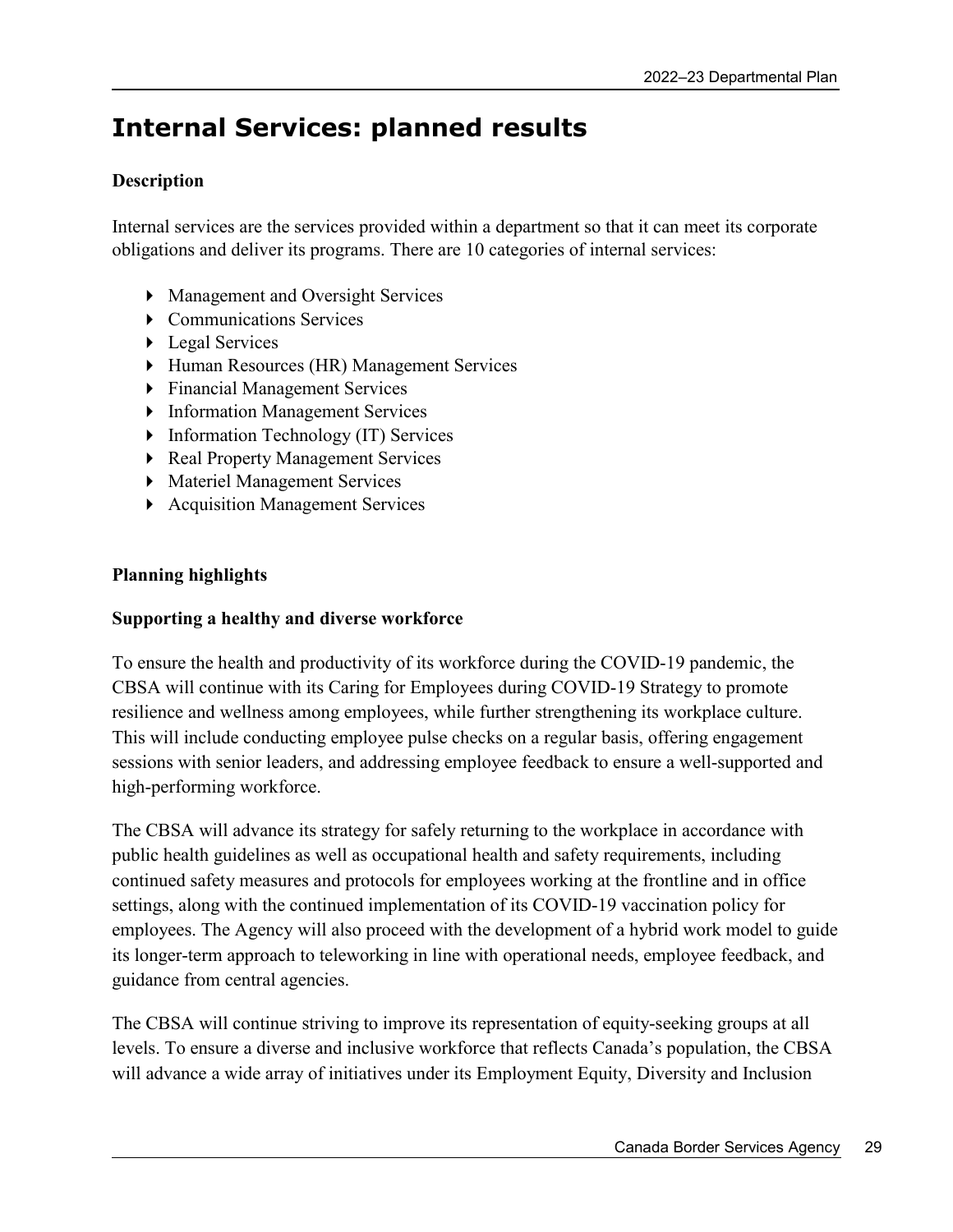Action Plan, Official Languages Action Plan, Indigenous Workforce Strategy, Anti-Racism Strategy, and Accessibility Strategy. In particular, the CBSA will:

- Pursue focused recruitment efforts to eliminate gaps in representation and increase the percentage of appointments from equity-seeking groups across the Agency, including recruitment activities to support the hiring of 750 new employees with disabilities through its Accessibility Office.
- Leverage the Agency's Employment Equity Executive Leadership Development Program to support high-potential managers from equity-seeking groups in acquiring the necessary skills and tools to advance and succeed in the executive ranks, along with selection processes geared towards increasing representation of equity-seeking groups in the executive community.
- Continue the mentorship program through the Agency's Visible Minority Advisory Committee to support learning and development opportunities for employees in the visible minority community, while also developing a mentorship initiative to increase retention and promotion rates for Indigenous employees.
- Remain committed to reducing and removing barriers faced by Indigenous Peoples in the public service through efforts to foster an environment where they are welcomed, respected and supported, and where their unique voices and talents are recognized. These efforts include the Agency's Indigenous Workforce Strategy and Indigenous Training Strategy, along with emphasis on recruitment, career development, talent management, mentorship and wellness for First Nations, Inuit and Métis Peoples.

The CBSA will advance efforts to build a healthy, respectful and inclusive workforce through its Mental Health Strategy, Physical Wellness Program, and Respectful Workplace Framework, while providing employees with access to a wide array of resources through a centralized resource hub. To further support a safe and respectful workplace, the Agency will ensure the continued implementation of measures for the prevention and resolution of harassment and discrimination, including measures to address the behaviour of CBSA employees as well as members of the public who interact with CBSA employees in the course of their duties. Additionally, the Agency will continue offering employee counselling services through its Employee Assistance Program, along with information sessions on various topics such as mental wellness, stress management, grief, work-life balance, resiliency, and coping techniques.

The CBSA will continue advancing its Organizational Culture and Change Management Framework to embed the mindsets and behaviours needed for a healthy workplace culture, while also advancing its Culture Transformation Strategy to ensure a psychologically safe workplace in which everyone feels valued and united through a shared purpose. To achieve these outcomes, the Agency will keep pursuing transformative change through efforts to challenge dated mindsets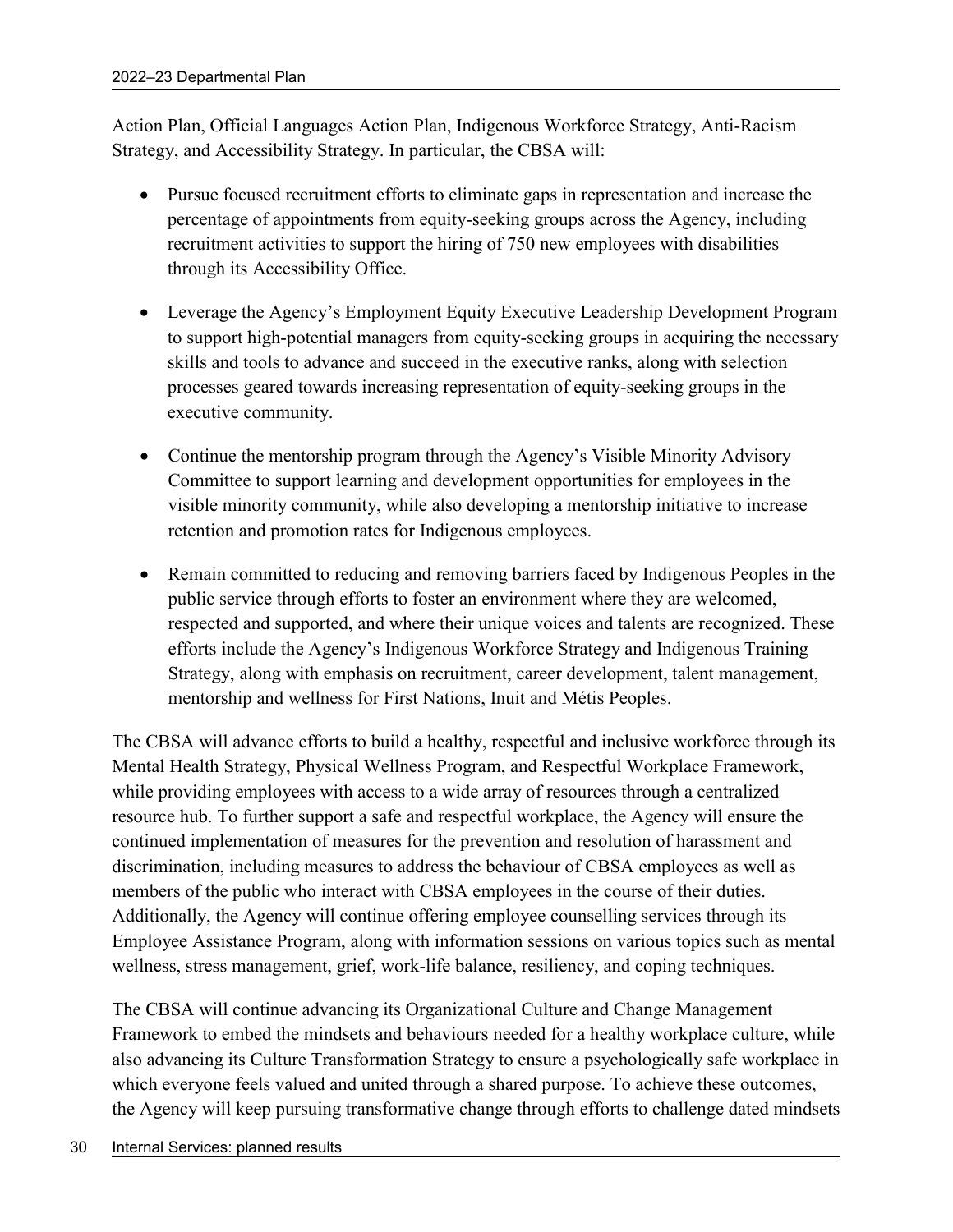and behaviours, and build the capability to adopt and sustain new ones. To that end, the Agency will continue equipping executives, managers and employees with change management tools, supported by a national network of over 500 Change Agents. Furthermore, the Agency will advance its Leadership Development Strategy through the ongoing adoption of character-based leadership practices.

## **Advancing the CBSA's modernization agenda**

The CBSA will continue advancing its modernization agenda to keep pace with the constant evolution of its operating environment and realize its vision for the border of the future. Based on recent successes in building a strong and sustainable foundation for modernization, and capitalizing on the forward momentum of its modernization activities, the Agency will continue to pursue a suite of initiatives to strengthen border management and enforcement, with a focus on compliance mechanisms, operational support, technological solutions, employee engagement, and stakeholder relationships. The Agency will leverage partnerships through the Border Five and Migration Five forums to ensure a coordinated international approach to transformation, while also leveraging the Innovative Solutions Canada program and investing in business processes and technological solutions to gain efficiencies.

In furtherance of its efforts to build a modern and sustainable organization, the CBSA will advance its 2020 to 2023 Human Resources Plan to ensure an agile, inclusive and highperforming workforce through five key areas of focus:

- **Strengthening Workforce Planning** by leveraging data and analytics, enabling managers to better anticipate future business needs while keeping pace with the shifting demands of the present.
- **Redesigning Work** by rethinking how we organize ourselves to deliver on our mandate, including modernizing job functions and classification alignment, in light of the proliferation of technological solutions and the need to focus resources on key priorities and critical functions.
- **Closing Gaps in Capabilities** by maintaining a line of sight on future skill needs and investing in the development of key competencies, including greater utilization of talent management and on-the-job experience to accelerate learning and development.
- **Shifting Culture** by advancing the Agency's Respectful Workplace Framework and efforts to foster character-based leadership through recruitment and development in order to build an organization that supports diversity and inclusion.
- **Modernizing HR Management** by investing in technology to support the growing complexity and scale of work, continuing to realize efficiencies in HR processes, and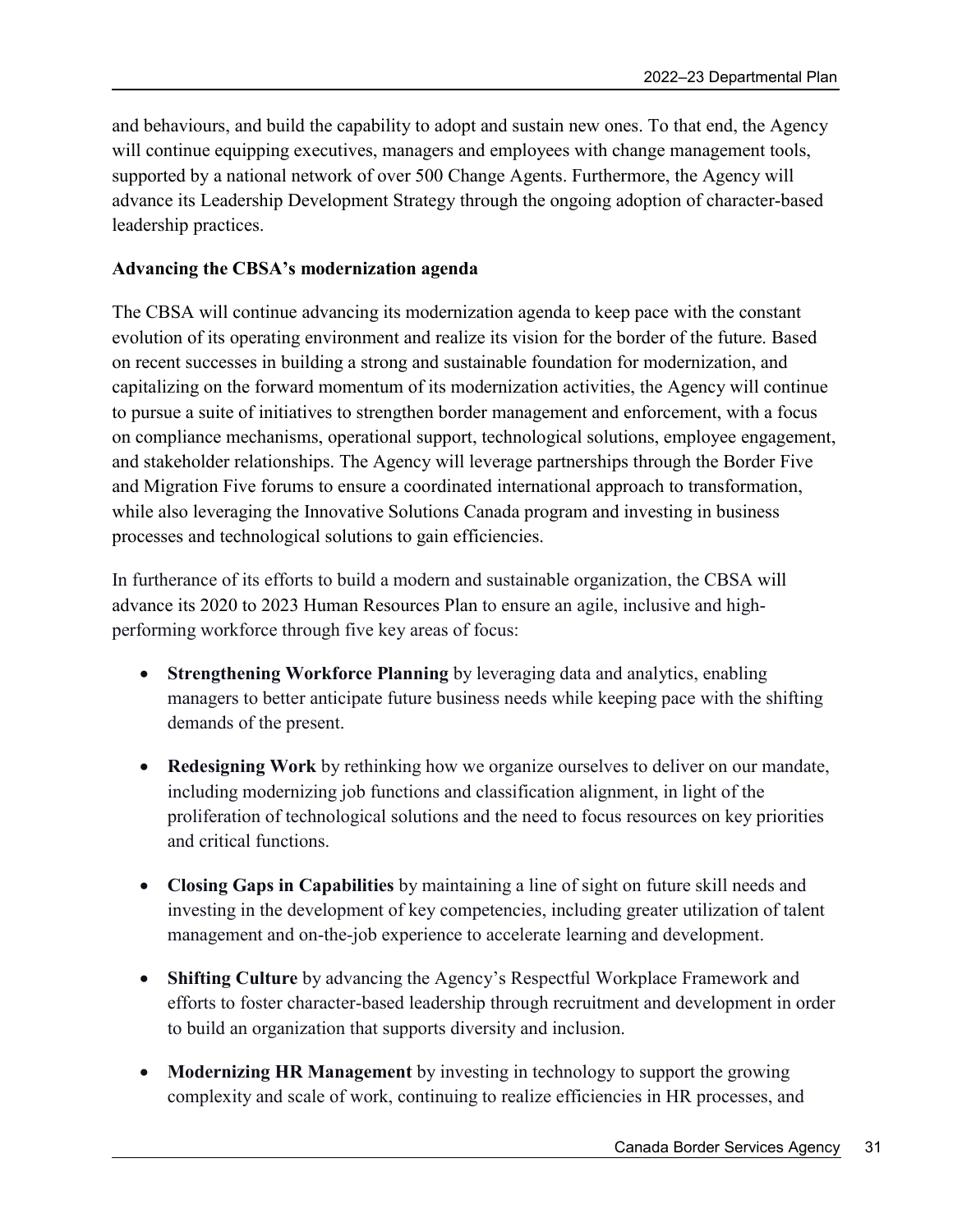strengthening the Agency's Force Generation Program to ensure sufficient capacity to meet the needs of the future.

The CBSA will continue to enhance financial stewardship and results-based program management through the ongoing implementation of integrated business plans and strengthened processes for budgetary management. The Agency will also continue to refine its Real Property Investment Strategy and renew its Real Property Portfolio by aligning with new and ongoing program requirements, prioritizing operational health and safety issues, and modernizing infrastructure and office space on a national basis.

From an information, science and technology perspective, the CBSA will continue taking steps to ensure productivity in the digital workplace, including the maintenance of increased bandwidth capacity and mobile devices for remote working on a national basis. The Agency will also advance the rationalization and optimization of its information technology ecosystem, the implementation of its Cloud Strategy to modernize the handling of information assets, and related efforts to strengthen its cyber security defence mechanisms.

The CBSA will continue to mature its vision and strategy for enterprise data and analytics by further integrating business intelligence functions with analytics, developing tools and techniques, and promoting data fluency and evidence-based decision-making at all levels of the organization. This will involve implementing data principles to guide the use of data across the Agency, with security and privacy protections in place, while also advancing a suite of products to strengthen data governance and stewardship in line with the Agency's cloud-based approach to analytics.

#### **Ensuring effective communications to support the CBSA's activities**

The CBSA's Communications Directorate plays a key role in keeping employees and the public well informed, which has been especially vital during the challenging times of the COVID-19 pandemic. To ensure that travellers and traders know what to expect at the border, the Agency continues to provide clear and accurate online content explaining the latest border measures and public health guidelines, while also leveraging both traditional media and social media to promote border compliance, counter misinformation, and highlight the exceptional work of CBSA officers.

From an organizational perspective, the CBSA's public-facing communications remain essential to ensure transparency and build public understanding of its projects and initiatives, while the Agency's internal communications remain essential to help employees adjust to changing work conditions, remain connected with one another, and deal with other professional and personal challenges resulting from the pandemic.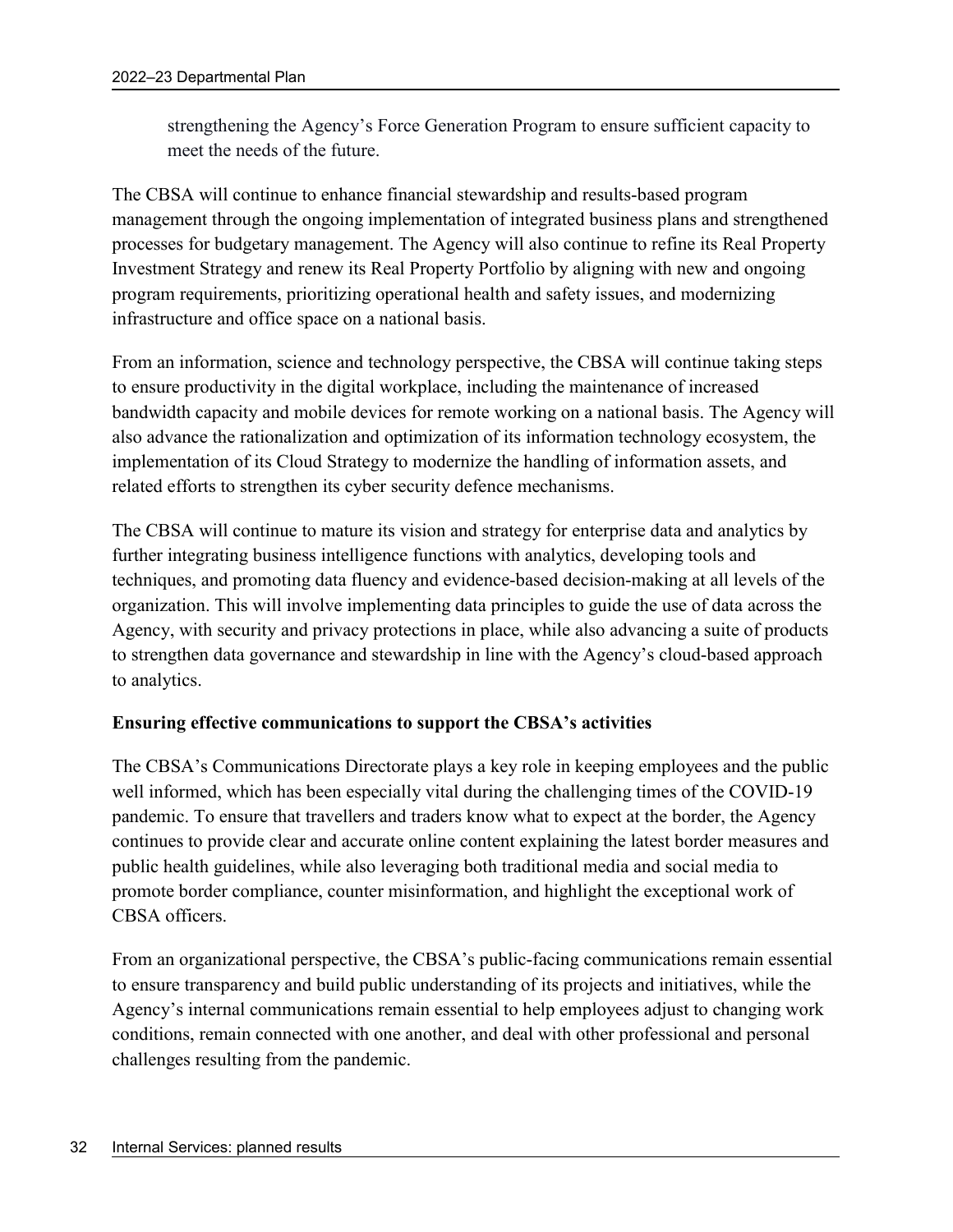# **Planned budgetary spending for Internal Services**

For the CBSA's internal services, the following table shows budgetary spending for 2022–23, as well as planned spending for that fiscal year and the next two fiscal years.

| $2022 - 23$<br>budgetary spending<br>(as indicated in Main<br><b>Estimates)</b> | $2022 - 23$<br>planned spending | $2023 - 24$<br>planned spending | $ 2024 - 25 $<br>planned spending |
|---------------------------------------------------------------------------------|---------------------------------|---------------------------------|-----------------------------------|
| 405,261,439                                                                     | 405,261,439                     | 402,506,547                     | 376,227,485                       |

## **Planned human resources for Internal Services**

For the CBSA's internal services, the following table shows the human resources (in full-time equivalents) needed for 2022–23 and the next two fiscal years.

| 2022-23           | $ 2023 - 24 $      | $ 2024 - 25 $     |
|-------------------|--------------------|-------------------|
| planned full-time | planned full-time  | planned full-time |
| equivalents       | <b>equivalents</b> | equivalents       |
| 2,367             | 2,353              | 2.306             |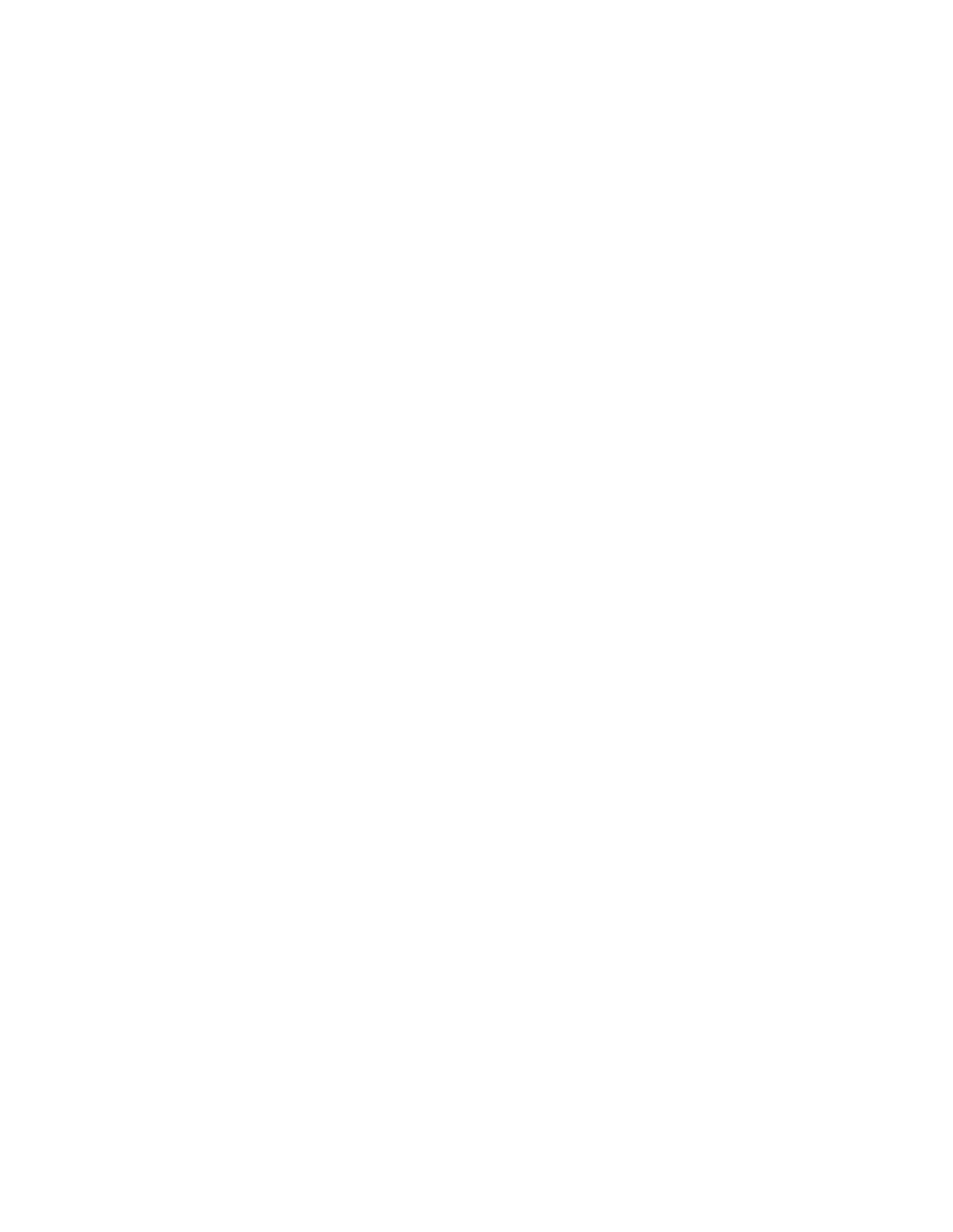# **Planned spending and human resources**

This section provides an overview of the CBSA's planned spending and human resources for the next three fiscal years, and compares planned spending for 2022–23 with spending for the last three fiscal years.

# **Planned spending**

Departmental spending from 2019–20 to 2024–25

The following graph shows trends in the CBSA's spending over time.<sup>2</sup>



 $\overline{a}$ 

<sup>&</sup>lt;sup>2</sup> It should be noted that amounts may not exactly add up due to rounding.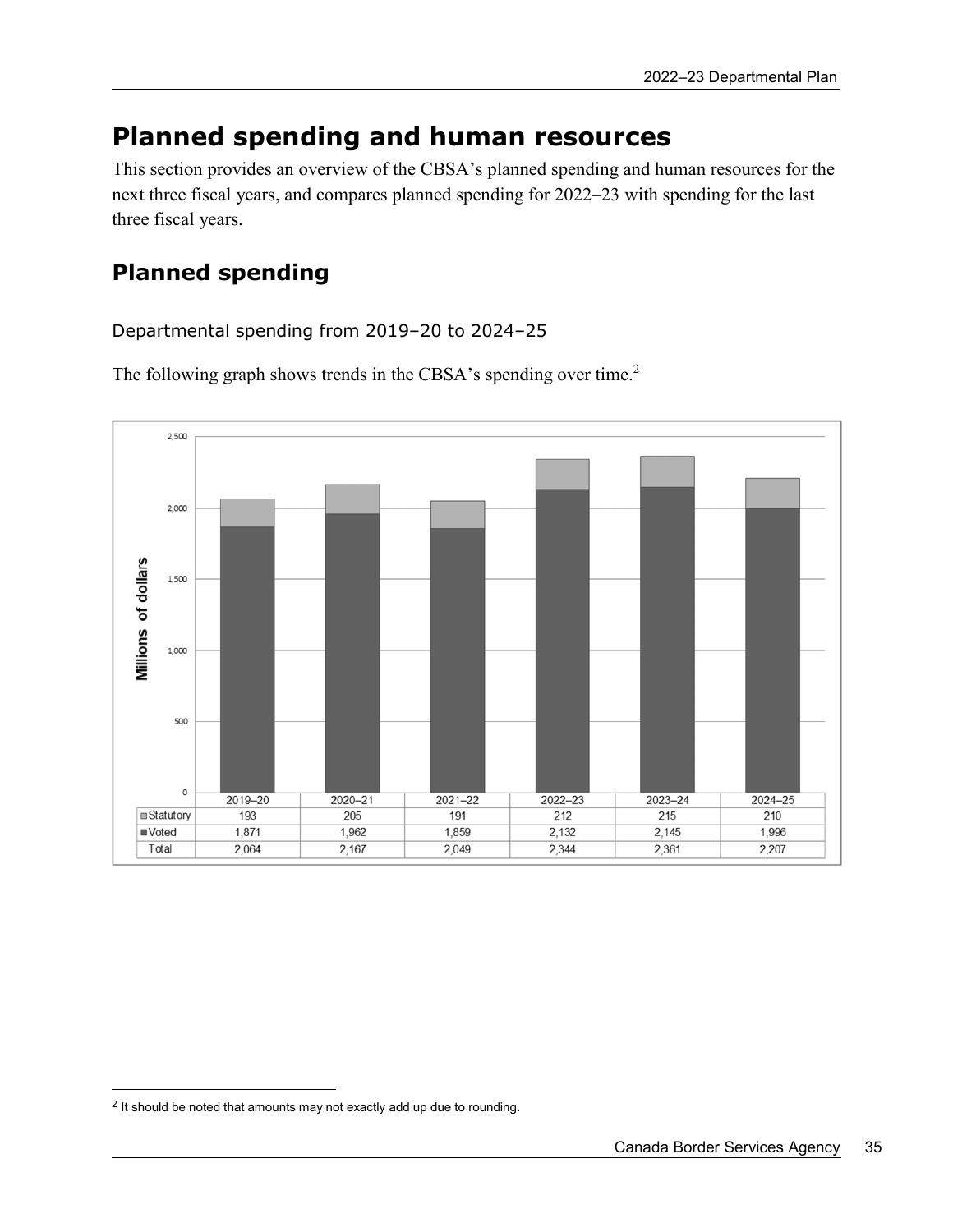Budgetary planning summary for core responsibilities and internal services

The following table shows information on spending for each of the CBSA's core responsibilities, as well as internal services, for 2022–23 and other relevant fiscal years.

| <b>Core responsibilities</b><br>and internal services | 2019-20<br>actual<br>expenditures | $2020 - 21$<br>actual<br>expenditures | $2021 - 22$<br>forecast<br>spending | $2022 - 23$<br>budgetary<br>spending<br>(as indicated in<br><b>Main Estimates)</b> | $2022 - 23$<br>planned<br>spending | 2023-24<br>planned<br>spending | 2024-25<br>planned<br>spending |
|-------------------------------------------------------|-----------------------------------|---------------------------------------|-------------------------------------|------------------------------------------------------------------------------------|------------------------------------|--------------------------------|--------------------------------|
| <b>Border Management</b>                              | 1,436,288,374                     | 1,452,822,132                         | 1,562,504,738                       | 1,619,861,283                                                                      | 1,619,861,283                      | 1,632,398,171                  | 1,596,547,462                  |
| <b>Border Enforcement</b>                             | 244,335,415                       | 251,133,356                           | 280,409,370                         | 318,963,184                                                                        | 318,963,184                        | 325,597,385                    | 233,913,524                    |
| <b>Subtotal</b>                                       | 1,680,623,789                     | 1,703,955,488                         | 1,842,914,108                       | 1,938,824,467                                                                      | 1,938,824,467                      | 1,957,995,556                  | 1,830,460,986                  |
| <b>Internal Services</b>                              | 383,716,218                       | 463,482,360                           | 497,729,619                         | 405,261,439                                                                        | 405,261,439                        | 402,506,547                    | 376,227,485                    |
| Total                                                 | 2,064,340,007                     | 2,167,437,848                         | 2,340,643,727                       | 2,344,085,906                                                                      | 2,344,085,906                      | 2,360,502,103                  | 2,206,688,471                  |

The forecast spending for 2021–22 is higher than actual expenditures in 2020–21. The difference in spending is attributed to an increase in initiatives for which the CBSA has received new funding, as well as funding re-profiled from 2020–21 to 2021–22, including:

- Funding for Immigration Consultants Initiative
- Funding for Security Screening Automation
- Funding for Enhancing Canada's Asylum System Budget 2019
- Funding for Asylum System IT Systems Interoperability
- Funding for 2020 to 2022 Immigration Levels Plan
- Re-profiled funding for Drug-Impaired Driving Initiative
- Re-profiled funding for Border Infrastructure Lacolle
- Re-profiled funding for Enhanced Passenger Protect Program
- Re-profiled funding for Integrated Cargo Security Initiative MCEF Project
- Re-profiled funding for Postal Modernization Initiative
- Re-profiled funding for Taking Action Against Gun and Gang Violence Initiative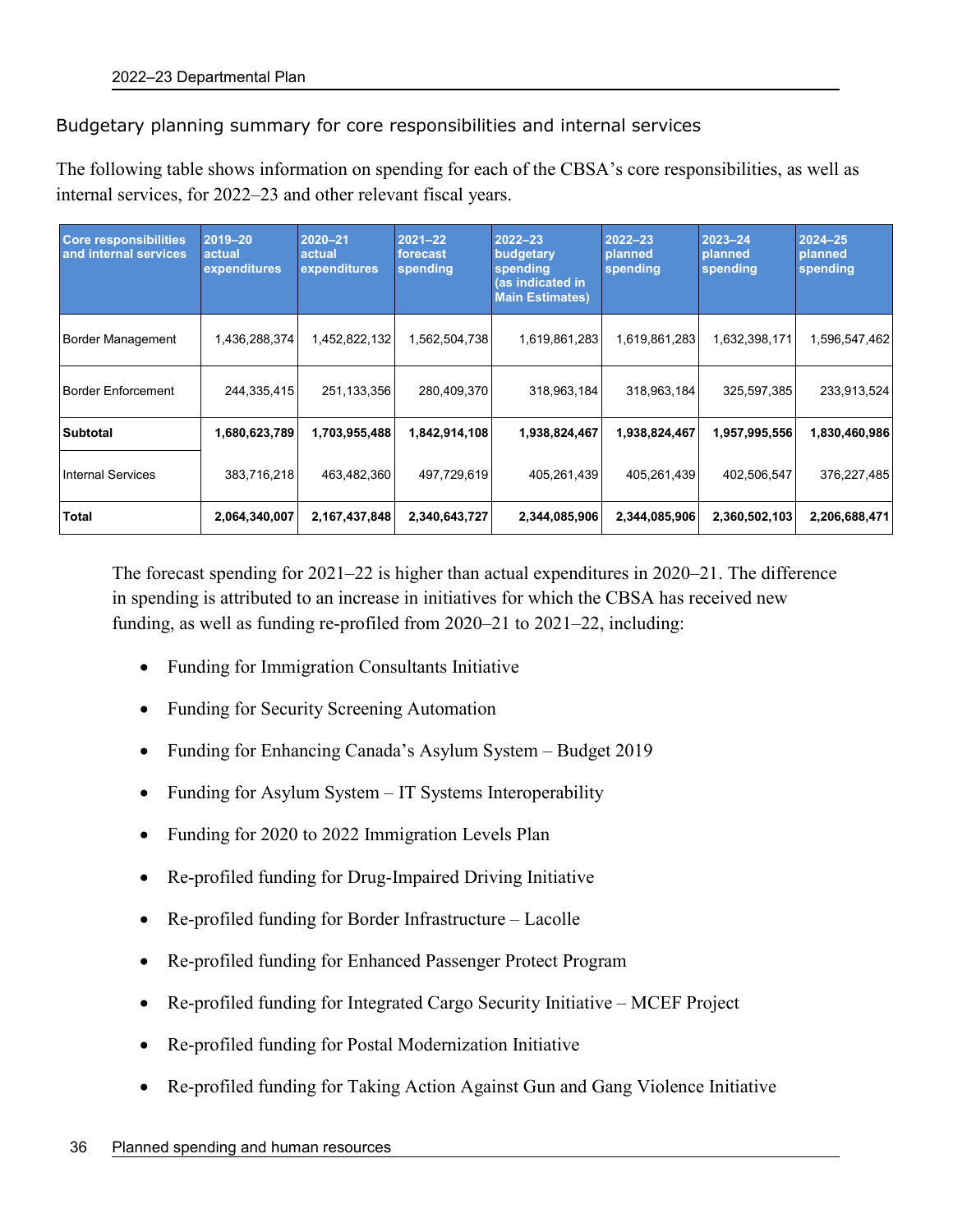In 2022–23, there is a slight increase of \$3.4 million in funding over the forecasted spending in 2021–22, which is due to new and sunsetting funding. New funding includes:

- Funding for Land Border Crossing Project
- Funding for Gordie Howe International Bridge Project
- Funding for 2021 to 2023 Immigration Levels Plan
- Funding for measures for at-risk individuals from Afghanistan
- Funding for Canada's Firearm Control Framework
- Funding for program integrity
- Funding received for collective bargaining agreements for the Border Services and Computer Systems groups

## Budgetary gross and net planned spending summary

The following table reconciles gross planned spending with net planned spending for 2022–23.

| <b>Core responsibilities</b><br>and internal services | 2022-23<br>gross planned spending | $2022 - 23$<br>planned revenues netted<br>against spending | $2022 - 23$<br>planned net spending |
|-------------------------------------------------------|-----------------------------------|------------------------------------------------------------|-------------------------------------|
| <b>Border Management</b>                              | 1,643,891,283                     | 24,030,000                                                 | 1,619,861,283                       |
| <b>Border Enforcement</b>                             | 318,963,184                       | 0                                                          | 318,963,184                         |
| <b>Subtotal</b>                                       | 1,962,854,467                     | 24,030,000                                                 | 1,938,824,467                       |
| <b>Internal Services</b>                              | 405,261,439                       | 0                                                          | 405,261,439                         |
| Total                                                 | 2,368,115,906                     | 24,030,000                                                 | 2,344,085,906                       |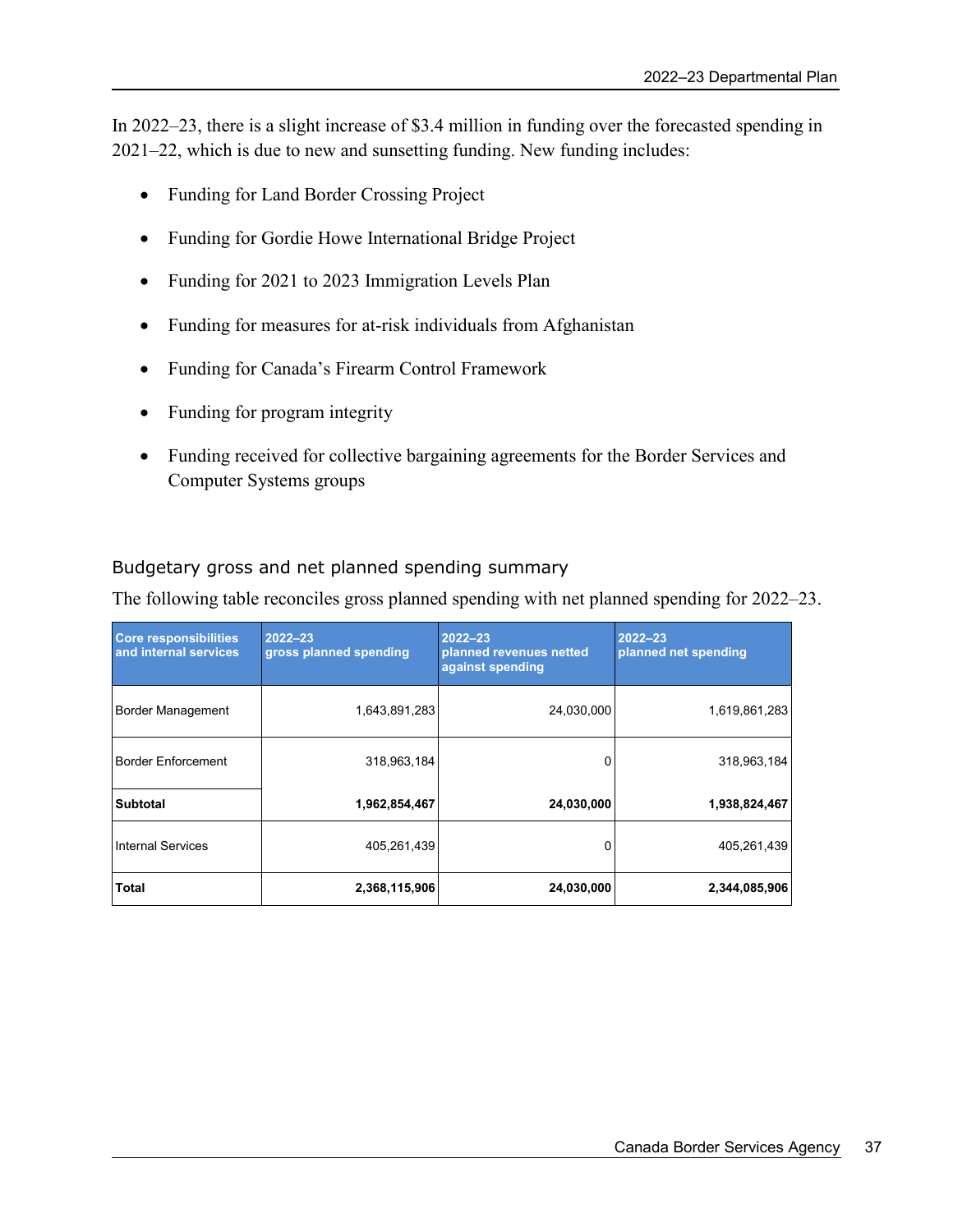# **Planned human resources**

The following table shows information on human resources (in full-time equivalents) for each of the CBSA's core responsibilities, as well as internal services, for 2022–23 and other relevant years.

| <b>Core responsibilities</b><br>and internal services | 2019-20<br>actual<br>full-time<br>equivalents | $2020 - 21$<br>actual<br>full-time<br>equivalents | $2021 - 22$<br>forecast<br>full-time<br>equivalents | $2022 - 23$<br>planned<br>full-time<br>equivalents | 2023-24<br>planned<br>full-time<br>equivalents | 2024-25<br>planned<br>full-time<br>equivalents |
|-------------------------------------------------------|-----------------------------------------------|---------------------------------------------------|-----------------------------------------------------|----------------------------------------------------|------------------------------------------------|------------------------------------------------|
| <b>Border Management</b>                              | 10.455                                        | 10.023                                            | 10.753                                              | 11,476                                             | 11,508                                         | 11,622                                         |
| <b>Border Enforcement</b>                             | 1.665                                         | 1.647                                             | 1.841                                               | 1,953                                              | 1,827                                          | 1,647                                          |
| <b>Subtotal</b>                                       | 12,120                                        | 11,670                                            | 12,594                                              | 13,429                                             | 13,335                                         | 13,269                                         |
| <b>Internal Services</b>                              | 2,355                                         | 2,726                                             | 2,338                                               | 2,367                                              | 2,353                                          | 2,306                                          |
| <b>Total</b>                                          | 14,475                                        | 14,396                                            | 14,932                                              | 15,796                                             | 15,688                                         | 15,575                                         |

Human resources planning summary for core responsibilities and internal services

For 2021–22, the CBSA forecasts a total of 14,932 full-time equivalents (FTEs), representing an increase of 536 FTEs compared to 2020–21. This increase is attributable to the Agency's role in supporting several high-priority initiatives, including:

- Immigration Consultants
- Security Screening Automation
- Enhancing Canada's Asylum System Budget 2019
- Asylum System IT Systems Interoperability
- 2020 to 2022 Immigration Levels Plan

In 2022–23, the Agency's planned FTEs are expected to increase due to new funding for the Land Border Crossing Project; Gordie Howe International Bridge Project; 2021 to 2023 Immigration Levels Plan; measures for at-risk individuals from Afghanistan; Canada's Firearm Control Framework; and program integrity. In 2026–27, the Agency's FTEs are expected to stabilize at 15,211 due to a decrease in approved funding.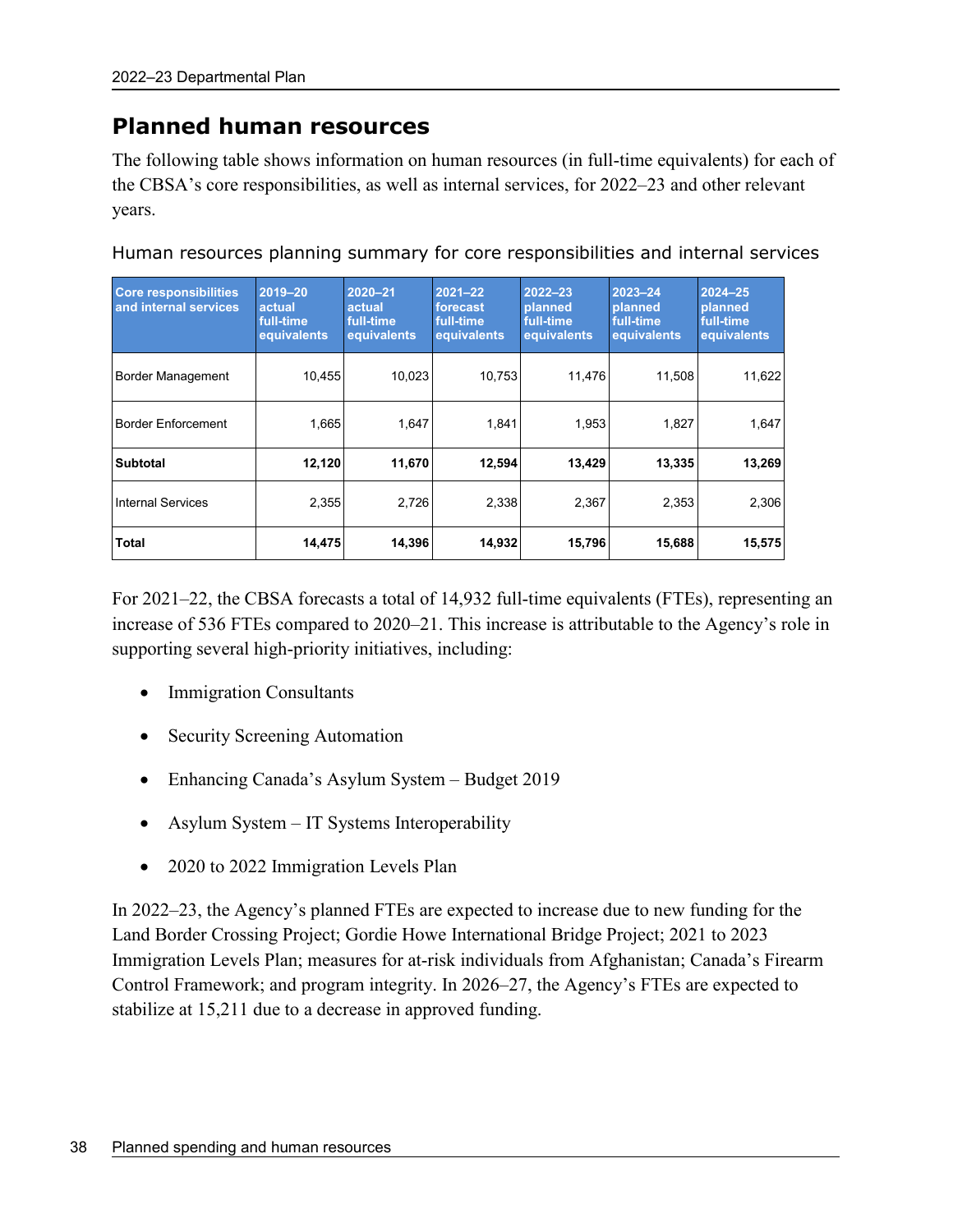# **Estimates by vote**

Information on the CBSA's organizational appropriations is available in the 2022–23 Main Estimates.<sup>v</sup>

# **Future-oriented condensed statement of operations**

The future-oriented condensed statement of operations provides an overview of the CBSA's operations for 2021–22 to 2022–23.

The forecast and planned amounts in this statement of operations were prepared on an accrual basis. The forecast and planned amounts presented in other sections of the Departmental Plan were prepared on an expenditure basis. Amounts may therefore differ.

A more detailed future-oriented statement of operations and associated notes, including a reconciliation of the net cost of operations with the requested authorities, are available on the CBSA's website.<sup>vi</sup>

Future-oriented condensed statement of operations for the year ending March 31, 2023

| <b>Financial information</b>                                         | 2021-22<br>forecast results | $2022 - 23$<br>planned results | <b>Difference</b><br>(2022-23 planned results)<br>minus<br>2021-22 forecast results) |
|----------------------------------------------------------------------|-----------------------------|--------------------------------|--------------------------------------------------------------------------------------|
| Total expenses                                                       | 2,481,727,000               | 2,505,628,000                  | 23,901,000                                                                           |
| <b>Total revenues</b>                                                | 13,130,000                  | 24,030,000                     | 10,900,000                                                                           |
| Net cost of operations<br>before government<br>funding and transfers | 2,468,597,000               | 2,481,598,000                  | 13,001,000                                                                           |

The total expenses in 2022–23 are projected to be \$2,506 million, representing an increase of \$24 million compared to \$2,482 million forecasted in 2021–22.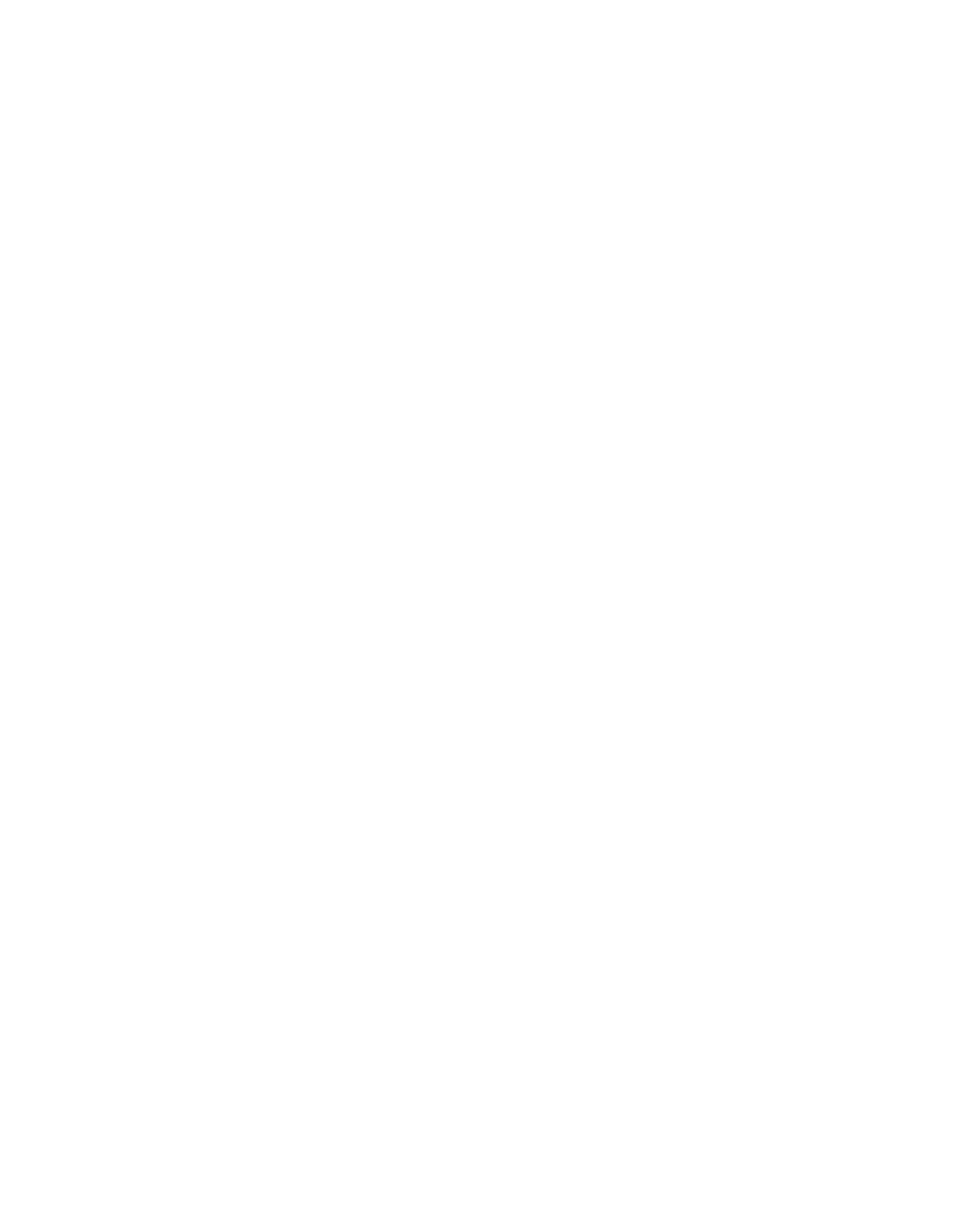# **Corporate information**

# **Organizational profile**

| Appropriate minister:               | The Honourable Marco E. L. Mendicino, P.C., M.P.               |
|-------------------------------------|----------------------------------------------------------------|
| Institutional head:                 | John Ossowski                                                  |
| Ministerial portfolio:              | Public Safety                                                  |
| Enabling instruments:               | Canada Border Services Agency Act <sup>vii</sup>               |
|                                     | Department of Public Safety and Emergency Preparedness Actviii |
| Year of incorporation/commencement: | 2003                                                           |

# **Raison d'être, mandate and role: who we are and what we do**

Information on the CBSA's raison d'être, mandate and role is available on its website.<sup>ix</sup>

Information on the CBSA's mandate letter commitments is available in the Minister's mandate letter.<sup>x</sup>

# **Operating context**

For information on the CBSA's operating context, please refer to the "Plans at glance" section of this document.

# **Reporting framework**

The CBSA's approved Departmental Results Framework and Program Inventory for 2022–23 are shown below:

|                                       |                                                                                                                                                                                                                                              | <b>Core Responsibility: Border Management</b>                                                              | <b>Core Responsibility: Border Enforcement</b>                                                                          |                                                                                                                                                                                                |  |
|---------------------------------------|----------------------------------------------------------------------------------------------------------------------------------------------------------------------------------------------------------------------------------------------|------------------------------------------------------------------------------------------------------------|-------------------------------------------------------------------------------------------------------------------------|------------------------------------------------------------------------------------------------------------------------------------------------------------------------------------------------|--|
|                                       | <b>Departmental Results</b>                                                                                                                                                                                                                  | <b>Departmental Result Indicators</b>                                                                      | <b>Departmental Results</b>                                                                                             | <b>Departmental Result Indicators</b>                                                                                                                                                          |  |
|                                       | The CBSA's intelligence, threat<br>and risk assessment activities<br>contribute to the identification.<br>mitigation and neutralization of<br>risks and threats to the safety,<br>security, and prosperity of<br><b>Canadians and Canada</b> | Percentage of air travellers targeted<br>for examination that led to an intended<br>result                 | Immigration investigations<br>identify persons inadmissible to<br>Canada                                                | Percentage of immigration<br>investigations concluded that result in<br>a person being identified as<br>inadmissible to Canada                                                                 |  |
|                                       |                                                                                                                                                                                                                                              | Percentage of marine and air cargo<br>targeted for examination that led to an<br>intended result           | Persons are placed on<br>alternatives to detention<br>whenever possible, or placed in<br>the most appropriate detention | Persons released from detention on<br>alternatives to detention as a<br>percentage of all persons detained                                                                                     |  |
|                                       |                                                                                                                                                                                                                                              | Percentage of recommendations for<br>admissibility provided/completed<br>within relevant service standards | facility according to their risk<br>profile                                                                             | Percentage of individuals detained in<br>appropriate facilities based on their<br>assessed risk profile                                                                                        |  |
| <b>DEPARTMENTAL RESULTS FRAMEWORK</b> | Admissible travellers are<br>processed in an efficient manner                                                                                                                                                                                | Percentage of time the CBSA is<br>meeting the Highway Border Wait<br>Time (BWT) Service Standard           | The Minister's positions are<br>appropriately represented in<br>immigration and refugee<br>decision-making processes    | Percentage of admissibility hearings,<br>detention reviews and appeals where<br>the Minister's position is upheld by the<br>Immigration Division and the<br><b>Immigration Appeal Division</b> |  |
|                                       |                                                                                                                                                                                                                                              | Percentage of travellers using Primary<br>Inspection Kiosks (PIK) at PIK-<br>enabled airports              |                                                                                                                         | Percentage of refugee hearings where<br>the Minister's position is upheld by the<br>Refugee Protection Division and the<br><b>Refugee Appeal Division</b>                                      |  |
|                                       |                                                                                                                                                                                                                                              | Actual availability of Primary<br>Inspection Kiosks as a percentage of<br>planned availability             | Inadmissible foreign nationals<br>are prioritized and removed<br>expeditiously from Canada                              | Percentage of high-priority foreign<br>nationals removed (i.e., on grounds of<br>serious inadmissibility such as<br>criminality, war crimes, security)                                         |  |
|                                       |                                                                                                                                                                                                                                              |                                                                                                            |                                                                                                                         | Percentage of removals with no<br>known impediments                                                                                                                                            |  |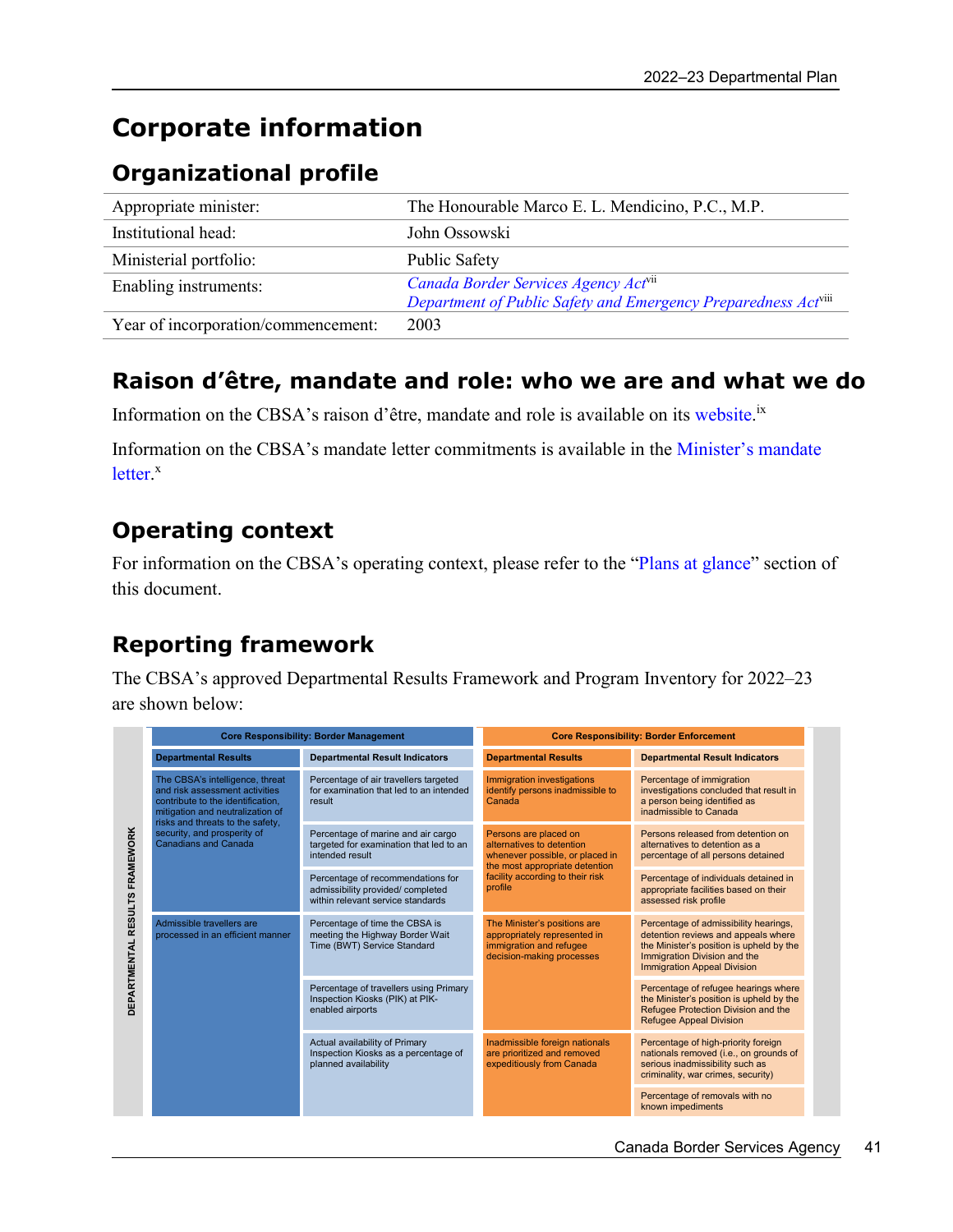#### 2022–23 Departmental Plan

| Travellers and their goods are<br>Percentage of traveller examinations<br>People and businesses that are<br>that produced a result (enforcement or<br>compliant with applicable<br>referred to Crown counsel for<br>legislation<br>facilitation action)<br>prosecution are convicted<br>Traveller goods selective examination<br>Percentage of prosecutions concluded<br>resultant rate is 'X' times higher than<br>that result in a conviction<br>the random examination resultant rate<br>in the air mode<br>Admissible commercial goods<br>Percentage of time the CBSA met the<br>and conveyances are processed<br>commercial Highway Border Wait<br><b>Time Service Standard</b><br>in an efficient manner<br>Percentage of eligible release<br>decisions provided within established<br>timeframes<br>Actual availability of Single Windows<br>as a percentage of planned availability<br>Traders are compliant with<br>Percentage of high-risk commercial<br>applicable legislation and<br>goods targeted by the National<br>requirements<br>Targeting Centre (NTC) that are<br>examined at the border<br>Percentage of random commercial<br>examinations that produced a result<br>Percentage of commercial<br>examinations that produce a result<br>against a trader<br>Percentage of penalties applied<br>against traders representing continued<br>non-compliance<br>Importers comply with revenue<br>Percentage of importers not compliant<br>with revenue requirements<br>requirements<br>Return on investment (ROI) for<br>compliance activities related to<br>revenue requirements<br>Canadian producers are<br>Percentage of imports potentially<br>protected from unfairly dumped<br>subject to anti-dumping or<br>and subsidized imports<br>countervailing duties verified to ensure<br>compliance<br><b>Trusted Traveller and Trader</b><br>Percentage of time the CBSA is<br>meeting the NEXUS Highway Border<br>programs increase processing<br>efficiency of low-risk, pre-<br>Wait Time (BWT) Service Standard<br>approved travellers and traders<br>Percentage of increase in NEXUS<br>passages<br>Percentage of kiosk processing time<br>saving per trusted traveller passage at<br>NEXUS air ports of entry<br>Percentage of active members who<br>are compliant with program<br>requirements and border legislation<br>Ratio of conventional traders and their<br>goods that are examined at the border<br>compared to Trusted Traders and<br>their goods<br>Percentage of trade by value of goods<br>imported into Canada by participants<br>in the CBSA's Trusted Trader<br>programs<br><b>Travellers and the business</b><br>Percentage of trade appeals received<br>that are decided within established<br>community have access to timely<br>service standards<br>redress mechanisms<br>Percentage of enforcement appeals<br>received that are decided within<br>established service standards |  |  |
|-------------------------------------------------------------------------------------------------------------------------------------------------------------------------------------------------------------------------------------------------------------------------------------------------------------------------------------------------------------------------------------------------------------------------------------------------------------------------------------------------------------------------------------------------------------------------------------------------------------------------------------------------------------------------------------------------------------------------------------------------------------------------------------------------------------------------------------------------------------------------------------------------------------------------------------------------------------------------------------------------------------------------------------------------------------------------------------------------------------------------------------------------------------------------------------------------------------------------------------------------------------------------------------------------------------------------------------------------------------------------------------------------------------------------------------------------------------------------------------------------------------------------------------------------------------------------------------------------------------------------------------------------------------------------------------------------------------------------------------------------------------------------------------------------------------------------------------------------------------------------------------------------------------------------------------------------------------------------------------------------------------------------------------------------------------------------------------------------------------------------------------------------------------------------------------------------------------------------------------------------------------------------------------------------------------------------------------------------------------------------------------------------------------------------------------------------------------------------------------------------------------------------------------------------------------------------------------------------------------------------------------------------------------------------------------------------------------------------------------------------------------------------------------------------------------------------------------------------------------------------------------------------------------------------------|--|--|
|                                                                                                                                                                                                                                                                                                                                                                                                                                                                                                                                                                                                                                                                                                                                                                                                                                                                                                                                                                                                                                                                                                                                                                                                                                                                                                                                                                                                                                                                                                                                                                                                                                                                                                                                                                                                                                                                                                                                                                                                                                                                                                                                                                                                                                                                                                                                                                                                                                                                                                                                                                                                                                                                                                                                                                                                                                                                                                                               |  |  |
|                                                                                                                                                                                                                                                                                                                                                                                                                                                                                                                                                                                                                                                                                                                                                                                                                                                                                                                                                                                                                                                                                                                                                                                                                                                                                                                                                                                                                                                                                                                                                                                                                                                                                                                                                                                                                                                                                                                                                                                                                                                                                                                                                                                                                                                                                                                                                                                                                                                                                                                                                                                                                                                                                                                                                                                                                                                                                                                               |  |  |
|                                                                                                                                                                                                                                                                                                                                                                                                                                                                                                                                                                                                                                                                                                                                                                                                                                                                                                                                                                                                                                                                                                                                                                                                                                                                                                                                                                                                                                                                                                                                                                                                                                                                                                                                                                                                                                                                                                                                                                                                                                                                                                                                                                                                                                                                                                                                                                                                                                                                                                                                                                                                                                                                                                                                                                                                                                                                                                                               |  |  |
|                                                                                                                                                                                                                                                                                                                                                                                                                                                                                                                                                                                                                                                                                                                                                                                                                                                                                                                                                                                                                                                                                                                                                                                                                                                                                                                                                                                                                                                                                                                                                                                                                                                                                                                                                                                                                                                                                                                                                                                                                                                                                                                                                                                                                                                                                                                                                                                                                                                                                                                                                                                                                                                                                                                                                                                                                                                                                                                               |  |  |
|                                                                                                                                                                                                                                                                                                                                                                                                                                                                                                                                                                                                                                                                                                                                                                                                                                                                                                                                                                                                                                                                                                                                                                                                                                                                                                                                                                                                                                                                                                                                                                                                                                                                                                                                                                                                                                                                                                                                                                                                                                                                                                                                                                                                                                                                                                                                                                                                                                                                                                                                                                                                                                                                                                                                                                                                                                                                                                                               |  |  |
|                                                                                                                                                                                                                                                                                                                                                                                                                                                                                                                                                                                                                                                                                                                                                                                                                                                                                                                                                                                                                                                                                                                                                                                                                                                                                                                                                                                                                                                                                                                                                                                                                                                                                                                                                                                                                                                                                                                                                                                                                                                                                                                                                                                                                                                                                                                                                                                                                                                                                                                                                                                                                                                                                                                                                                                                                                                                                                                               |  |  |
|                                                                                                                                                                                                                                                                                                                                                                                                                                                                                                                                                                                                                                                                                                                                                                                                                                                                                                                                                                                                                                                                                                                                                                                                                                                                                                                                                                                                                                                                                                                                                                                                                                                                                                                                                                                                                                                                                                                                                                                                                                                                                                                                                                                                                                                                                                                                                                                                                                                                                                                                                                                                                                                                                                                                                                                                                                                                                                                               |  |  |
|                                                                                                                                                                                                                                                                                                                                                                                                                                                                                                                                                                                                                                                                                                                                                                                                                                                                                                                                                                                                                                                                                                                                                                                                                                                                                                                                                                                                                                                                                                                                                                                                                                                                                                                                                                                                                                                                                                                                                                                                                                                                                                                                                                                                                                                                                                                                                                                                                                                                                                                                                                                                                                                                                                                                                                                                                                                                                                                               |  |  |
|                                                                                                                                                                                                                                                                                                                                                                                                                                                                                                                                                                                                                                                                                                                                                                                                                                                                                                                                                                                                                                                                                                                                                                                                                                                                                                                                                                                                                                                                                                                                                                                                                                                                                                                                                                                                                                                                                                                                                                                                                                                                                                                                                                                                                                                                                                                                                                                                                                                                                                                                                                                                                                                                                                                                                                                                                                                                                                                               |  |  |
|                                                                                                                                                                                                                                                                                                                                                                                                                                                                                                                                                                                                                                                                                                                                                                                                                                                                                                                                                                                                                                                                                                                                                                                                                                                                                                                                                                                                                                                                                                                                                                                                                                                                                                                                                                                                                                                                                                                                                                                                                                                                                                                                                                                                                                                                                                                                                                                                                                                                                                                                                                                                                                                                                                                                                                                                                                                                                                                               |  |  |
|                                                                                                                                                                                                                                                                                                                                                                                                                                                                                                                                                                                                                                                                                                                                                                                                                                                                                                                                                                                                                                                                                                                                                                                                                                                                                                                                                                                                                                                                                                                                                                                                                                                                                                                                                                                                                                                                                                                                                                                                                                                                                                                                                                                                                                                                                                                                                                                                                                                                                                                                                                                                                                                                                                                                                                                                                                                                                                                               |  |  |
|                                                                                                                                                                                                                                                                                                                                                                                                                                                                                                                                                                                                                                                                                                                                                                                                                                                                                                                                                                                                                                                                                                                                                                                                                                                                                                                                                                                                                                                                                                                                                                                                                                                                                                                                                                                                                                                                                                                                                                                                                                                                                                                                                                                                                                                                                                                                                                                                                                                                                                                                                                                                                                                                                                                                                                                                                                                                                                                               |  |  |
|                                                                                                                                                                                                                                                                                                                                                                                                                                                                                                                                                                                                                                                                                                                                                                                                                                                                                                                                                                                                                                                                                                                                                                                                                                                                                                                                                                                                                                                                                                                                                                                                                                                                                                                                                                                                                                                                                                                                                                                                                                                                                                                                                                                                                                                                                                                                                                                                                                                                                                                                                                                                                                                                                                                                                                                                                                                                                                                               |  |  |
|                                                                                                                                                                                                                                                                                                                                                                                                                                                                                                                                                                                                                                                                                                                                                                                                                                                                                                                                                                                                                                                                                                                                                                                                                                                                                                                                                                                                                                                                                                                                                                                                                                                                                                                                                                                                                                                                                                                                                                                                                                                                                                                                                                                                                                                                                                                                                                                                                                                                                                                                                                                                                                                                                                                                                                                                                                                                                                                               |  |  |
|                                                                                                                                                                                                                                                                                                                                                                                                                                                                                                                                                                                                                                                                                                                                                                                                                                                                                                                                                                                                                                                                                                                                                                                                                                                                                                                                                                                                                                                                                                                                                                                                                                                                                                                                                                                                                                                                                                                                                                                                                                                                                                                                                                                                                                                                                                                                                                                                                                                                                                                                                                                                                                                                                                                                                                                                                                                                                                                               |  |  |
|                                                                                                                                                                                                                                                                                                                                                                                                                                                                                                                                                                                                                                                                                                                                                                                                                                                                                                                                                                                                                                                                                                                                                                                                                                                                                                                                                                                                                                                                                                                                                                                                                                                                                                                                                                                                                                                                                                                                                                                                                                                                                                                                                                                                                                                                                                                                                                                                                                                                                                                                                                                                                                                                                                                                                                                                                                                                                                                               |  |  |
|                                                                                                                                                                                                                                                                                                                                                                                                                                                                                                                                                                                                                                                                                                                                                                                                                                                                                                                                                                                                                                                                                                                                                                                                                                                                                                                                                                                                                                                                                                                                                                                                                                                                                                                                                                                                                                                                                                                                                                                                                                                                                                                                                                                                                                                                                                                                                                                                                                                                                                                                                                                                                                                                                                                                                                                                                                                                                                                               |  |  |
|                                                                                                                                                                                                                                                                                                                                                                                                                                                                                                                                                                                                                                                                                                                                                                                                                                                                                                                                                                                                                                                                                                                                                                                                                                                                                                                                                                                                                                                                                                                                                                                                                                                                                                                                                                                                                                                                                                                                                                                                                                                                                                                                                                                                                                                                                                                                                                                                                                                                                                                                                                                                                                                                                                                                                                                                                                                                                                                               |  |  |
|                                                                                                                                                                                                                                                                                                                                                                                                                                                                                                                                                                                                                                                                                                                                                                                                                                                                                                                                                                                                                                                                                                                                                                                                                                                                                                                                                                                                                                                                                                                                                                                                                                                                                                                                                                                                                                                                                                                                                                                                                                                                                                                                                                                                                                                                                                                                                                                                                                                                                                                                                                                                                                                                                                                                                                                                                                                                                                                               |  |  |
|                                                                                                                                                                                                                                                                                                                                                                                                                                                                                                                                                                                                                                                                                                                                                                                                                                                                                                                                                                                                                                                                                                                                                                                                                                                                                                                                                                                                                                                                                                                                                                                                                                                                                                                                                                                                                                                                                                                                                                                                                                                                                                                                                                                                                                                                                                                                                                                                                                                                                                                                                                                                                                                                                                                                                                                                                                                                                                                               |  |  |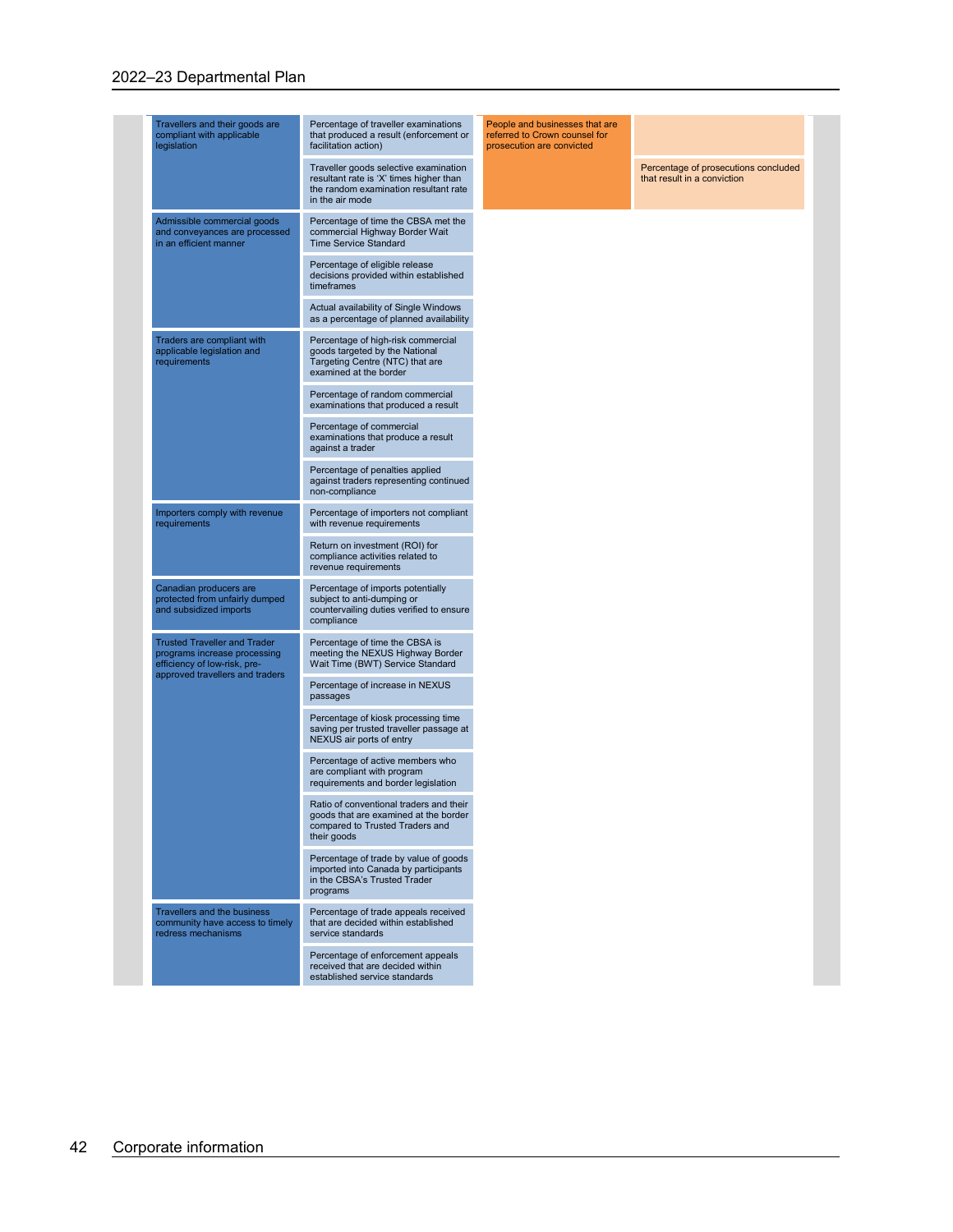

It should be noted that, as of 2022–23, the CBSA's program inventory now contains two distinct programs (Commercial Facilitation and Compliance; Trade Facilitation and Compliance) instead of the combined program (Commercial-Trade Facilitation and Compliance) that was reported in past years.

# **Supporting information on the program inventory**

Supporting information on planned expenditures, human resources, and results related to the CBSA's program inventory is available on GC InfoBase.<sup>iii</sup>

# **Supplementary information tables**

The following supplementary information table is available on the CBSA's website:

Gender-based analysis plus<sup>ii</sup>

# **Federal tax expenditures**

The CBSA's Departmental Plan does not include information on tax expenditures. Tax expenditures are the responsibility of the Minister of Finance. The Department of Finance Canada publishes cost estimates and projections for government-wide tax expenditures each year in the Report on Federal Tax Expenditures.<sup>xi</sup> This report provides detailed information on tax expenditures, including objectives, historical background and references to related federal spending programs, as well as evaluations, research papers and gender-based analysis.

# **Organizational contact information**

The CBSA's contact information is available on its website.<sup>xii</sup>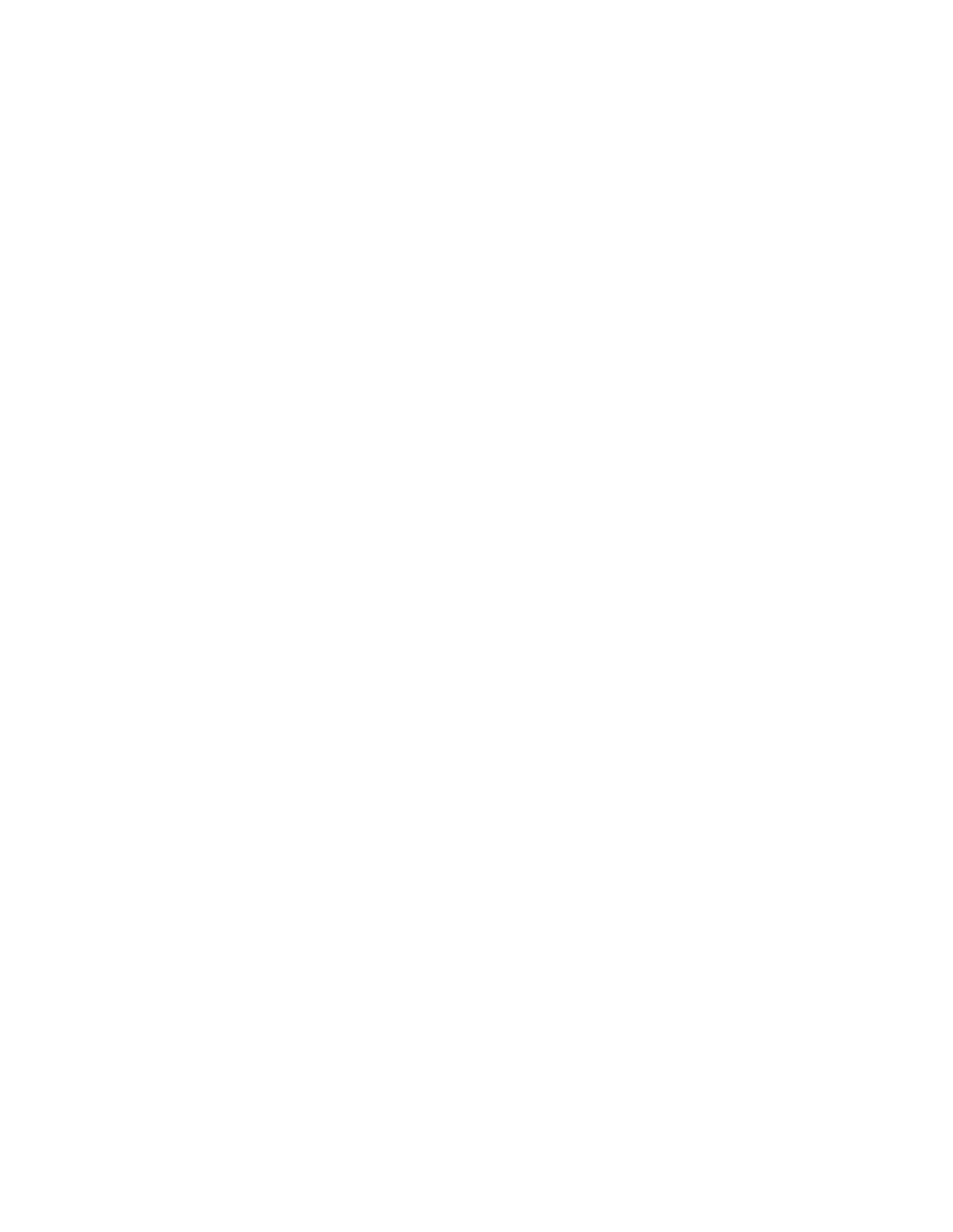# **Appendix: definitions**

# **appropriation (crédit)**

Any authority of Parliament to pay money out of the Consolidated Revenue Fund.

## **budgetary expenditures (dépenses budgétaires)**

Operating and capital expenditures; transfer payments to other levels of government, organizations or individuals; and payments to Crown corporations.

# **core responsibility (responsabilité essentielle)**

An enduring function or role performed by a department. The intentions of the department with respect to a core responsibility are reflected in one or more related departmental results that the department seeks to contribute to or influence.

# **Departmental Plan (plan ministériel)**

A document that sets out a department's priorities, programs, expected results and associated resource requirements, covering a three-year period beginning with the year indicated in the title of the report. Departmental Plans are tabled in Parliament each spring.

# **departmental result (résultat ministériel)**

A change that a department seeks to influence. A departmental result is often outside departments' immediate control, but it should be influenced by program-level outcomes.

# **departmental result indicator (indicateur de résultat ministériel)**

A factor or variable that provides a valid and reliable means to measure or describe progress on a departmental result.

## **departmental results framework (cadre ministériel des résultats)**

A framework that consists of the department's core responsibilities, departmental results and departmental result indicators.

# **Departmental Results Report (rapport sur les résultats ministériels)**

A report on a department's actual performance in a fiscal year against its plans, priorities and expected results set out in its Departmental Plan for that year. Departmental Results Reports are usually tabled in Parliament each fall.

# **experimentation (expérimentation)**

The conducting of activities that explore, test and compare the effects and impacts of policies and interventions in order to inform decision-making and improve outcomes for Canadians. Experimentation is related to, but distinct from, innovation. Innovation is the trying of something new; experimentation involves a rigorous comparison of results. For example, introducing a new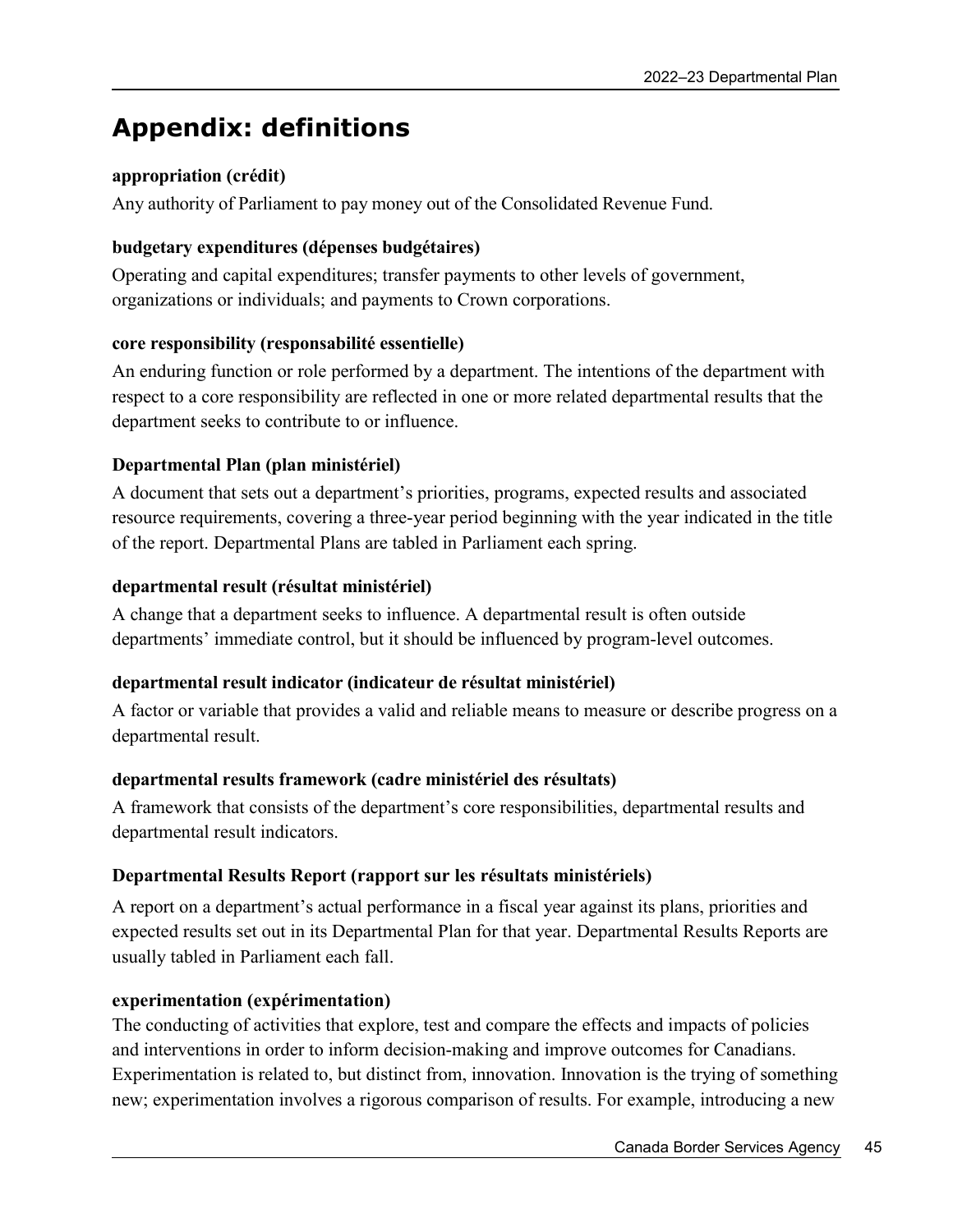mobile application to communicate with Canadians can be an innovation; systematically testing the new application and comparing it against an existing website or other tools to see which one reaches more people, is experimentation.

## **full-time equivalent (équivalent temps plein)**

A measure of the extent to which an employee represents a full person-year charge against a departmental budget. Full-time equivalents are calculated as a ratio of assigned hours of work to scheduled hours of work. Scheduled hours of work are set out in collective agreements.

# **gender-based analysis plus (analyse comparative entre les sexes plus)**

An analytical process used to assess how diverse groups of women, men and gender-diverse people experience policies, programs and services based on multiple factors including race, ethnicity, religion, age, and mental or physical disability.

# **government-wide priorities (priorités pangouvernementales)**

For the purpose of the 2022–23 Departmental Plan, government-wide priorities are the high-level themes outlining the government's agenda in the 2021 Speech from the Throne: protecting Canadians from COVID-19; helping Canadians through the pandemic; Building Back Better – A Resiliency Agenda for the Middle Class; the Canada we're fighting for.

## **horizontal initiative (initiative horizontale)**

An initiative in which two or more federal organizations are given funding to pursue a shared outcome, often linked to a government priority.

## **non-budgetary expenditures (dépenses non budgétaires)**

Net outlays and receipts related to loans, investments and advances, which change the composition of the financial assets of the Government of Canada.

## **performance (rendement)**

What an organization did with its resources to achieve its results, how well those results compare to what the organization intended to achieve, and how well lessons learned have been identified.

## **plan (plan)**

The articulation of strategic choices, which provides information on how an organization intends to achieve its priorities and associated results. Generally, a plan will explain the logic behind the strategies chosen and tend to focus on actions that lead up to the expected result.

## **planned spending (dépenses prévues)**

For Departmental Plans and Departmental Results Reports, planned spending refers to those amounts presented in the Main Estimates.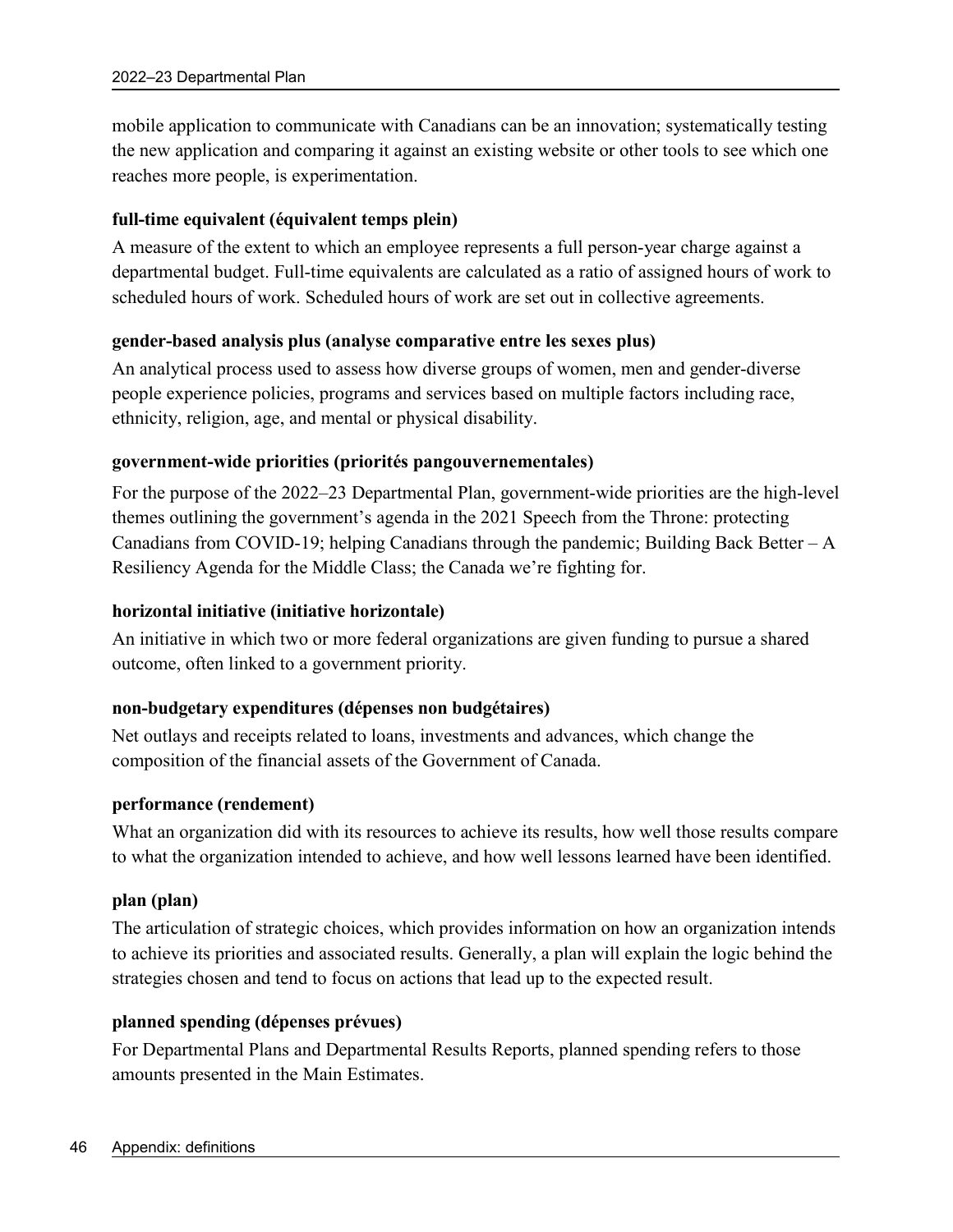A department is expected to be aware of the authorities that it has sought and received. The determination of planned spending is a departmental responsibility, and departments must be able to defend the expenditure and accrual numbers presented in their Departmental Plans and Departmental Results Reports.

#### **program (programme)**

Individual or groups of services, activities or combinations thereof that are managed together within a department and that focus on a specific set of outputs, outcomes or service levels.

#### **program inventory (répertoire des programmes)**

An inventory of a department's programs that describes how resources are organized to carry out the department's core responsibilities and achieve its planned results.

#### **result (résultat)**

An external consequence attributed, in part, to an organization, policy, program or initiative. Results are not within the control of a single organization, policy, program or initiative; instead, they are within the area of the organization's influence.

#### **statutory expenditures (dépenses législatives)**

Expenditures that Parliament has approved through legislation other than appropriation acts. The legislation sets out the purpose of the expenditures and the terms and conditions under which they may be made.

#### **target (cible)**

A measurable performance or success level that an organization, program or initiative plans to achieve within a specified time period. Targets can be either quantitative or qualitative.

#### **voted expenditures (dépenses votées)**

Expenditures that Parliament approves annually through an Appropriation Act. The vote wording becomes the governing conditions under which these expenditures may be made.